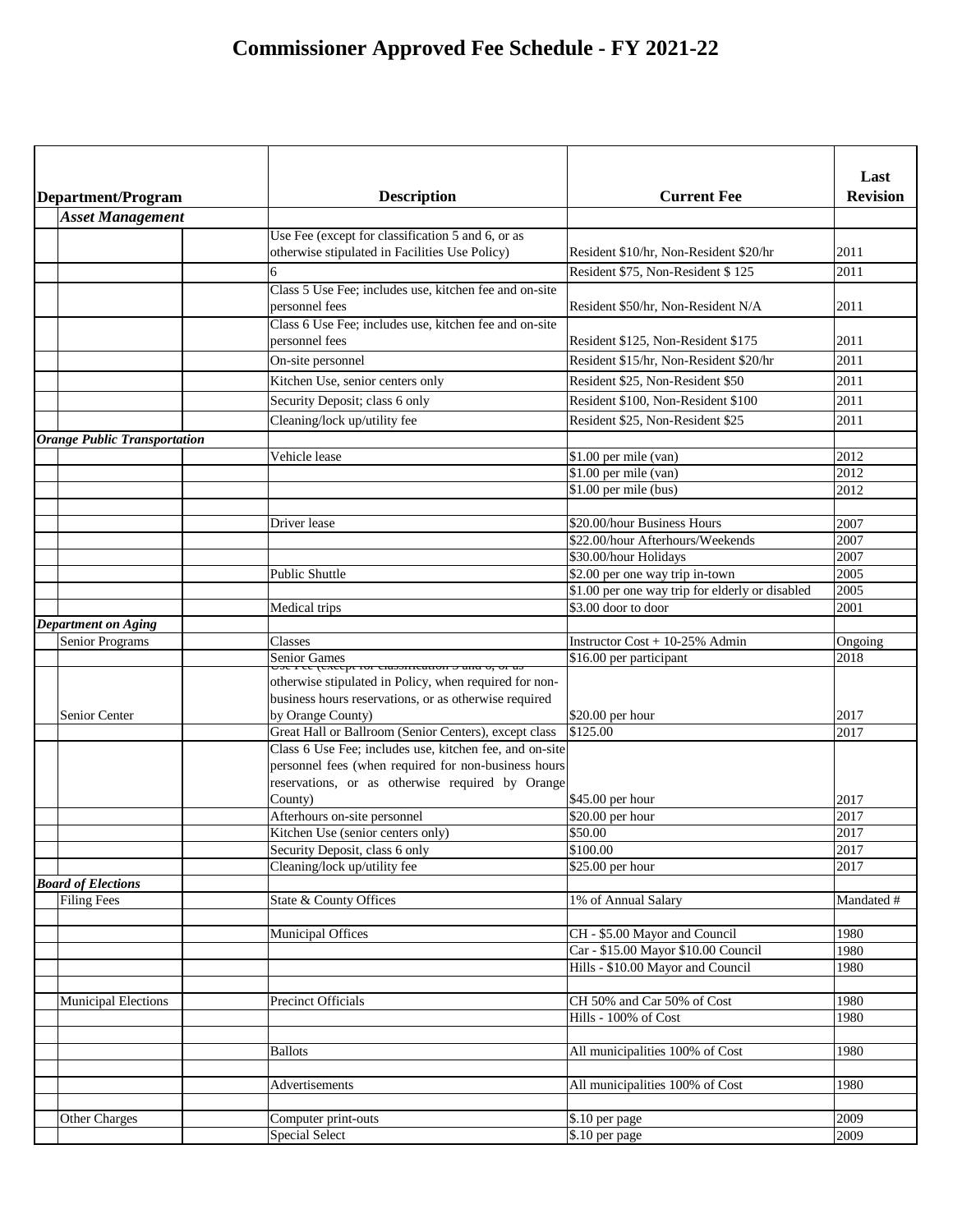| Department/Program | <b>Description</b>      | <b>Current Fee</b> | Last<br><b>Revision</b> |
|--------------------|-------------------------|--------------------|-------------------------|
|                    | One-Precinct            | $\$\,10$ per page  | 2009                    |
|                    | Computer labels         | $\$\,30$ per page  | 2009                    |
|                    | Computer Tapes/CD's     | $$10.00$ per CD    | 2009                    |
|                    | Specialized Programming | $$10.00$ per CD    | 2009                    |
|                    |                         |                    |                         |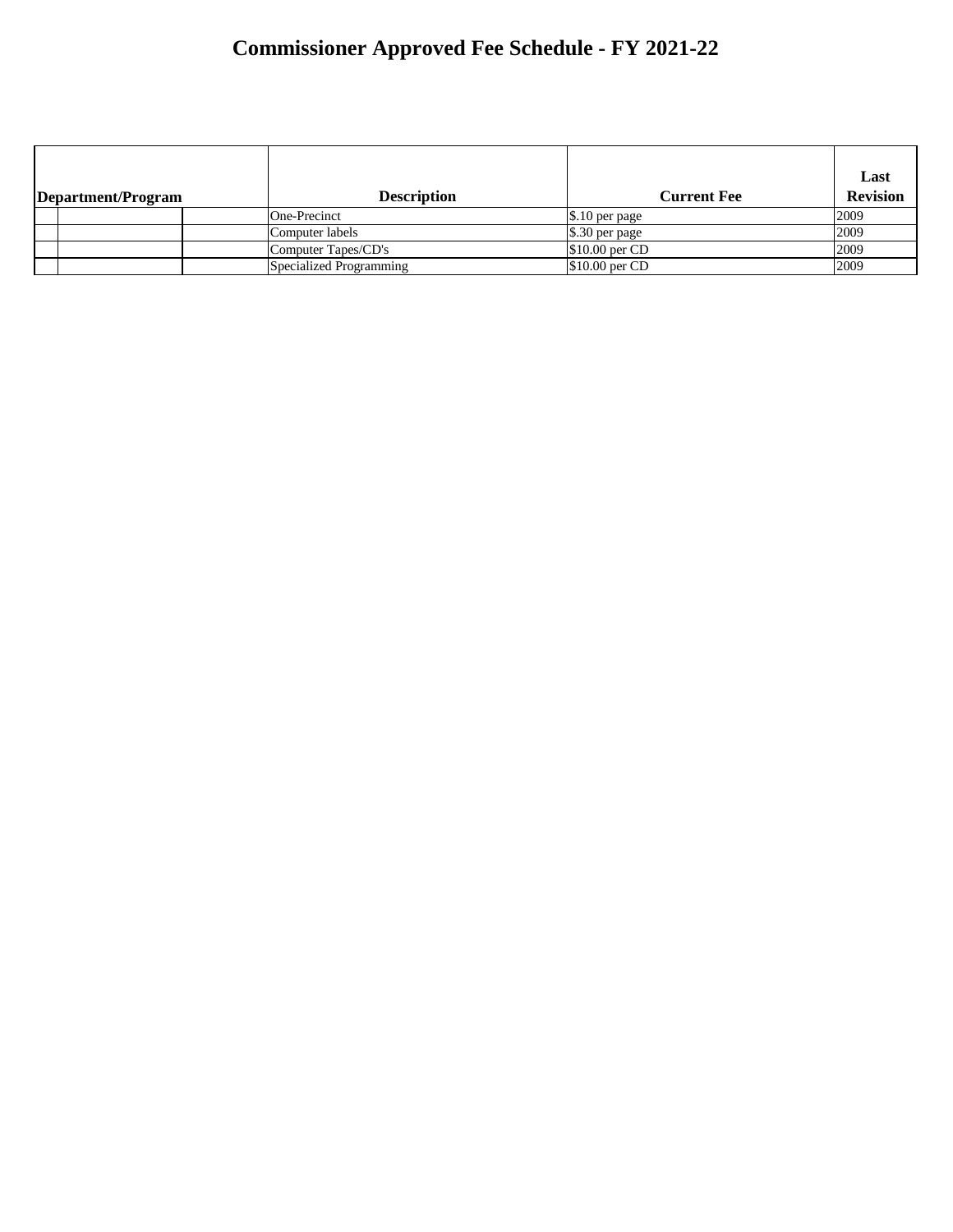| Department/Program                 | <b>Description</b>                                 | <b>Current Fee</b>                                        | Last<br><b>Revision</b> |
|------------------------------------|----------------------------------------------------|-----------------------------------------------------------|-------------------------|
| <b>DEAPR</b>                       |                                                    |                                                           |                         |
| Natural & Cultural                 |                                                    |                                                           |                         |
| Resources                          | <b>Local Landmark Program</b>                      | \$100.00                                                  | 2010                    |
|                                    |                                                    |                                                           |                         |
| <b>PARKS &amp;RECREATION</b>       |                                                    |                                                           |                         |
| Athletics                          | <b>Youth Athletics</b>                             | 100% Recovery Rate                                        | 2009                    |
|                                    | <b>Adult Athletics</b>                             | 100% Recovery Rate                                        | 2005                    |
|                                    |                                                    |                                                           |                         |
| <b>General Programs</b>            | Youth/Teen Programs                                | 100% Recovery Rate                                        | 2009                    |
|                                    | <b>Adult Programs</b>                              | 100% Recovery Rate                                        | 2009                    |
|                                    | <b>Trips</b>                                       | 100% Recovery Rate                                        | 2009                    |
| Special<br>Populations<br>Programs |                                                    | 5% Recovery Rate                                          | 2005                    |
|                                    |                                                    |                                                           |                         |
| Other Programs                     | Concerts                                           | Varies                                                    | 2009                    |
|                                    |                                                    | Resident: \$35 per hour<br>Non-Resident: \$52.50 per hour | 2015                    |
| <b>Facility Rentals</b>            | Gyms - Group Rentals                               | Resident: \$30 per hour                                   |                         |
|                                    | <b>Activity Rms/Rec Centers</b>                    | Non-Resident: \$45 per hour                               | 2018                    |
|                                    |                                                    | Resident: \$25 per hour                                   |                         |
|                                    | <b>Athletic Fields</b>                             | Non-Resident: \$37.50 per hour                            | 2015                    |
|                                    | <b>Athletic Fields - Tournaments</b>               | \$50/hr. for resident, \$75 for non-resident              | 2018                    |
|                                    | Athletic Field Lighting                            | \$35 per hour                                             | 2016                    |
|                                    |                                                    | Resident: \$5 per hour                                    |                         |
|                                    | Tennis/Basketball Court Rental                     | Non-Resident: \$7.50 per hour                             | 2010                    |
|                                    |                                                    | Resident: \$10 per hour                                   |                         |
|                                    | Tennis/Basketball Court Rental w/lights            | Non-Resident: \$12.50 per hour                            | 2010                    |
|                                    | Tournament Vending Permit Fee                      | \$100 per day                                             | 2013                    |
|                                    | <b>Special Event Vending</b>                       | \$20/booth per day                                        | 2019                    |
|                                    | <b>Non-County Resident Fee</b>                     | Additional 50% to applied fee                             | 2007                    |
|                                    | Picnic Shelter - Resident                          | \$25 - Half Day; \$40 - All Day                           | 2019                    |
|                                    | Picnic Shelter - Non-Resident                      | \$30 - Half Day; \$45 - All Day                           | 2019                    |
|                                    | Group Camping                                      | \$30 per group of 6-30.                                   | 2009                    |
|                                    | Parks Open Space permit fee (not court, shelter or |                                                           |                         |
|                                    | athletic field)                                    | \$10/hour or \$50/day                                     | 2011                    |
|                                    |                                                    |                                                           |                         |
|                                    | Farmer's Market Pavilion - Resident                | \$15 - Half Day; \$30 All Day                             | 2019                    |
|                                    | Farmer's Market Pavilion - Non-Resident            | \$30 - Half Day; \$45 All Day                             | 2019                    |
|                                    |                                                    |                                                           |                         |
|                                    |                                                    |                                                           |                         |
| <b>Equipment Rentals</b>           | <b>Recreational Equipment Rental</b>               | $$25$ per use                                             | 2013                    |
|                                    |                                                    |                                                           |                         |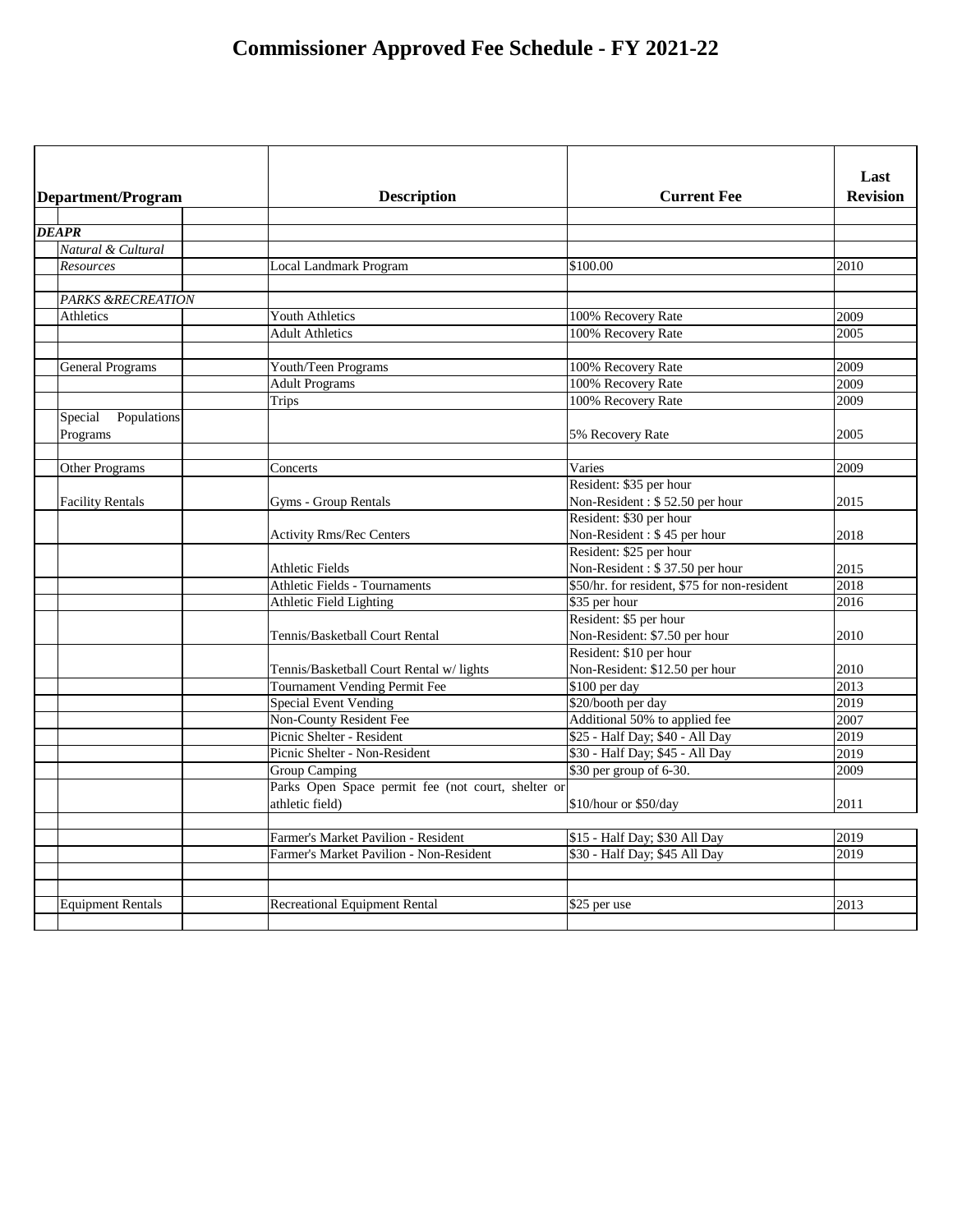| Department/Program  | <b>Description</b>                             | <b>Current Fee</b>                 | Last<br><b>Revision</b> |
|---------------------|------------------------------------------------|------------------------------------|-------------------------|
| <b>Land Records</b> | Fax                                            | \$1.00 per page                    | 1994                    |
|                     | GIS Property Map - $8 \frac{1}{2} \times 11$   | \$3.00; additional copy \$2.00     | 1994                    |
|                     | GIS Ortho - Property Map - 8 1/2 x 11          | \$5.00; additional copy \$3.00     | 1994                    |
|                     | GIS Property Map - 11 x 17 (B-size)            | \$5.00                             | 1994                    |
|                     | GIS Ortho - Property Map - 11 x 17 (B-size)    | \$10.00                            | 1994                    |
|                     | GIS Property Map - 17 x 22 (C-size)            | \$10.00                            | 1994                    |
|                     | GIS Ortho - Property Map - 17 x 22 (C-size)    | \$20.00                            | 1994                    |
|                     | GIS Property Map - 22 x 34 (D-size)            | \$15.00                            | 1994                    |
|                     | GIS Ortho - Property Map - 22 x 34 (D-size)    | \$25.00                            | 1994                    |
|                     | GIS Property Map - 34 x 44 (E-size)            | \$25.00                            | 1994                    |
|                     | GIS Ortho - Property Map - 34 x 44 (E-size)    | \$35.00                            | 1994                    |
|                     | Custom GIS Map E-size (Original Inventory)     | \$30.00                            | 1994                    |
|                     | Custom GIS Map E-size (Original)               | \$30.00 per hour                   | 1994                    |
|                     | <b>Computer Report Land Data</b>               | \$.02 per item                     | 1994                    |
|                     | <b>Computer Labels - Owners</b>                | \$.02 per item                     | 1994                    |
|                     | <b>Plot Land Description</b>                   | \$20.00 each                       | 1994                    |
|                     |                                                |                                    |                         |
| Library             |                                                |                                    |                         |
|                     | Fines - overdue children's books               | 10 cents per day (\$2.00 maximum)  | 2018                    |
|                     | Fines - overdue adult books                    | 20 cents per day (\$5.00 maximum)  | 2010                    |
|                     | <b>Fines - overdue Periodicals</b>             | \$.20 per day                      | 2013                    |
|                     | Fines - overdue DVD                            | \$.50 per day (\$5.00 maximum)     | 2015                    |
|                     | Fines - overdue CD                             | \$.20 per day                      | 2013                    |
|                     | Fines - overdue Literacy Bag                   | \$1 per day                        | 2013                    |
|                     | Photocopies                                    | 15 cents per page                  | 2010                    |
|                     | Microfilm copies                               | 15 cents per page                  | 2010                    |
|                     | Fax                                            | $$1.00$ per page to send           | 1989                    |
|                     |                                                | 50 cents per page to receive       | 1989                    |
|                     | Printouts (from internet)                      | 15 cents per page                  | 2010                    |
|                     | Inter-library Loan                             | \$3.00 only                        | 2018                    |
|                     | Processing Fee                                 | \$5.00                             | 2010                    |
|                     | Kindle Replacement Fee                         | \$150.00                           | 2014                    |
|                     | Photocopies - Color                            | 25 cents per page                  | 2014                    |
|                     | Fines - overdue Kindle                         | \$1.00/day                         | 2014                    |
|                     | <b>Flash Drive</b>                             | \$3.00                             | 2015                    |
|                     | Out of County Card Fee (Counties outside of    |                                    |                         |
|                     | Alamance, Caswell, Chatham, Durham, and Person |                                    |                         |
|                     | Counties                                       | \$25.00                            | 2018                    |
|                     | <b>Library Card Replacement</b>                | \$1.00                             | 2018                    |
|                     | <b>Book Club Kits</b>                          | \$1.00 per day charge for overdues | 2018                    |
|                     |                                                |                                    |                         |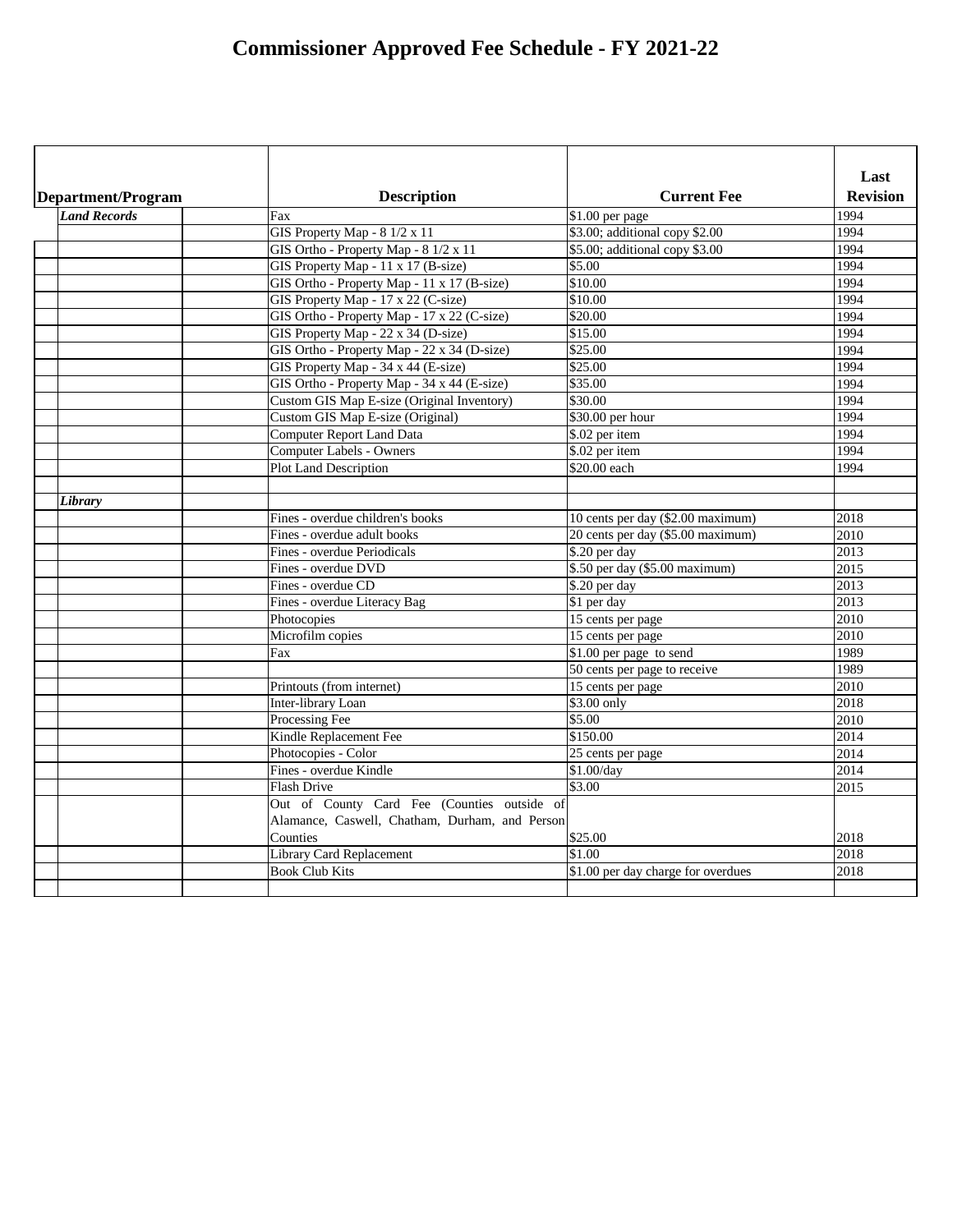| Department/Program       | <b>Description</b>                           | <b>Current Fee</b>                                 | Last<br><b>Revision</b> |
|--------------------------|----------------------------------------------|----------------------------------------------------|-------------------------|
| <b>Register of Deeds</b> |                                              |                                                    |                         |
|                          | Deeds of Trust or Mortgage                   | \$56 (up to 15 pgs); \$4 each additional page      | 10/1/2011               |
|                          | Deeds                                        | \$26 (up to 15 pgs); \$4 each additional page.     | 10/1/2011               |
|                          | <b>Other Instruments</b>                     | \$26 (up to 15 pgs); \$4 each additional page.     | 10/1/2011               |
|                          | Assumed names, POA, etc.                     | \$26 (up to 15 pgs); \$4 each additional page.     | 10/1/2011               |
|                          | Additional subsequent instruments index ref. | \$25 each added to recording fee                   | 10/1/2011               |
|                          | Multiple documents                           | \$10 each additional document                      | 2002                    |
|                          | <b>Certified Copies</b>                      | \$5 (1st pg); \$2 each additional page             | 2002                    |
|                          | Non-standard document fee                    | \$25 in addition to regular recording fee          | 2002                    |
|                          | Notice of Satisfaction                       | No Fee                                             | 2002                    |
|                          | Plats                                        | \$21.00                                            | 2002                    |
|                          | Right-of-Way Plans/Highway Maps              | 21; \$5 each additional                            | 2002                    |
|                          | Plat copy (uncertified)                      | \$3.00                                             | 2002                    |
|                          | Certified copy of plats                      | \$5                                                | 2002                    |
|                          |                                              | \$38, \$45 if more than 2 pgs $+$ \$2/page over 10 |                         |
|                          | <b>UCCs</b>                                  | pgs                                                | 2001                    |
|                          | <b>UCC</b> searches                          | \$30 per debtor name $+$ \$1/page for copies       | 2001                    |
|                          | <b>Excise/Revenue Stamps</b>                 | \$2 per \$1000 based on purchase price             | 1992                    |
|                          | Conformed Copy                               | \$5                                                | 2002                    |
|                          | Marriage License                             | \$60                                               | 2009                    |
|                          | <b>Marriage License Corrections</b>          | \$10                                               | 2002                    |
|                          | <b>Process Delayed Marriages</b>             | \$20                                               | 2002                    |
|                          | Certified Copies, Births, Deaths, Marriages  | \$10                                               | 2002                    |
|                          | Laminated copy of Birth Certificates         | \$12                                               | 2002                    |
|                          | <b>Process Amendments Births/Deaths</b>      | $$10 + $15$ to NC Vitals Records                   | 2002                    |
|                          | Process Legitimation                         | \$10                                               | 2002                    |
|                          | Delayed Birth Registration                   | \$20                                               | 2002                    |
|                          | Notary Public Qualification                  | \$10                                               | 2002                    |
|                          | Notarization per Signature                   | $\overline{$5}$                                    | 2002                    |
|                          | <b>Notary Certification</b>                  | \$3 per document                                   | 2002                    |
|                          | Copy Work                                    | 15 cents per page                                  | 2010                    |
|                          | Mylar plat copy                              | \$5                                                | Early 1980s             |
|                          | <b>Issuance of Plat Copy Key</b>             | $\sqrt[6]{5}$                                      | 2002                    |
|                          | <b>Duplicate Marriage License</b>            | \$10                                               | 2000                    |
|                          | <b>Historical Records</b>                    | \$1                                                | Early 1980s             |
|                          | CRT print-out                                | 15 cents per page                                  | 2010                    |
|                          | Computer tapes                               | \$10 per tape                                      | 1997                    |
|                          |                                              |                                                    |                         |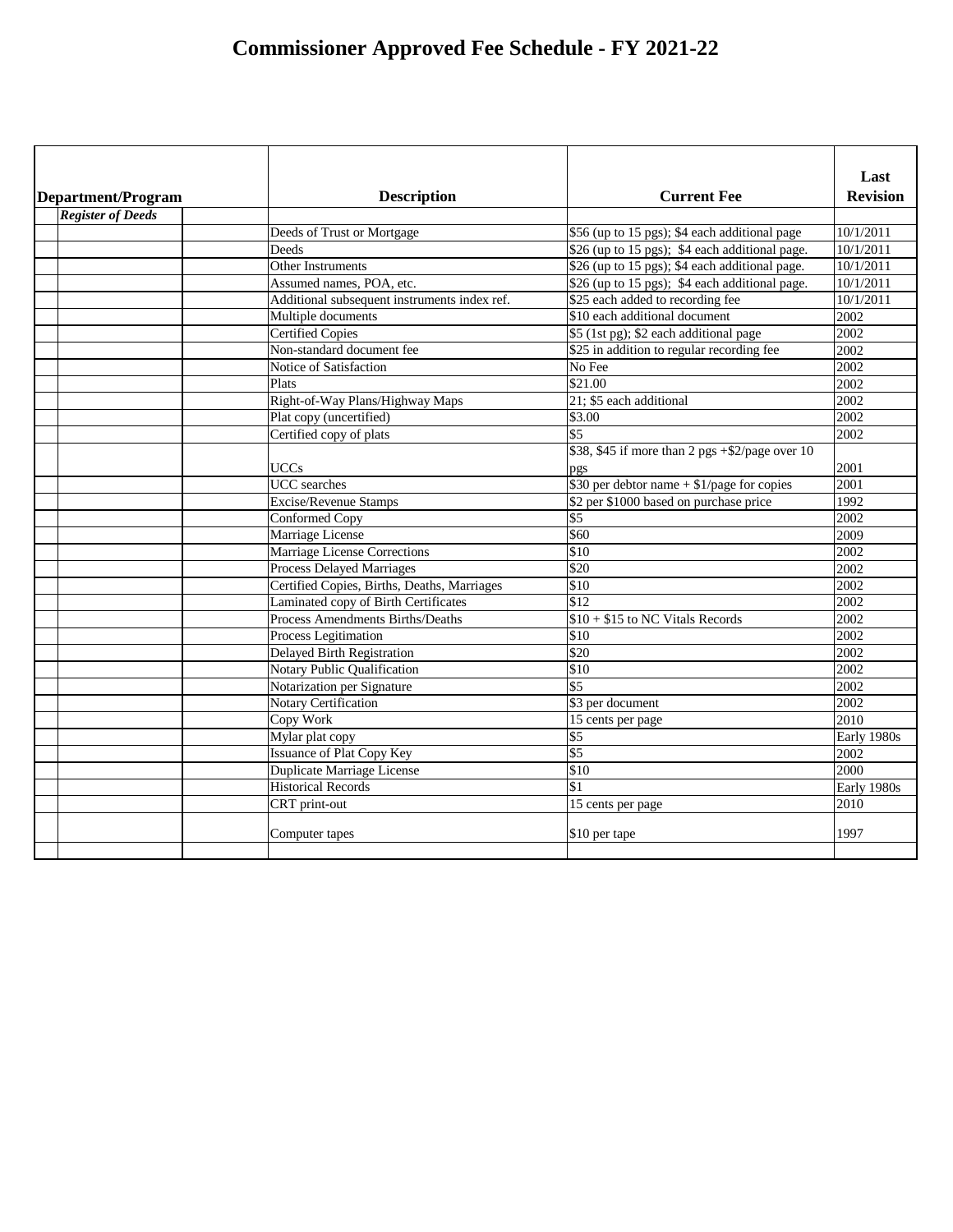|                              |                                                |                                                              | Last            |
|------------------------------|------------------------------------------------|--------------------------------------------------------------|-----------------|
| Department/Program           | <b>Description</b>                             | <b>Current Fee</b>                                           | <b>Revision</b> |
| Planning                     |                                                |                                                              |                 |
|                              |                                                | \$300 minimum, \$500 for greater than 1000                   |                 |
| Engineering                  | Plan Review                                    | linear feet of utility or residential greater than $20$ 2012 |                 |
|                              | <b>Construction Observation</b>                | \$1 per linear foot of utility                               | 2012            |
|                              | Tap Reinspection Fee                           | \$100.00                                                     | 2011            |
|                              |                                                |                                                              |                 |
| <b>Current Planning fees</b> | <b>Comprehensive Plan Amendment</b>            |                                                              |                 |
|                              |                                                | \$500.00 staff review fee, \$1000.00 Legal                   |                 |
|                              | <b>Text Change</b>                             | advertisement                                                | 2018            |
|                              |                                                | $$500.00 + $50.00/$ acre of impacted property,               |                 |
|                              |                                                | area staff review fee, \$1000.00 Legal                       |                 |
|                              |                                                | advertisement, \$30.00 sign posting, \$1.00 first            |                 |
|                              |                                                | class mail fee for each individual parcel required           |                 |
|                              |                                                | to be notified of the Planning Board meeting and             |                 |
|                              |                                                | public hearing associated with the review                    |                 |
|                              | Future Land Use Map Change                     | request                                                      | 2018            |
|                              | <b>Unified Development Ordinance</b>           |                                                              |                 |
|                              |                                                | \$500.00 staff review fee, \$1000.00 Legal                   |                 |
|                              | <b>Text Amendments</b>                         | advertisement (i.e. newspaper ads)                           | 2018            |
|                              | Zoning Atlas Amendment                         |                                                              |                 |
|                              |                                                | \$500.00 staff review fee, \$1000.00 Legal                   |                 |
|                              |                                                | advertisement, \$30.00 sign posting, \$1.00 first            |                 |
|                              |                                                | class mail fee for each individual parcel required           |                 |
|                              |                                                | to be notified of the Planning Board meeting and             |                 |
|                              |                                                | public hearing associated with the review                    |                 |
|                              | Rezone to General Use Residential              | request                                                      | 2018            |
|                              | <b>Rezone to General Use Nonresidential</b>    | \$2000.00 staff review fee including an                      | 2016            |
|                              | Special Use                                    |                                                              |                 |
|                              |                                                |                                                              |                 |
|                              |                                                |                                                              |                 |
|                              |                                                |                                                              |                 |
|                              |                                                |                                                              |                 |
|                              |                                                |                                                              |                 |
|                              |                                                | \$560.00 staff review fee, \$30.00 sign posting,             |                 |
|                              |                                                | \$1.00 first class mail fee for each individual              |                 |
|                              |                                                | parcel required to be notified of request (i.e.              |                 |
|                              | <b>Special Use Permits</b>                     | neighborhood meeting and public hearing)                     | 2021            |
|                              | Re-Inspection Fee                              | Residential: \$50; Non-Residential: \$150                    | 2018            |
|                              |                                                |                                                              |                 |
|                              | Zoning Fees: Telecommunication Towers          |                                                              | 2015            |
|                              | <b>Master Telecommunication Plan Amednment</b> | \$200.00                                                     | 2015            |
|                              | Zoning Permit Review Fee - Telecommunication   |                                                              |                 |
|                              | <b>Tower Class A</b>                           | \$2,500.00                                                   | 2018            |
|                              | <b>Escrow Account</b>                          | Consultant Review Fee \$7,500.00                             | 2016            |
|                              |                                                |                                                              |                 |
|                              | Zoning Permit Review Fee - Telecommunication   |                                                              |                 |
|                              | <b>Tower Class B</b>                           | \$1,500.00                                                   | 2018            |
|                              | <b>Escrow Account</b>                          | Consultant Review Fee \$7,000.00                             | 2016            |
|                              | <b>Co-Location Fee</b>                         | Co-Location Consultant Review Fee \$1,000.00                 | 2016            |
|                              | Zoning Review Fee (building permit)            | \$100.00                                                     | 2015            |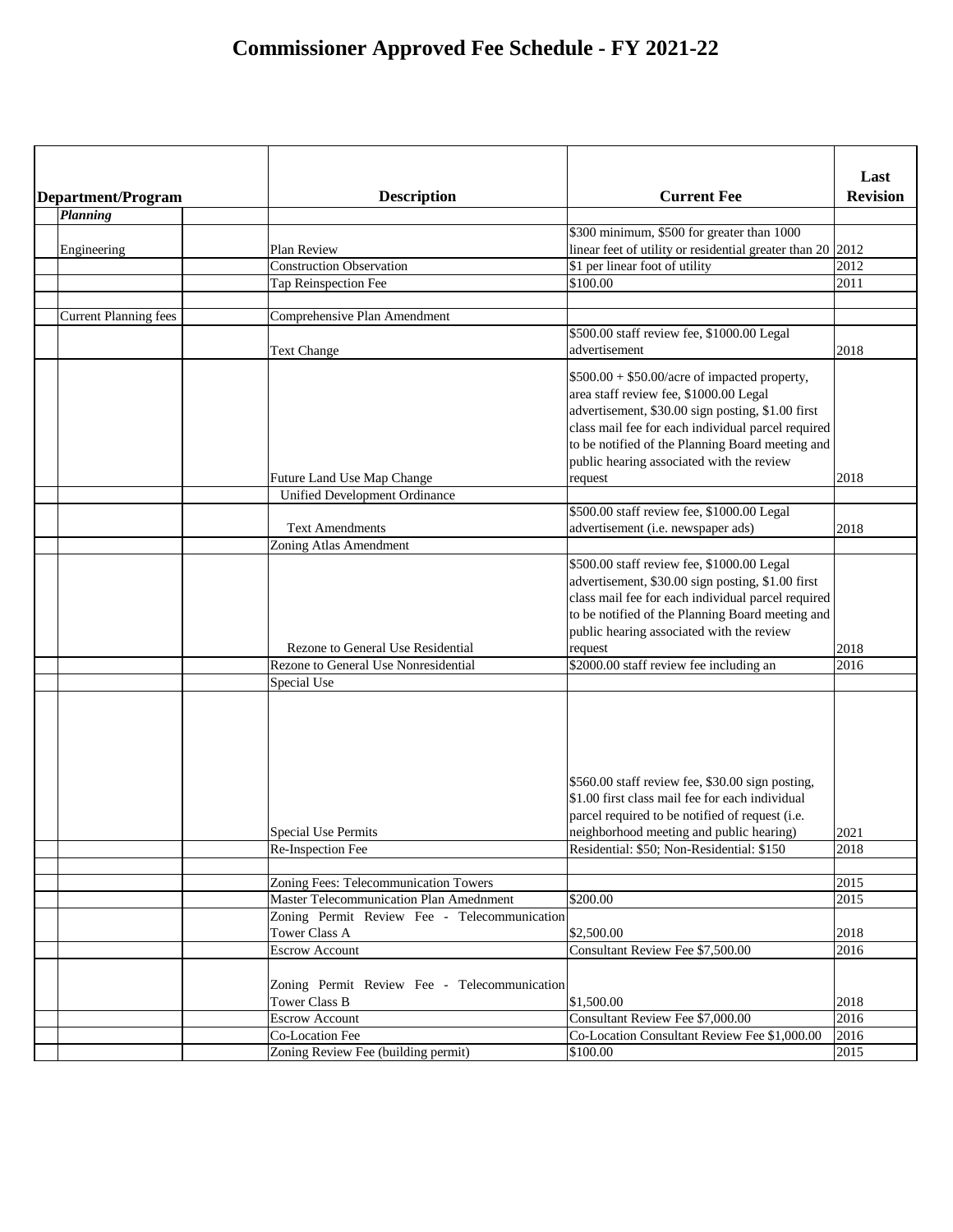|                     |             |                                                                               |                                                                                                                                                                                                                                                                                                                                                                                                                                                                                                                                                                                                                                    | Last            |
|---------------------|-------------|-------------------------------------------------------------------------------|------------------------------------------------------------------------------------------------------------------------------------------------------------------------------------------------------------------------------------------------------------------------------------------------------------------------------------------------------------------------------------------------------------------------------------------------------------------------------------------------------------------------------------------------------------------------------------------------------------------------------------|-----------------|
| Department/Program  |             | <b>Description</b>                                                            | <b>Current Fee</b>                                                                                                                                                                                                                                                                                                                                                                                                                                                                                                                                                                                                                 | <b>Revision</b> |
|                     |             | <b>Rezone to Conditional District</b>                                         | \$2000.00 staff review fee, \$1000.00 Legal<br>advertisement, \$30.00 sign posting, \$1.00 first<br>class mail fee for each individual parcel required<br>to be notified of the Neighborhood meeting, the<br>Planning Board meeting, and public hearing<br>associated with the review request. If application<br>proposes a Subdivision, then the following<br>additional fees shall be required: \$750.00<br>additional staff review fee plus \$50.00 an acre<br>fee for projects that do not include an affordable<br>housing component, \$25.00 an acre fee for<br>projects that do include an affordable housing<br>component. | 2021            |
|                     |             |                                                                               |                                                                                                                                                                                                                                                                                                                                                                                                                                                                                                                                                                                                                                    |                 |
| Board of Adjustment |             | Residential Variance/Appeal                                                   | \$340.00 staff review fee, \$1.00 mailing fee for<br>each individual parcel required to be notified of<br>request (if required)                                                                                                                                                                                                                                                                                                                                                                                                                                                                                                    | 2021            |
|                     |             | Nonresidential Variance/Appeal                                                | \$540.00 staff review fee, \$1.00 mailing fee for<br>each individual parcel required to be notified of<br>request (if required)                                                                                                                                                                                                                                                                                                                                                                                                                                                                                                    | 2021            |
|                     | Subdivision | Concept Plan                                                                  | \$140.00 staff review fee                                                                                                                                                                                                                                                                                                                                                                                                                                                                                                                                                                                                          | 2011            |
|                     |             | <b>Final Plat</b>                                                             | \$140.00 staff review fee                                                                                                                                                                                                                                                                                                                                                                                                                                                                                                                                                                                                          | 2011            |
|                     |             | Re-approval                                                                   | \$100.00 staff review fee                                                                                                                                                                                                                                                                                                                                                                                                                                                                                                                                                                                                          | 2011            |
|                     |             | Major Subdivision (Under 20 proposed lots and                                 |                                                                                                                                                                                                                                                                                                                                                                                                                                                                                                                                                                                                                                    |                 |
|                     |             | not involving a Conditional District application)                             |                                                                                                                                                                                                                                                                                                                                                                                                                                                                                                                                                                                                                                    |                 |
|                     |             | Concept Plan                                                                  | \$310 staff review fee, \$30.00 sign posting for<br>Neighborhood Information meeting, \$1.00<br>Neighborhood Information meeting mailing fee<br>for each individual parcel required to be notified<br>of request                                                                                                                                                                                                                                                                                                                                                                                                                   | 2011            |
|                     |             |                                                                               | \$600.00 staff review fee, \$1,000.00 legal                                                                                                                                                                                                                                                                                                                                                                                                                                                                                                                                                                                        |                 |
|                     |             | Preliminary                                                                   | advertisement (i.w. newspaper ads)                                                                                                                                                                                                                                                                                                                                                                                                                                                                                                                                                                                                 | 2021            |
|                     |             | Final                                                                         | \$500.00                                                                                                                                                                                                                                                                                                                                                                                                                                                                                                                                                                                                                           | 2001            |
|                     |             | Re-approval                                                                   | \$500.00 staff review fee                                                                                                                                                                                                                                                                                                                                                                                                                                                                                                                                                                                                          | 2011            |
|                     |             | subdivision<br>Modification<br>of<br>approved                                 | \$500.00 staff review fee, \$1,000.00 legal                                                                                                                                                                                                                                                                                                                                                                                                                                                                                                                                                                                        |                 |
|                     |             | preliminary or final plat                                                     | advertisement (i.e. newspaper ads)                                                                                                                                                                                                                                                                                                                                                                                                                                                                                                                                                                                                 | 2021            |
|                     |             | Zoning Compliance Permits and Site Plan Approvals:                            |                                                                                                                                                                                                                                                                                                                                                                                                                                                                                                                                                                                                                                    |                 |
|                     |             | Zoning Compliance Permit for single family/duplex<br>residential structure(s) | \$30.00                                                                                                                                                                                                                                                                                                                                                                                                                                                                                                                                                                                                                            | 2011            |
|                     |             | Single-family site plan associated with Conditional                           |                                                                                                                                                                                                                                                                                                                                                                                                                                                                                                                                                                                                                                    |                 |
|                     |             | District approval                                                             | $$1,000.00$ staff review fee                                                                                                                                                                                                                                                                                                                                                                                                                                                                                                                                                                                                       | 2021            |
|                     |             | Multi-family site plan associated with Conditional                            |                                                                                                                                                                                                                                                                                                                                                                                                                                                                                                                                                                                                                                    |                 |
|                     |             | District approval                                                             | $$1,000.00$ staff review fee                                                                                                                                                                                                                                                                                                                                                                                                                                                                                                                                                                                                       | 2021            |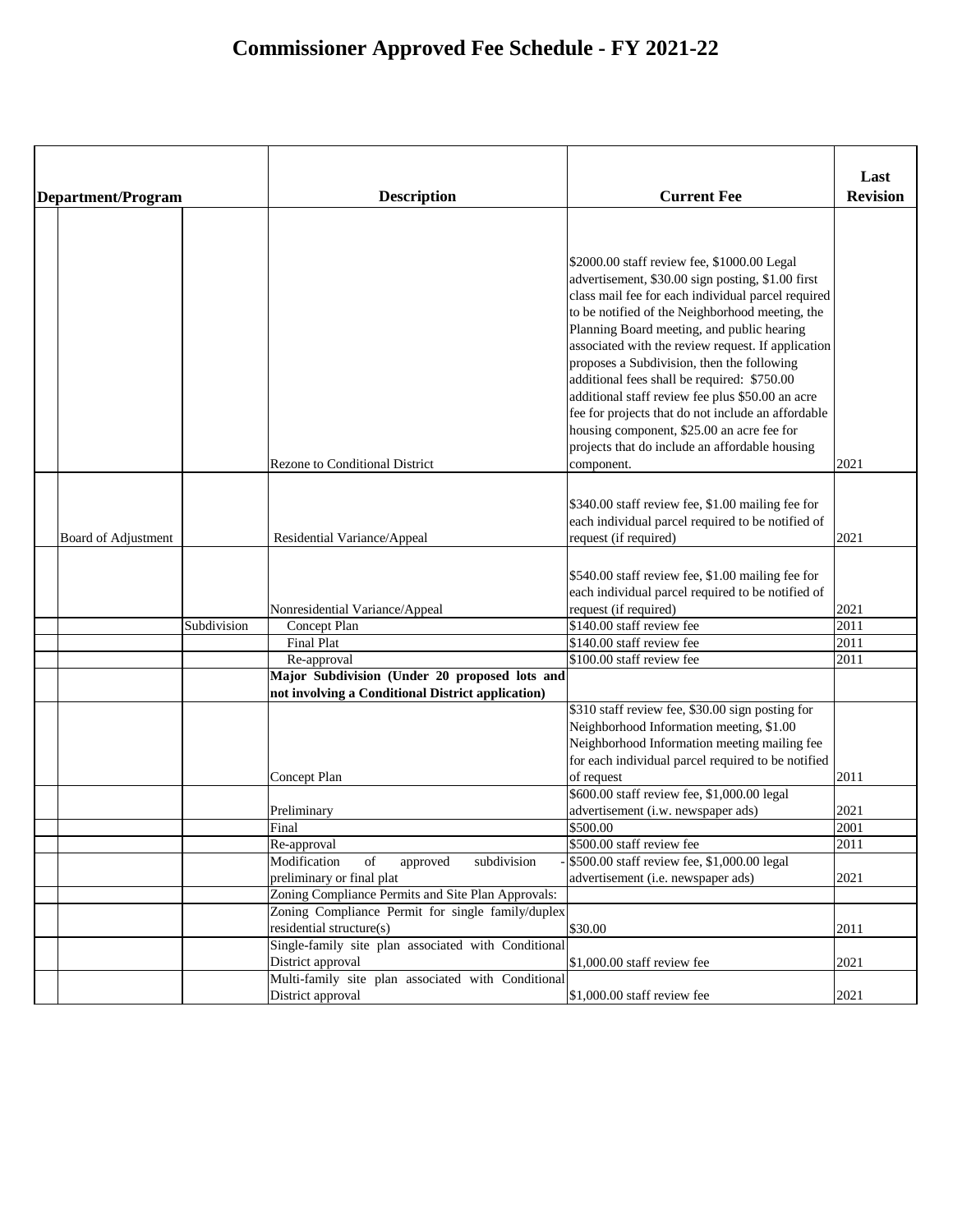| Department/Program | <b>Description</b>                                                                                  | <b>Current Fee</b>                                 | Last<br><b>Revision</b> |
|--------------------|-----------------------------------------------------------------------------------------------------|----------------------------------------------------|-------------------------|
|                    |                                                                                                     |                                                    |                         |
|                    |                                                                                                     |                                                    |                         |
|                    |                                                                                                     | \$1,000.00 staff review fee plus, \$20.00 per 100  |                         |
|                    |                                                                                                     | square feet of proposed office/institutional       |                         |
|                    |                                                                                                     | building area, \$25.00 per 100 square feet of      |                         |
|                    |                                                                                                     | industrial/warehouse building area, \$30.00 per    |                         |
|                    |                                                                                                     | 100 square foot of proposed commercial/retail      |                         |
|                    |                                                                                                     | building area. If project is associated with a     |                         |
|                    |                                                                                                     | Conditional District approval, an additional       |                         |
|                    | Nonresidential - Certification Required                                                             | \$250.00 staff review shall apply to the project   | 2021                    |
|                    | Home Occupation Plan Review                                                                         | \$90.00                                            | 1997                    |
|                    |                                                                                                     | \$1,000.00 plus \$10.00 per square feet of         |                         |
|                    |                                                                                                     | proposed building area. If project is associated   |                         |
|                    |                                                                                                     | with a Conditional District approval then an       |                         |
|                    | <b>EDD</b> Site Plan                                                                                | additional \$250.00 staff review fee shall apply   | 2021                    |
|                    | Signs - not associated with a site plan review or                                                   |                                                    |                         |
|                    | approval                                                                                            | $$25 + $2/sq$ . ft.                                | 2001                    |
|                    | Major (engineering modifications to the site plan,                                                  |                                                    |                         |
|                    | including major changes in site planning)                                                           | \$500.00                                           | 2001                    |
|                    | Minor (additions to or deletions from the site plan                                                 |                                                    |                         |
|                    | modification)                                                                                       | \$250.00                                           | 2001                    |
|                    | Administrative approvals, including one-year                                                        |                                                    |                         |
|                    | extensions to approved site plans                                                                   | \$250.00                                           | 2001                    |
|                    | Miscellaneous                                                                                       |                                                    |                         |
|                    |                                                                                                     | \$250.00 in addition to established project review |                         |
|                    | Review of Traffic Impact study associated with project fee, if any                                  |                                                    | 2011                    |
|                    | Review fee for projects located within Major \$200.00 in addition to established project review     |                                                    |                         |
|                    | <b>Transportation Corridor Overlay District</b>                                                     | fee, if any                                        | 2011                    |
|                    |                                                                                                     | \$125.00 staff review fee, \$800.00 legal          |                         |
|                    |                                                                                                     | advertisement, \$30.00 sign posting, \$5.00        |                         |
|                    |                                                                                                     | certified mailing fee for each individual parcel   |                         |
|                    | Partial Width Right Of Way request                                                                  | required to be notified of request                 | 2011                    |
|                    |                                                                                                     | \$250.00 staff review fee, \$800.00 legal          |                         |
|                    |                                                                                                     | advertisement, \$30.00 sign posting, \$5.00        |                         |
|                    | Vacation of rights-of-way/release of easements per certified mailing fee for each individual parcel |                                                    |                         |
|                    | vacation or release (includes advertising)                                                          | required to be notified of request                 | 2011                    |
|                    | Payment-in-Lieu of Parkland Dedication                                                              |                                                    |                         |
|                    | <b>Community Park</b>                                                                               | \$422/lot                                          | 1996                    |
|                    | <b>District Park</b>                                                                                | \$455/lot                                          | 1996                    |
|                    | Hire outside consultants                                                                            | $Cost + 15\%$                                      | 2001                    |
|                    |                                                                                                     |                                                    |                         |
|                    | Land Use Plan Map                                                                                   | \$1.00                                             | 1989                    |
|                    | <b>Airport Study</b>                                                                                | \$5.00                                             | 1989                    |
|                    | <b>Water Resources Task Force</b>                                                                   | \$4.25                                             | 1989                    |
|                    | <b>Street Study</b>                                                                                 | No Charge                                          | 1989                    |
|                    | Road Map                                                                                            | \$2.00                                             | 1989                    |
|                    | Road Map (large)                                                                                    | \$6.00                                             | 1989                    |
|                    | <b>Aerial Photos</b>                                                                                | \$1.00                                             | 1989                    |
|                    | Topo Maps                                                                                           | \$1.50                                             | 1989                    |
|                    | Other Maps                                                                                          | \$1.00                                             | 1989                    |
|                    | <b>Inventory of Sites</b>                                                                           | \$3.50                                             | 1989                    |
|                    | Inventory of Natural/wildlife etc                                                                   | \$10.00                                            | 1989                    |
|                    | Photo Copies (Small Area Plans, JPA Land Use Plan, \$0.10 per page duplexed B&W \$0.50 per page     |                                                    |                         |
|                    | and all other documents and reports)                                                                | duplexed Color                                     | 2011                    |
|                    | <b>Master Recreation/Parks Plan</b>                                                                 | \$10.00                                            | 1989                    |
|                    | New Hope Corridor Plan                                                                              | \$4.00                                             | 1996                    |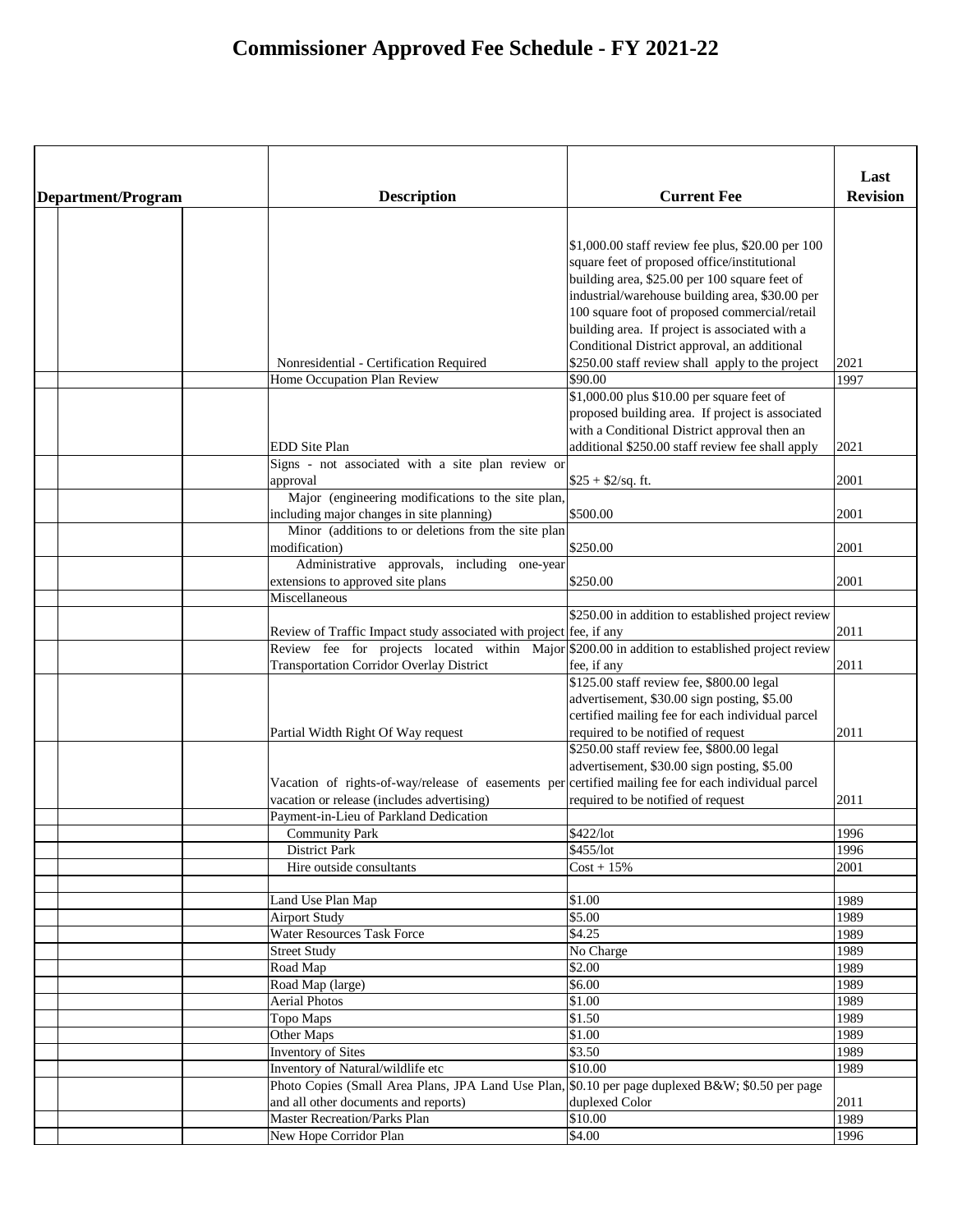|                    |                                                                                                       |                                                   | Last            |
|--------------------|-------------------------------------------------------------------------------------------------------|---------------------------------------------------|-----------------|
| Department/Program | <b>Description</b>                                                                                    | <b>Current Fee</b>                                | <b>Revision</b> |
|                    | <b>Historic Preservation Element</b>                                                                  | \$10.00                                           | 1996            |
|                    | <b>Flexible Development Standards</b>                                                                 | \$5.00                                            | 1996            |
|                    | 2030 Comprehensive Plan                                                                               | \$25.00 B&W \$125.00 Color                        | 2011            |
|                    | Unified Development Ordinance (UDO)                                                                   | \$40.00 B&W \$200.00 Color                        | 2011            |
|                    | Copy of Map 8.5 x 11                                                                                  | \$3.00; additional copy \$2.00                    | 2011            |
|                    | Copy of Map 11x17                                                                                     | \$5.00; additional copy \$3.00                    | 2011            |
|                    | Copy of Map 18x24                                                                                     | \$10.00                                           | 2011            |
|                    | Copy of Map 24x32                                                                                     | \$15.00                                           | 2011            |
|                    | Copy of Map 30x40                                                                                     | \$25.00                                           | 2011            |
|                    | Custom Map 24x32 (Using Existing Data)                                                                | \$30.00                                           | 2011            |
|                    | Custom Data/Map 24x32 (Creation of New Data)                                                          | \$30.00/hour                                      | 2011            |
|                    | CD                                                                                                    | \$10.00                                           | 2011            |
|                    |                                                                                                       |                                                   |                 |
|                    |                                                                                                       |                                                   |                 |
| Erosion            |                                                                                                       |                                                   |                 |
| Control/Stormwater | Erosion and Sedimentation Control Plan Review and                                                     |                                                   |                 |
| Management         | <b>Inspection Fees</b>                                                                                |                                                   |                 |
|                    | Residential and Non-Residential development:                                                          |                                                   |                 |
|                    | Less than 1 acre (43,560 sq. ft.) of land disturbance                                                 | $$125$ flat fee                                   | 2021            |
|                    | Residential development:                                                                              |                                                   |                 |
|                    | Greater than 1 acre (43,560 sq. ft.) of land disturbance \$150 per disturbed acre or fraction thereof |                                                   | 2021            |
|                    | Residential development:                                                                              |                                                   |                 |
|                    | Greater than 25 acres of land disturbance                                                             | \$300 per disturbed acre or fraction thereof      | 2021            |
|                    | Non-Residential development:                                                                          |                                                   |                 |
|                    | Greater than 1 acre (43,560 sq. ft) of land disturbance                                               | \$300 per disturbed acre or fraction thereof      | 2021            |
|                    | <b>Erosion Control Plan Revisions</b>                                                                 | \$150 per plan revision request                   | 2021            |
|                    | Land Disturbing (Grading) Permits                                                                     |                                                   | 2019            |
|                    | Less than 1 acre (43,560 sq.ft.) of land disturbance                                                  | \$300 flat fee                                    | 2021            |
|                    | Greater than 1 acre (43,560 sq.ft.) but less than 10                                                  |                                                   |                 |
|                    | acres of land disturbance                                                                             | \$300 per disturbed acre or fraction thereof      | 2021            |
|                    | Greater than 10 acres of land disturbance but less than                                               | \$600 per disturbed acre or fraction thereof      |                 |
|                    | 25 acres of land disturbance                                                                          |                                                   | 2021            |
|                    | Greater than 25 acres of land disturbance                                                             | \$900 per disturbed acre or fraction thereof, not |                 |
|                    |                                                                                                       | to exceed 150 acres                               | 2021            |
|                    | Unscheduled Site Re-Inspection                                                                        | \$200 per re-inspection                           | 2021            |
|                    | <b>Private Roads</b>                                                                                  | \$155.00                                          | 1998            |
|                    | <b>Storm water Management Plans</b>                                                                   | \$500 per SCM                                     | 2019            |
|                    | Storm water Management Plan Review (LID)                                                              | \$300.00                                          | 2019            |
|                    | <b>Conservation Area Document Review</b>                                                              | \$200 per area                                    | 2019            |
|                    | Re-Inspection of Stormwater Control Measure (SCM) 1st inspection no fee                               |                                                   |                 |
|                    | associated with a failed SCM inspection report                                                        | \$250 per SCM inspection thereafter               | 2021            |
|                    | Inspection of Stormwater Control Measure (SCM)                                                        |                                                   |                 |
|                    | associated with a Notice of Violation (NOV)                                                           | \$250 per SCM inspection                          | 2021            |
|                    | Recurring 5-Year Inspection of Stormwater Control                                                     |                                                   |                 |
|                    | Measure (SCM)                                                                                         | \$750 per SCM                                     | 2021            |
|                    |                                                                                                       | At cost for legal ad and notifications to         |                 |
|                    |                                                                                                       | process if appealed to Public Hearing per UDO     |                 |
|                    | Appeal of Land Disturbing (Grading) Permit                                                            | 2.26.8&9                                          | 2021            |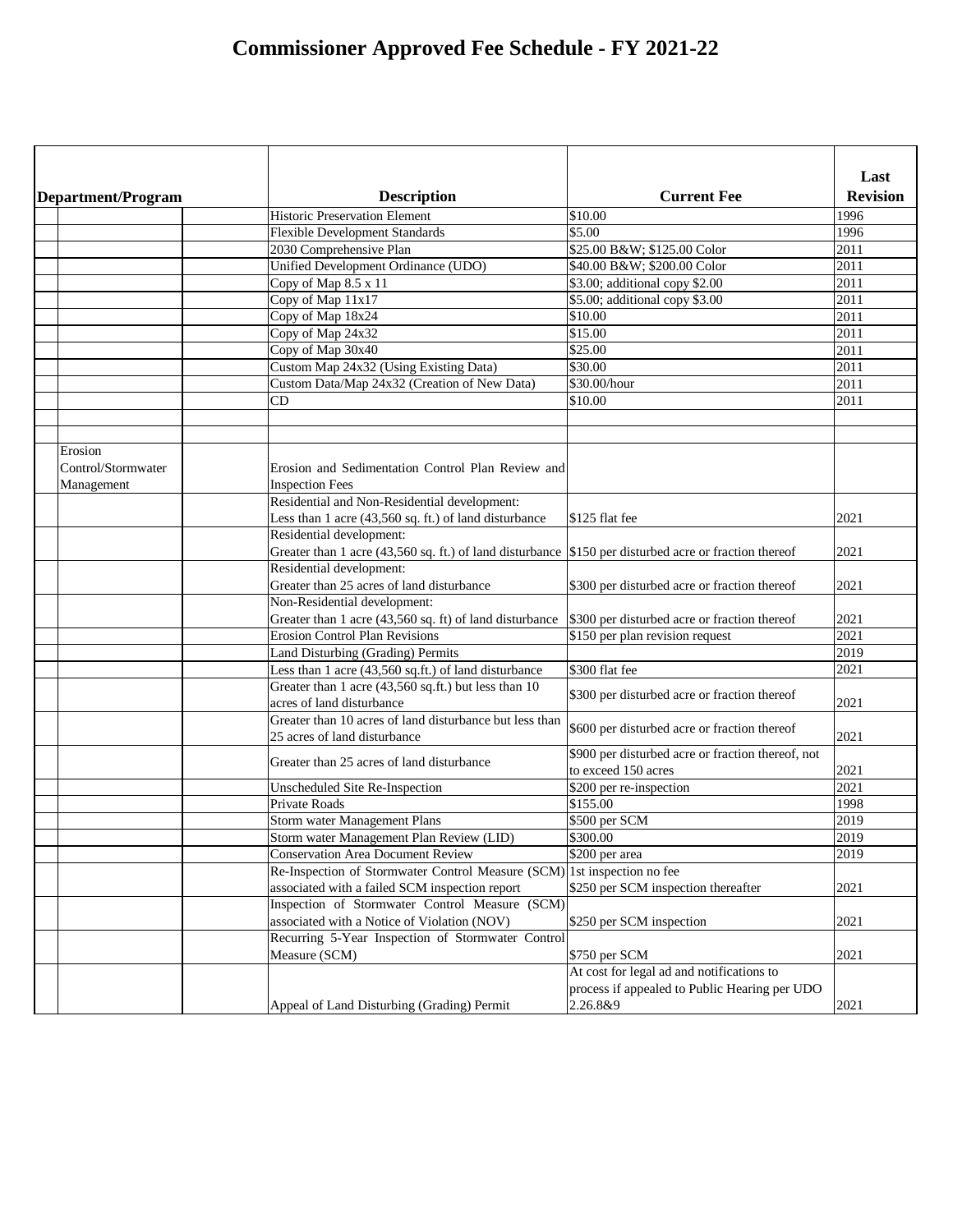|                           |                                                  |                                               | Last            |
|---------------------------|--------------------------------------------------|-----------------------------------------------|-----------------|
| <b>Department/Program</b> | <b>Description</b>                               | <b>Current Fee</b>                            | <b>Revision</b> |
|                           |                                                  | Stream Origin and Intermittent/Perennial      |                 |
|                           |                                                  | Determinations                                |                 |
|                           |                                                  | 1-2 determinations/site \$300                 |                 |
|                           |                                                  | 3-6 determinations/site \$600                 |                 |
|                           |                                                  | 7-9 determinations/site \$1000                |                 |
|                           |                                                  | 10-12 determinations/site \$1200              |                 |
|                           |                                                  | 13-16 determinations/site \$1500              |                 |
|                           | Surface Water Identification (SWID) field work.  | 17-19 determinations/site \$2000              | 2021            |
|                           | Stop Work Order/Notice of Violation              | \$200 per order                               | 2021            |
| Inspection<br>fees        |                                                  |                                               |                 |
| <b>Building</b>           |                                                  |                                               |                 |
|                           | Credit Card use fee                              | 2% of transaction                             | 2021            |
|                           | Schedule A                                       |                                               |                 |
|                           | New Residential (1&2 family)                     | \$0.394/sq. ft. (all trades included)         | 2018            |
|                           | <b>Building</b>                                  | 0.160/sq. ft. / \$110.00 Min                  | 2018            |
|                           | Electrical                                       | $\overline{0.074}$ /sq. ft. / \$110.00 Min    | 2018            |
|                           | Plumbing                                         | $0.074$ /sq. ft./ \$110.00                    | 2018            |
|                           | Mechanical                                       | $0.086$ /sq. ft. / \$110.00                   | 2018            |
|                           |                                                  | 0.0203/sq. ft. \$25.00 min. 12% surcharge for |                 |
|                           | Plan Review                                      | Hillsborough                                  | 2018            |
|                           |                                                  |                                               |                 |
|                           | Schedule B                                       |                                               |                 |
|                           | Residential Renovations and Accessory Structures |                                               |                 |
|                           | $(1& 2 \t family)$                               | \$0.23 per square foot                        | 2006            |
|                           | <b>Building</b>                                  | $0.293$ /sq. ft.                              | 2018            |
|                           | Electrical                                       | \$83.00                                       | 2018            |
|                           | Plumbing                                         | \$83.00                                       | 2018            |
|                           | Mechanical                                       | \$83.00                                       | 2018            |
|                           |                                                  | 0.0203/sq. ft. \$25.00 min. 12% surcharge for |                 |
|                           | Plan Review                                      | Hillsborough                                  | 2018            |
|                           |                                                  |                                               |                 |
|                           | Schedule C                                       |                                               |                 |
|                           | Mobile/Modular Homes                             |                                               |                 |
|                           | Singlewide                                       |                                               |                 |
|                           |                                                  | \$110.00                                      | 2018            |
|                           | <b>Building</b><br>Electrical                    | \$70.00                                       | 2018            |
|                           |                                                  | \$50.00                                       | 2018            |
|                           | Plumbing                                         |                                               |                 |
|                           | Mechanical                                       | \$50.00                                       | 2018            |
|                           | Doublewide                                       |                                               |                 |
|                           | <b>Building</b>                                  | \$166.00                                      | 2018            |
|                           | Electrical                                       | \$70.00                                       | 2018            |
|                           | Plumbing                                         | \$50.00                                       | 2018            |
|                           | Mechanical                                       | \$50.00                                       | 2018            |
|                           | Triplewide                                       |                                               |                 |
|                           | <b>Building</b>                                  | \$193.00                                      | 2018            |
|                           | Electrical                                       | \$70.00                                       | 2018            |
|                           | Plumbing                                         | \$70.00                                       | 2018            |
|                           | Mechanical                                       | \$70.00                                       | 2014            |
|                           | Quadwide                                         |                                               |                 |
|                           | <b>Building</b>                                  | \$221.00                                      | 2018            |
|                           | Electrical                                       | \$70.00                                       | 2018            |
|                           | Plumbing                                         | \$70.00                                       | 2018            |
|                           | Mechanical                                       | \$70.00                                       | 2018            |
|                           |                                                  |                                               |                 |
|                           |                                                  |                                               |                 |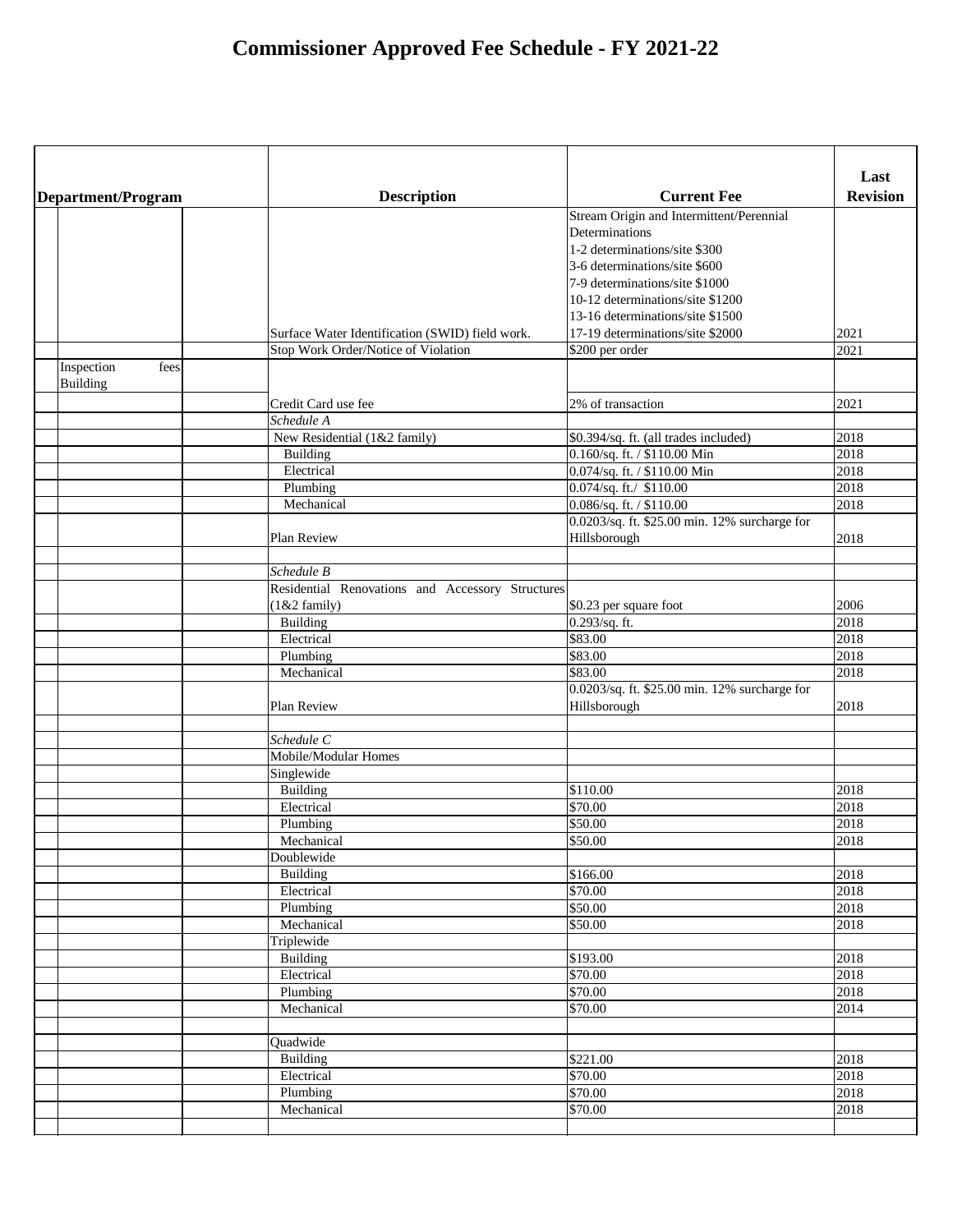|                    |                                                 |                     | Last            |
|--------------------|-------------------------------------------------|---------------------|-----------------|
| Department/Program | <b>Description</b>                              | <b>Current Fee</b>  | <b>Revision</b> |
|                    | Schedule D                                      |                     |                 |
|                    | New Commercial-per square foot                  |                     |                 |
|                    | <b>Residential (apartments)</b>                 |                     |                 |
|                    | <b>Building</b>                                 | \$0.242             | 2018            |
|                    | Electrical                                      | \$0.107             | 2018            |
|                    | Plumbing                                        | \$0.107             | 2018            |
|                    | Mechanical                                      | \$0.085             | 2018            |
|                    | <b>Storage</b>                                  |                     |                 |
|                    | <b>Building</b>                                 | \$0.085             | 2018            |
|                    | Electrical                                      | \$0.065             | 2018            |
|                    | Plumbing                                        | \$0.065             | 2018            |
|                    | Mechanical                                      | \$0.085             | 2018            |
|                    | <b>Assembly</b>                                 |                     |                 |
|                    | Building                                        | \$0.181             | 2018            |
|                    | Electrical                                      | \$0.098             | 2018            |
|                    | Plumbing                                        | \$0.098             | 2018            |
|                    | Mechanical                                      | \$0.085             | 2018            |
|                    |                                                 |                     |                 |
|                    | <b>Institutional</b>                            |                     |                 |
|                    | <b>Building</b>                                 | \$0.337             | 2018            |
|                    | Electrical                                      | \$0.166             | 2018            |
|                    | Plumbing                                        | \$0.166             | 2018            |
|                    | Mechanical                                      | \$0.169             | 2018            |
|                    | <b>Business</b>                                 |                     |                 |
|                    | <b>Building</b>                                 | \$0.242             | 2018            |
|                    | Electrical                                      | \$0.115             | 2018            |
|                    | Plumbing                                        | \$0.115             | 2018            |
|                    | Mechanical                                      | \$0.108             | 2018            |
|                    | <b>Mercantile</b>                               |                     |                 |
|                    | <b>Building</b>                                 | \$0.166             | 2018            |
|                    | Electrical                                      | $\overline{$0.082}$ | 2018            |
|                    | Plumbing                                        | \$0.082             | 2018            |
|                    | Mechanical                                      | $\sqrt{$0.074}$     | 2018            |
|                    | <b>Hazardous</b>                                |                     |                 |
|                    | <b>Building</b>                                 | $\overline{$}0.126$ | 2018            |
|                    | Electrical                                      | \$0.053             | 2018            |
|                    | Plumbing                                        | $\overline{$}0.053$ | 2018            |
|                    | Mechanical                                      | \$0.074             | 2018            |
|                    | <b>Factory/Industrial</b>                       |                     |                 |
|                    | <b>Building</b>                                 | $\sqrt{$0.126}$     | 2018            |
|                    | Electrical                                      | $\overline{$}0.053$ | 2018            |
|                    | Plumbing                                        | \$0.053             | 2018            |
|                    | Mechanical                                      | \$0.074             | 2018            |
|                    | <b>Educational</b>                              |                     |                 |
|                    | <b>Building</b>                                 | $\sqrt{$0.242}$     | 2018            |
|                    | Electrical                                      | \$0.115             | 2018            |
|                    | Plumbing                                        | \$0.115             | 2018            |
|                    | Mechanical                                      | \$0.108             | 2018            |
|                    | <b>Utility and Miscellaneous/Shell Building</b> |                     |                 |
|                    | <b>Building</b>                                 | \$0.085             |                 |
|                    | Electrical                                      | \$0.065             |                 |
|                    | Plumbing                                        | \$0.065             |                 |
|                    | Mechanical                                      | \$0.085             |                 |
|                    |                                                 |                     |                 |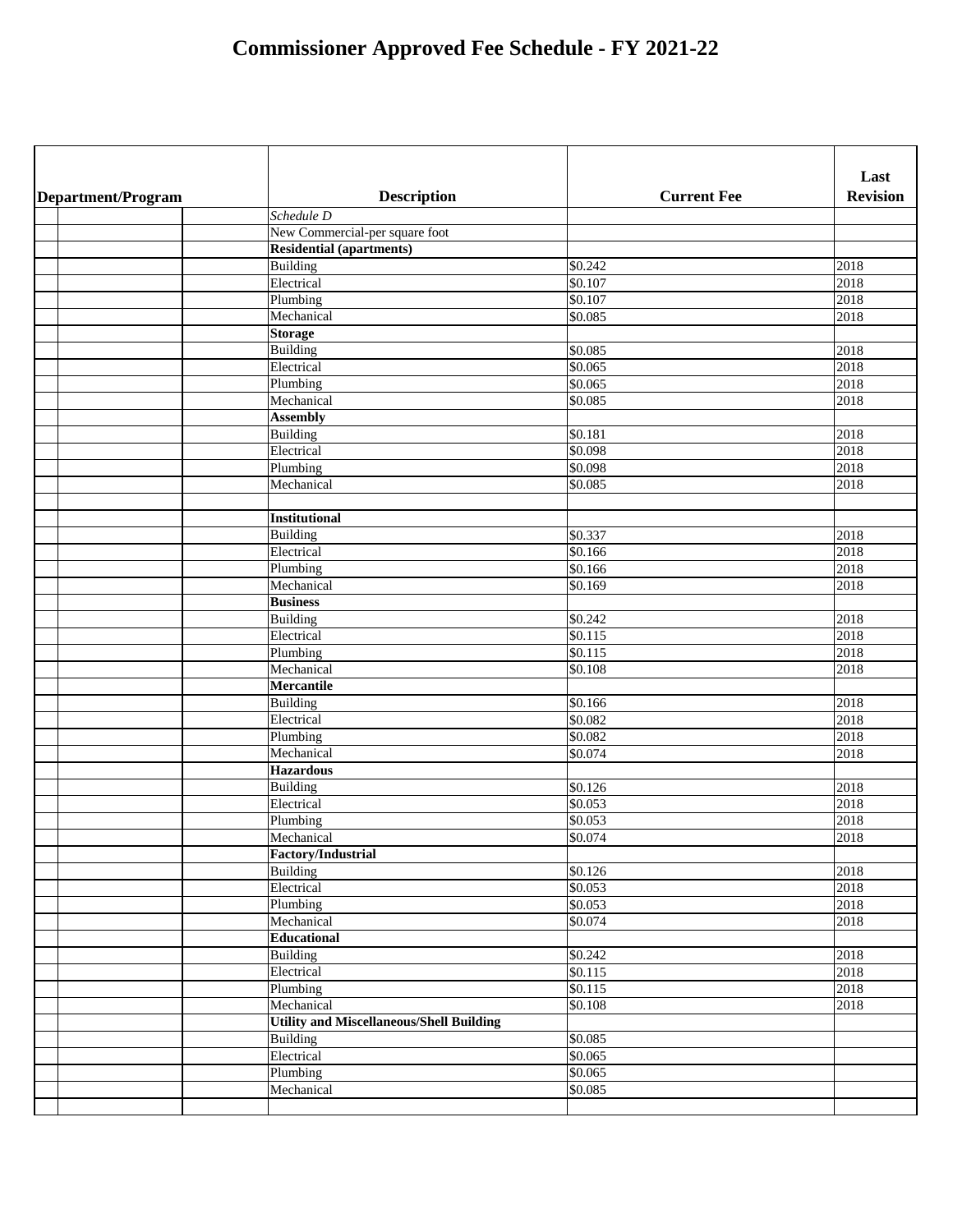| <b>Current Fee</b><br><b>Description</b><br>Department/Program<br>$0.034$ per square foot per project <5000 sq ft<br>(\$150. minimum)<br>2018<br><b>Commercial Plan Review</b><br>$[0.027$ per square foot 5000-20,000 sq ft<br>2018<br>$[0.021]$ per square foot 20,000-150,000 sq ft<br>2018<br>$0.013$ per square foot >150,000 sq ft<br>2018<br>(Additional 12% Town of Hillsborough)<br>2018<br>Building \$165 + .349 per sf; Electrical \$110.00;<br>Plumbing \$110.00; Mechanical \$110.00<br><b>Commercial Renovations and Alterations</b><br>2018<br>Schedule E<br><b>Commercial</b><br><b>Residential</b><br>Miscellaneous Bldg Inspections |                         |
|-------------------------------------------------------------------------------------------------------------------------------------------------------------------------------------------------------------------------------------------------------------------------------------------------------------------------------------------------------------------------------------------------------------------------------------------------------------------------------------------------------------------------------------------------------------------------------------------------------------------------------------------------------|-------------------------|
|                                                                                                                                                                                                                                                                                                                                                                                                                                                                                                                                                                                                                                                       | Last<br><b>Revision</b> |
|                                                                                                                                                                                                                                                                                                                                                                                                                                                                                                                                                                                                                                                       |                         |
|                                                                                                                                                                                                                                                                                                                                                                                                                                                                                                                                                                                                                                                       |                         |
|                                                                                                                                                                                                                                                                                                                                                                                                                                                                                                                                                                                                                                                       |                         |
|                                                                                                                                                                                                                                                                                                                                                                                                                                                                                                                                                                                                                                                       |                         |
|                                                                                                                                                                                                                                                                                                                                                                                                                                                                                                                                                                                                                                                       |                         |
|                                                                                                                                                                                                                                                                                                                                                                                                                                                                                                                                                                                                                                                       |                         |
|                                                                                                                                                                                                                                                                                                                                                                                                                                                                                                                                                                                                                                                       |                         |
|                                                                                                                                                                                                                                                                                                                                                                                                                                                                                                                                                                                                                                                       |                         |
|                                                                                                                                                                                                                                                                                                                                                                                                                                                                                                                                                                                                                                                       |                         |
|                                                                                                                                                                                                                                                                                                                                                                                                                                                                                                                                                                                                                                                       |                         |
|                                                                                                                                                                                                                                                                                                                                                                                                                                                                                                                                                                                                                                                       |                         |
|                                                                                                                                                                                                                                                                                                                                                                                                                                                                                                                                                                                                                                                       |                         |
| \$165.00<br>2018<br><b>Moving Building</b><br>\$110.00                                                                                                                                                                                                                                                                                                                                                                                                                                                                                                                                                                                                |                         |
| <b>Building Demolition</b><br>\$110.00<br>2018<br>\$110.00                                                                                                                                                                                                                                                                                                                                                                                                                                                                                                                                                                                            |                         |
| \$110.00<br>Change of Occupancy/Use<br>2018                                                                                                                                                                                                                                                                                                                                                                                                                                                                                                                                                                                                           |                         |
| Swimming Pools<br><b>Commercial</b><br><b>Residential</b><br>2018                                                                                                                                                                                                                                                                                                                                                                                                                                                                                                                                                                                     |                         |
| \$110.00<br>Commercial<br>2018<br>\$110.00                                                                                                                                                                                                                                                                                                                                                                                                                                                                                                                                                                                                            |                         |
| \$110.00<br>2018<br>Residential<br>\$110.00                                                                                                                                                                                                                                                                                                                                                                                                                                                                                                                                                                                                           |                         |
| <b>Commercial</b><br><b>Residential</b><br>Woodstove/Fireplace<br>2018                                                                                                                                                                                                                                                                                                                                                                                                                                                                                                                                                                                |                         |
| \$55.00<br>2018<br>\$55.00<br>Commercial                                                                                                                                                                                                                                                                                                                                                                                                                                                                                                                                                                                                              |                         |
| \$55.00<br>Residential<br>\$55.00                                                                                                                                                                                                                                                                                                                                                                                                                                                                                                                                                                                                                     | 2018                    |
| Prefabricated Utility Bldgs.                                                                                                                                                                                                                                                                                                                                                                                                                                                                                                                                                                                                                          |                         |
| Commercial<br>Calculated under storage capacity                                                                                                                                                                                                                                                                                                                                                                                                                                                                                                                                                                                                       |                         |
| \$110.00<br>2018<br>Residential                                                                                                                                                                                                                                                                                                                                                                                                                                                                                                                                                                                                                       |                         |
| \$110.00<br>2018<br>Signs                                                                                                                                                                                                                                                                                                                                                                                                                                                                                                                                                                                                                             |                         |
|                                                                                                                                                                                                                                                                                                                                                                                                                                                                                                                                                                                                                                                       |                         |
| Schedule F                                                                                                                                                                                                                                                                                                                                                                                                                                                                                                                                                                                                                                            |                         |
| Miscellaneous Electrical<br>Commercial<br>Residential                                                                                                                                                                                                                                                                                                                                                                                                                                                                                                                                                                                                 |                         |
|                                                                                                                                                                                                                                                                                                                                                                                                                                                                                                                                                                                                                                                       |                         |
| \$55.00<br>\$55.00<br><b>Electrical Inspections</b><br>Temporary Serv 60 amp                                                                                                                                                                                                                                                                                                                                                                                                                                                                                                                                                                          | 2018                    |
| \$55.00<br>Temporary Serv 60A-100A<br>\$55.00                                                                                                                                                                                                                                                                                                                                                                                                                                                                                                                                                                                                         | 2018                    |
| \$110.00<br><b>Sign Inspections</b><br>\$55.00                                                                                                                                                                                                                                                                                                                                                                                                                                                                                                                                                                                                        | 2018                    |
| \$55.00<br><b>Gasoline Pumps</b>                                                                                                                                                                                                                                                                                                                                                                                                                                                                                                                                                                                                                      | 2018                    |
| Miscellaneous Inspections<br>\$110.00<br>\$110.00                                                                                                                                                                                                                                                                                                                                                                                                                                                                                                                                                                                                     | 2018                    |
|                                                                                                                                                                                                                                                                                                                                                                                                                                                                                                                                                                                                                                                       |                         |
| Schedule G                                                                                                                                                                                                                                                                                                                                                                                                                                                                                                                                                                                                                                            |                         |
| <b>Electrical Service Changes</b><br>Residential<br>Commercial                                                                                                                                                                                                                                                                                                                                                                                                                                                                                                                                                                                        |                         |
| Single Phase                                                                                                                                                                                                                                                                                                                                                                                                                                                                                                                                                                                                                                          |                         |
| \$110.00<br>60-100A<br>\$110.00                                                                                                                                                                                                                                                                                                                                                                                                                                                                                                                                                                                                                       | 2018                    |
| $\overline{$}138.00$<br>\$138.00<br>125-200A                                                                                                                                                                                                                                                                                                                                                                                                                                                                                                                                                                                                          | 2018                    |
| 400A<br>\$165.00<br>\$165.00                                                                                                                                                                                                                                                                                                                                                                                                                                                                                                                                                                                                                          | 2018                    |
| <b>Three Phase</b>                                                                                                                                                                                                                                                                                                                                                                                                                                                                                                                                                                                                                                    |                         |
| $\overline{$}165.00$<br>\$165.00<br>150-200A                                                                                                                                                                                                                                                                                                                                                                                                                                                                                                                                                                                                          | 2018                    |
| \$221.00<br>400 A<br>\$221.00                                                                                                                                                                                                                                                                                                                                                                                                                                                                                                                                                                                                                         | 2018                    |
|                                                                                                                                                                                                                                                                                                                                                                                                                                                                                                                                                                                                                                                       |                         |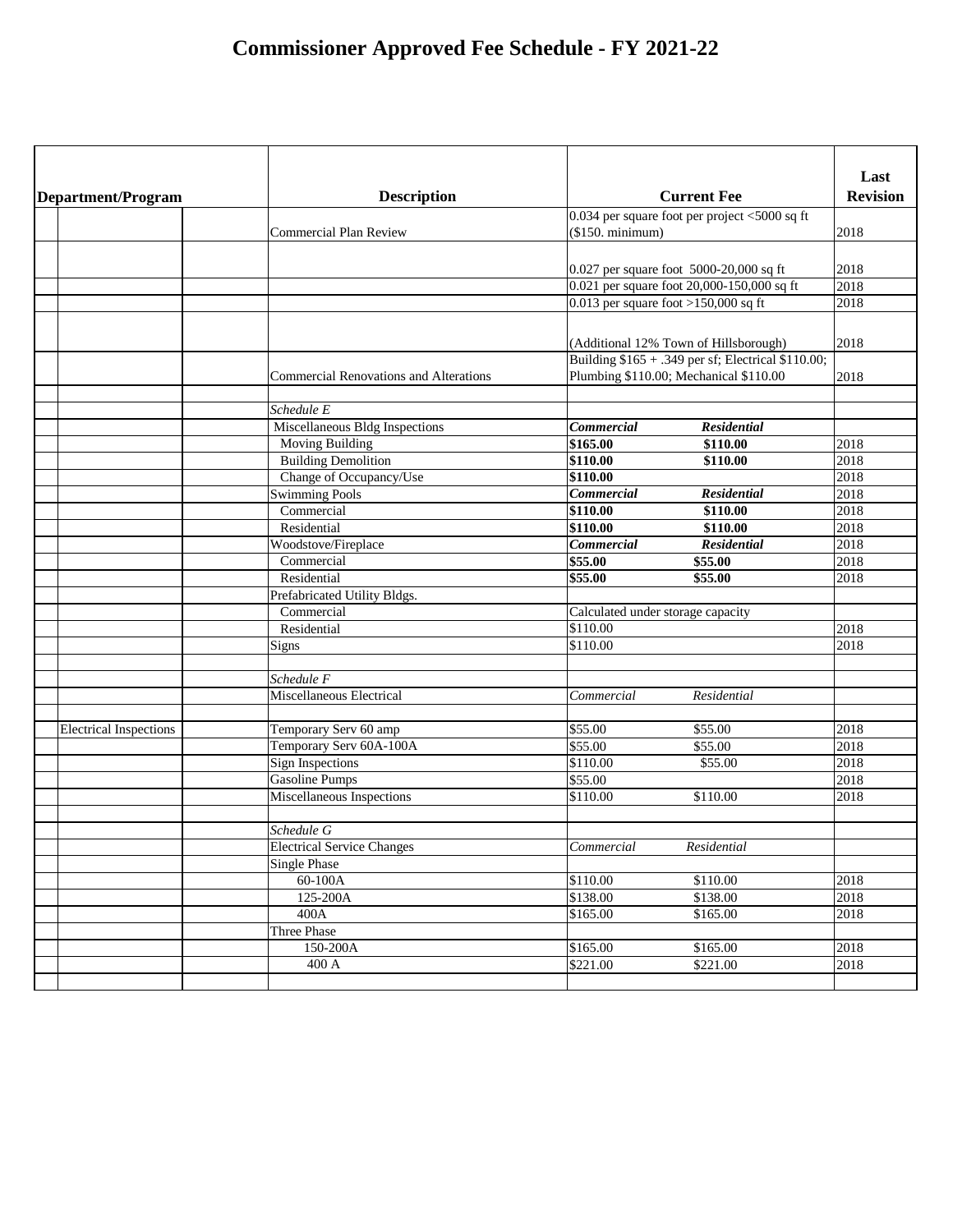|                    |                                    |                                               | Last            |
|--------------------|------------------------------------|-----------------------------------------------|-----------------|
| Department/Program | <b>Description</b>                 | <b>Current Fee</b>                            | <b>Revision</b> |
|                    | Schedule H                         | <b>Commercial and Residental</b>              |                 |
|                    | <b>Electrical Service</b>          | <b>Single Phase</b><br>Three Phase            |                 |
|                    | 30-60A                             | \$55.00<br>\$138.00                           | 2018            |
|                    | 70-100A                            | \$138.00<br>\$138.00                          | 2018            |
|                    | 125A                               | \$165.00<br>\$165.00                          | 2018            |
|                    | 150A                               | \$195.00<br>\$220.00                          | 2018            |
|                    | 200A                               | \$200.00<br>\$250.00                          | 2018            |
|                    | 300A                               | \$190.00<br>\$250.00                          | 2018            |
|                    | 400A                               | \$250.00<br>\$330.00                          | 2018            |
|                    | 600A                               | \$330.00<br>\$385.00                          | 2018            |
|                    | 800A                               | \$385.00<br>\$525.00                          | 2018            |
|                    | 1000A                              | \$525.00<br>\$690.00                          | 2018            |
|                    | 1200A                              | \$690.00<br>\$775.00                          | 2018            |
|                    | 1400A                              | \$745.00<br>\$995.00                          | 2018            |
|                    | 1600A                              | \$775.00<br>\$1,325.00                        | 2018            |
|                    | Over 1600A                         | <b>REMOVE</b><br>\$155/100A                   | 2018            |
|                    |                                    |                                               |                 |
|                    |                                    |                                               |                 |
| Plumbing fees      | Schedule I                         |                                               |                 |
|                    | New Construction                   | Based on square footage, see schedule A and B |                 |
|                    |                                    | Commercial<br>Residential                     |                 |
|                    | <b>Water Heater Installation</b>   | \$110.00<br>\$110.00                          | 2018            |
|                    |                                    |                                               |                 |
| Mechanical         |                                    |                                               |                 |
| Inspections        | Schedule J                         |                                               |                 |
|                    | <b>Residential Mechanical</b>      |                                               |                 |
|                    |                                    |                                               |                 |
|                    | Installation ea addt'l system      | \$55.00                                       | 2018            |
|                    | Replacement of one system          | \$165.00                                      | 2018            |
|                    |                                    |                                               |                 |
|                    | Schedule K                         |                                               |                 |
|                    | Non-residential/Commercial         |                                               |                 |
|                    | <b>Commercial Cooling</b>          |                                               |                 |
|                    | First unit                         | \$165.00                                      | 2018            |
|                    | Each additional Unit               | \$55.00                                       | 2018            |
|                    | Replacement of System              | \$165.00                                      | 2018            |
|                    | <b>Commercial Heating</b>          |                                               |                 |
|                    | First Unit                         | \$165.00                                      | 2018            |
|                    | Each additional Unit               | \$55.00                                       | 2018            |
|                    | Replacement of System              | \$165.00                                      | 2018            |
|                    | Commercial Heat/Cool Combine       |                                               |                 |
|                    | <b>First Unit</b>                  | \$165.00                                      | 2018            |
|                    | Each additional Unit               | $\overline{$}55.00$                           | 2018            |
|                    | Replacement of System              | \$165.00                                      | 2018            |
|                    | Commercial Ventilation/Exhaust     |                                               |                 |
|                    | One System                         | \$165.00                                      | 2018            |
|                    | Each additional                    | $\overline{$}55.00$                           | 2018            |
|                    | Hood fan comm. cooking equip       | \$110.00                                      | 2018            |
|                    | <b>Commercial Cooking (one)</b>    | $\sqrt{$165.00}$                              | 2018            |
|                    | Each additional                    | \$58.00                                       | 2018            |
|                    | <b>Commercial Reinspection Fee</b> | \$110.00                                      | 2018            |
|                    |                                    |                                               |                 |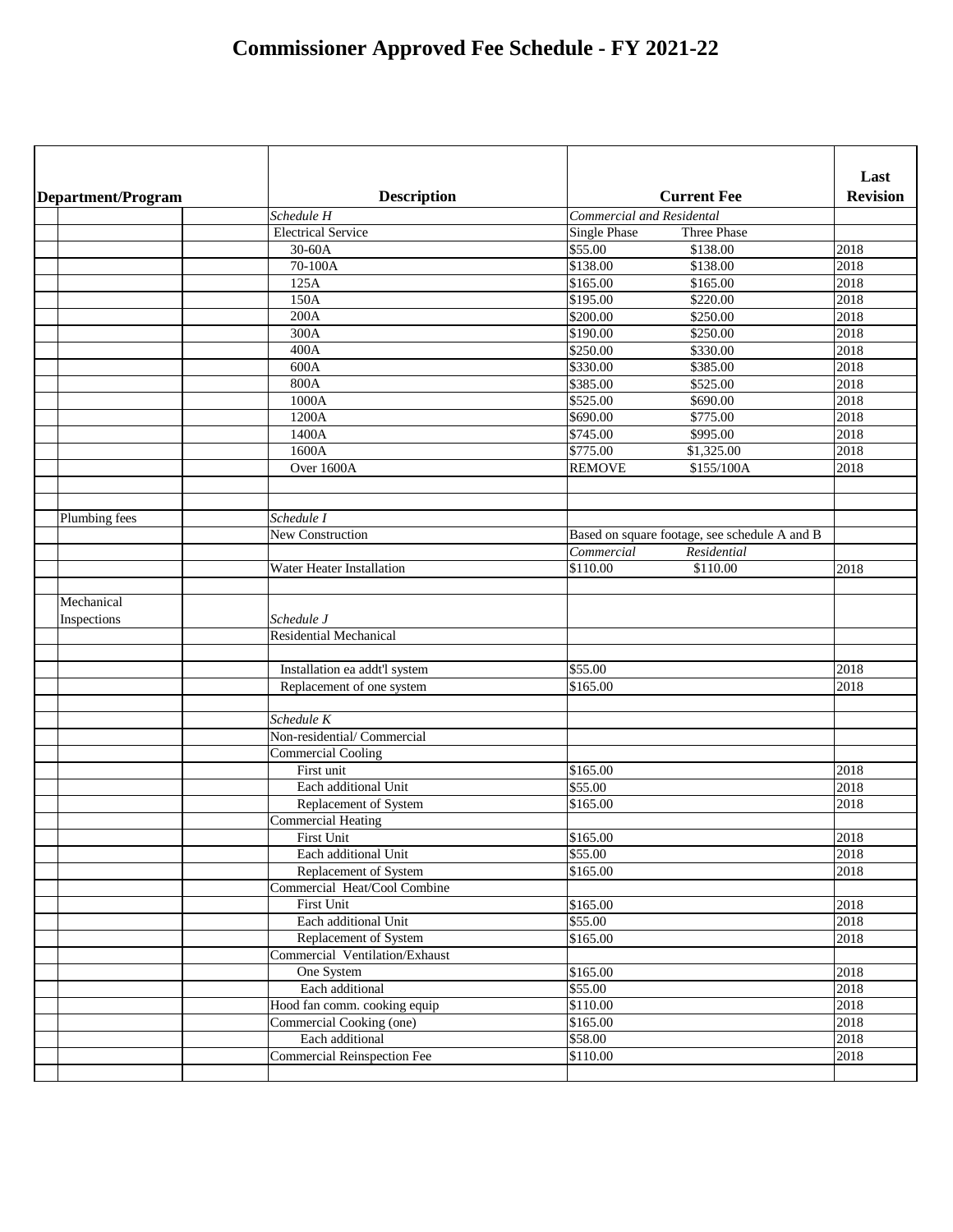| <b>Revision</b><br><b>Current Fee</b><br><b>Description</b><br>Department/Program<br>General<br>\$42.50<br>Refunds<br>\$16.00<br>2018<br><b>Issue Certificate of Occupancy</b><br>\$55.00<br>Permit Renewal<br>2018<br>\$110.00<br>2018<br>Day Care Permits (existing building new occupancy)<br>$\sqrt{$110.00}$<br>Day Care Reinspection<br>2018<br>\$221.00<br>2018<br>Sprinkler system<br>2018<br>\$83.00<br>Temporary Electrical Final Inspection-Residential<br>Temporary Electrical Final Inspection-Commercial<br>\$110.00<br>2018<br>\$220.00<br>2018<br>Fire Alarm system<br>\$22.00<br>Archive research (per project)<br>2018<br>Grease trap installation<br>\$110.00<br>2018<br>Critical event permit fee waiver (8)<br>\$0.00<br>2021<br>Reinspection fee (no charge for 1st rejection per trade.<br>All subsequent rejections will result in fee)<br>\$110.00<br>2018<br>Commercial<br>Reinspection fee (no charge for 1st rejection per trade.<br>All subsequent rejections will result in fee)<br>\$110.00<br>2018<br>Residential<br>$\overline{$}50.00$<br>2018<br><b>Application Fee</b><br>2%<br><b>Technology Fee</b><br>2018<br>Work started with no permits are charged double fees<br>1986<br><b>Emergency Medical</b><br><b>Emergency Response</b><br><b>Emergency Management</b><br>\$300.00<br>2005<br>Basis Life Support (Non-Emergency)<br>\$375.00<br><b>Basis Life Support (Emergency)</b><br>2011<br>2005<br>Advanced Life Support-1 (Non-Emergency)<br>\$400.00<br>\$475.00<br>Advanced Life Support-1 (Emergency)<br>2011<br>2005<br>\$150.00<br>Advanced Life Support -1 (Non-Transport)<br>\$575.00<br><b>Advanced Life Support -2 (Emergency)</b><br>2011<br>\$225.00<br>Advanced Life Support -2 (Non-Transport)<br>2005<br>\$1,275.00<br><b>EMS</b> Franchise Application Fee<br>2011<br>\$300.00<br>2011<br><b>EMS Franchise Compliance Fee</b><br><b>EMS Franchise Renewal Fee</b><br>\$150.00<br>2011<br>2005<br>Mileage<br>$7.50$ /mile<br><b>Special Event Coverage</b><br>2007<br><b>Additional EMT Standby</b><br>\$40.00/hour (3 hour minimum)<br>Paramedic Standby<br>\$55.00/hour (3 hour minimum)<br>2007<br>Ambulance Standby w/ 2 EMTs<br>\$90.00/hour (3 hour minimum)<br>2005<br>$\overline{$100.00/hour}$ (3 hour minimum)<br>Ambulance Standby w/ 1 Paramedic and 1 EMT<br>2007<br>\$40.00/hour (3 hour minimum)<br>2005<br><b>Telecommunicator Standby</b><br><b>Clerical Staff Standby</b><br>\$20.00/hour (3 hour minimum)<br>2005<br><b>EM Senior Officer Standby</b><br>\$40.00/hour (3 hour minimum)<br>2005<br><b>EMS Physician Standby</b><br>\$85.00/hour (3 hour minimum)<br>2005 |  |  |      |
|----------------------------------------------------------------------------------------------------------------------------------------------------------------------------------------------------------------------------------------------------------------------------------------------------------------------------------------------------------------------------------------------------------------------------------------------------------------------------------------------------------------------------------------------------------------------------------------------------------------------------------------------------------------------------------------------------------------------------------------------------------------------------------------------------------------------------------------------------------------------------------------------------------------------------------------------------------------------------------------------------------------------------------------------------------------------------------------------------------------------------------------------------------------------------------------------------------------------------------------------------------------------------------------------------------------------------------------------------------------------------------------------------------------------------------------------------------------------------------------------------------------------------------------------------------------------------------------------------------------------------------------------------------------------------------------------------------------------------------------------------------------------------------------------------------------------------------------------------------------------------------------------------------------------------------------------------------------------------------------------------------------------------------------------------------------------------------------------------------------------------------------------------------------------------------------------------------------------------------------------------------------------------------------------------------------------------------------------------------------------------------------------------------------------------------------------------------------------------------------------------------------------------------------------------------------------------------------------------------------------------------------------------|--|--|------|
|                                                                                                                                                                                                                                                                                                                                                                                                                                                                                                                                                                                                                                                                                                                                                                                                                                                                                                                                                                                                                                                                                                                                                                                                                                                                                                                                                                                                                                                                                                                                                                                                                                                                                                                                                                                                                                                                                                                                                                                                                                                                                                                                                                                                                                                                                                                                                                                                                                                                                                                                                                                                                                                    |  |  | Last |
|                                                                                                                                                                                                                                                                                                                                                                                                                                                                                                                                                                                                                                                                                                                                                                                                                                                                                                                                                                                                                                                                                                                                                                                                                                                                                                                                                                                                                                                                                                                                                                                                                                                                                                                                                                                                                                                                                                                                                                                                                                                                                                                                                                                                                                                                                                                                                                                                                                                                                                                                                                                                                                                    |  |  |      |
|                                                                                                                                                                                                                                                                                                                                                                                                                                                                                                                                                                                                                                                                                                                                                                                                                                                                                                                                                                                                                                                                                                                                                                                                                                                                                                                                                                                                                                                                                                                                                                                                                                                                                                                                                                                                                                                                                                                                                                                                                                                                                                                                                                                                                                                                                                                                                                                                                                                                                                                                                                                                                                                    |  |  |      |
|                                                                                                                                                                                                                                                                                                                                                                                                                                                                                                                                                                                                                                                                                                                                                                                                                                                                                                                                                                                                                                                                                                                                                                                                                                                                                                                                                                                                                                                                                                                                                                                                                                                                                                                                                                                                                                                                                                                                                                                                                                                                                                                                                                                                                                                                                                                                                                                                                                                                                                                                                                                                                                                    |  |  |      |
|                                                                                                                                                                                                                                                                                                                                                                                                                                                                                                                                                                                                                                                                                                                                                                                                                                                                                                                                                                                                                                                                                                                                                                                                                                                                                                                                                                                                                                                                                                                                                                                                                                                                                                                                                                                                                                                                                                                                                                                                                                                                                                                                                                                                                                                                                                                                                                                                                                                                                                                                                                                                                                                    |  |  |      |
|                                                                                                                                                                                                                                                                                                                                                                                                                                                                                                                                                                                                                                                                                                                                                                                                                                                                                                                                                                                                                                                                                                                                                                                                                                                                                                                                                                                                                                                                                                                                                                                                                                                                                                                                                                                                                                                                                                                                                                                                                                                                                                                                                                                                                                                                                                                                                                                                                                                                                                                                                                                                                                                    |  |  |      |
|                                                                                                                                                                                                                                                                                                                                                                                                                                                                                                                                                                                                                                                                                                                                                                                                                                                                                                                                                                                                                                                                                                                                                                                                                                                                                                                                                                                                                                                                                                                                                                                                                                                                                                                                                                                                                                                                                                                                                                                                                                                                                                                                                                                                                                                                                                                                                                                                                                                                                                                                                                                                                                                    |  |  |      |
|                                                                                                                                                                                                                                                                                                                                                                                                                                                                                                                                                                                                                                                                                                                                                                                                                                                                                                                                                                                                                                                                                                                                                                                                                                                                                                                                                                                                                                                                                                                                                                                                                                                                                                                                                                                                                                                                                                                                                                                                                                                                                                                                                                                                                                                                                                                                                                                                                                                                                                                                                                                                                                                    |  |  |      |
|                                                                                                                                                                                                                                                                                                                                                                                                                                                                                                                                                                                                                                                                                                                                                                                                                                                                                                                                                                                                                                                                                                                                                                                                                                                                                                                                                                                                                                                                                                                                                                                                                                                                                                                                                                                                                                                                                                                                                                                                                                                                                                                                                                                                                                                                                                                                                                                                                                                                                                                                                                                                                                                    |  |  |      |
|                                                                                                                                                                                                                                                                                                                                                                                                                                                                                                                                                                                                                                                                                                                                                                                                                                                                                                                                                                                                                                                                                                                                                                                                                                                                                                                                                                                                                                                                                                                                                                                                                                                                                                                                                                                                                                                                                                                                                                                                                                                                                                                                                                                                                                                                                                                                                                                                                                                                                                                                                                                                                                                    |  |  |      |
|                                                                                                                                                                                                                                                                                                                                                                                                                                                                                                                                                                                                                                                                                                                                                                                                                                                                                                                                                                                                                                                                                                                                                                                                                                                                                                                                                                                                                                                                                                                                                                                                                                                                                                                                                                                                                                                                                                                                                                                                                                                                                                                                                                                                                                                                                                                                                                                                                                                                                                                                                                                                                                                    |  |  |      |
|                                                                                                                                                                                                                                                                                                                                                                                                                                                                                                                                                                                                                                                                                                                                                                                                                                                                                                                                                                                                                                                                                                                                                                                                                                                                                                                                                                                                                                                                                                                                                                                                                                                                                                                                                                                                                                                                                                                                                                                                                                                                                                                                                                                                                                                                                                                                                                                                                                                                                                                                                                                                                                                    |  |  |      |
|                                                                                                                                                                                                                                                                                                                                                                                                                                                                                                                                                                                                                                                                                                                                                                                                                                                                                                                                                                                                                                                                                                                                                                                                                                                                                                                                                                                                                                                                                                                                                                                                                                                                                                                                                                                                                                                                                                                                                                                                                                                                                                                                                                                                                                                                                                                                                                                                                                                                                                                                                                                                                                                    |  |  |      |
|                                                                                                                                                                                                                                                                                                                                                                                                                                                                                                                                                                                                                                                                                                                                                                                                                                                                                                                                                                                                                                                                                                                                                                                                                                                                                                                                                                                                                                                                                                                                                                                                                                                                                                                                                                                                                                                                                                                                                                                                                                                                                                                                                                                                                                                                                                                                                                                                                                                                                                                                                                                                                                                    |  |  |      |
|                                                                                                                                                                                                                                                                                                                                                                                                                                                                                                                                                                                                                                                                                                                                                                                                                                                                                                                                                                                                                                                                                                                                                                                                                                                                                                                                                                                                                                                                                                                                                                                                                                                                                                                                                                                                                                                                                                                                                                                                                                                                                                                                                                                                                                                                                                                                                                                                                                                                                                                                                                                                                                                    |  |  |      |
|                                                                                                                                                                                                                                                                                                                                                                                                                                                                                                                                                                                                                                                                                                                                                                                                                                                                                                                                                                                                                                                                                                                                                                                                                                                                                                                                                                                                                                                                                                                                                                                                                                                                                                                                                                                                                                                                                                                                                                                                                                                                                                                                                                                                                                                                                                                                                                                                                                                                                                                                                                                                                                                    |  |  |      |
|                                                                                                                                                                                                                                                                                                                                                                                                                                                                                                                                                                                                                                                                                                                                                                                                                                                                                                                                                                                                                                                                                                                                                                                                                                                                                                                                                                                                                                                                                                                                                                                                                                                                                                                                                                                                                                                                                                                                                                                                                                                                                                                                                                                                                                                                                                                                                                                                                                                                                                                                                                                                                                                    |  |  |      |
|                                                                                                                                                                                                                                                                                                                                                                                                                                                                                                                                                                                                                                                                                                                                                                                                                                                                                                                                                                                                                                                                                                                                                                                                                                                                                                                                                                                                                                                                                                                                                                                                                                                                                                                                                                                                                                                                                                                                                                                                                                                                                                                                                                                                                                                                                                                                                                                                                                                                                                                                                                                                                                                    |  |  |      |
|                                                                                                                                                                                                                                                                                                                                                                                                                                                                                                                                                                                                                                                                                                                                                                                                                                                                                                                                                                                                                                                                                                                                                                                                                                                                                                                                                                                                                                                                                                                                                                                                                                                                                                                                                                                                                                                                                                                                                                                                                                                                                                                                                                                                                                                                                                                                                                                                                                                                                                                                                                                                                                                    |  |  |      |
|                                                                                                                                                                                                                                                                                                                                                                                                                                                                                                                                                                                                                                                                                                                                                                                                                                                                                                                                                                                                                                                                                                                                                                                                                                                                                                                                                                                                                                                                                                                                                                                                                                                                                                                                                                                                                                                                                                                                                                                                                                                                                                                                                                                                                                                                                                                                                                                                                                                                                                                                                                                                                                                    |  |  |      |
|                                                                                                                                                                                                                                                                                                                                                                                                                                                                                                                                                                                                                                                                                                                                                                                                                                                                                                                                                                                                                                                                                                                                                                                                                                                                                                                                                                                                                                                                                                                                                                                                                                                                                                                                                                                                                                                                                                                                                                                                                                                                                                                                                                                                                                                                                                                                                                                                                                                                                                                                                                                                                                                    |  |  |      |
|                                                                                                                                                                                                                                                                                                                                                                                                                                                                                                                                                                                                                                                                                                                                                                                                                                                                                                                                                                                                                                                                                                                                                                                                                                                                                                                                                                                                                                                                                                                                                                                                                                                                                                                                                                                                                                                                                                                                                                                                                                                                                                                                                                                                                                                                                                                                                                                                                                                                                                                                                                                                                                                    |  |  |      |
|                                                                                                                                                                                                                                                                                                                                                                                                                                                                                                                                                                                                                                                                                                                                                                                                                                                                                                                                                                                                                                                                                                                                                                                                                                                                                                                                                                                                                                                                                                                                                                                                                                                                                                                                                                                                                                                                                                                                                                                                                                                                                                                                                                                                                                                                                                                                                                                                                                                                                                                                                                                                                                                    |  |  |      |
|                                                                                                                                                                                                                                                                                                                                                                                                                                                                                                                                                                                                                                                                                                                                                                                                                                                                                                                                                                                                                                                                                                                                                                                                                                                                                                                                                                                                                                                                                                                                                                                                                                                                                                                                                                                                                                                                                                                                                                                                                                                                                                                                                                                                                                                                                                                                                                                                                                                                                                                                                                                                                                                    |  |  |      |
|                                                                                                                                                                                                                                                                                                                                                                                                                                                                                                                                                                                                                                                                                                                                                                                                                                                                                                                                                                                                                                                                                                                                                                                                                                                                                                                                                                                                                                                                                                                                                                                                                                                                                                                                                                                                                                                                                                                                                                                                                                                                                                                                                                                                                                                                                                                                                                                                                                                                                                                                                                                                                                                    |  |  |      |
|                                                                                                                                                                                                                                                                                                                                                                                                                                                                                                                                                                                                                                                                                                                                                                                                                                                                                                                                                                                                                                                                                                                                                                                                                                                                                                                                                                                                                                                                                                                                                                                                                                                                                                                                                                                                                                                                                                                                                                                                                                                                                                                                                                                                                                                                                                                                                                                                                                                                                                                                                                                                                                                    |  |  |      |
|                                                                                                                                                                                                                                                                                                                                                                                                                                                                                                                                                                                                                                                                                                                                                                                                                                                                                                                                                                                                                                                                                                                                                                                                                                                                                                                                                                                                                                                                                                                                                                                                                                                                                                                                                                                                                                                                                                                                                                                                                                                                                                                                                                                                                                                                                                                                                                                                                                                                                                                                                                                                                                                    |  |  |      |
|                                                                                                                                                                                                                                                                                                                                                                                                                                                                                                                                                                                                                                                                                                                                                                                                                                                                                                                                                                                                                                                                                                                                                                                                                                                                                                                                                                                                                                                                                                                                                                                                                                                                                                                                                                                                                                                                                                                                                                                                                                                                                                                                                                                                                                                                                                                                                                                                                                                                                                                                                                                                                                                    |  |  |      |
|                                                                                                                                                                                                                                                                                                                                                                                                                                                                                                                                                                                                                                                                                                                                                                                                                                                                                                                                                                                                                                                                                                                                                                                                                                                                                                                                                                                                                                                                                                                                                                                                                                                                                                                                                                                                                                                                                                                                                                                                                                                                                                                                                                                                                                                                                                                                                                                                                                                                                                                                                                                                                                                    |  |  |      |
|                                                                                                                                                                                                                                                                                                                                                                                                                                                                                                                                                                                                                                                                                                                                                                                                                                                                                                                                                                                                                                                                                                                                                                                                                                                                                                                                                                                                                                                                                                                                                                                                                                                                                                                                                                                                                                                                                                                                                                                                                                                                                                                                                                                                                                                                                                                                                                                                                                                                                                                                                                                                                                                    |  |  |      |
|                                                                                                                                                                                                                                                                                                                                                                                                                                                                                                                                                                                                                                                                                                                                                                                                                                                                                                                                                                                                                                                                                                                                                                                                                                                                                                                                                                                                                                                                                                                                                                                                                                                                                                                                                                                                                                                                                                                                                                                                                                                                                                                                                                                                                                                                                                                                                                                                                                                                                                                                                                                                                                                    |  |  |      |
|                                                                                                                                                                                                                                                                                                                                                                                                                                                                                                                                                                                                                                                                                                                                                                                                                                                                                                                                                                                                                                                                                                                                                                                                                                                                                                                                                                                                                                                                                                                                                                                                                                                                                                                                                                                                                                                                                                                                                                                                                                                                                                                                                                                                                                                                                                                                                                                                                                                                                                                                                                                                                                                    |  |  |      |
|                                                                                                                                                                                                                                                                                                                                                                                                                                                                                                                                                                                                                                                                                                                                                                                                                                                                                                                                                                                                                                                                                                                                                                                                                                                                                                                                                                                                                                                                                                                                                                                                                                                                                                                                                                                                                                                                                                                                                                                                                                                                                                                                                                                                                                                                                                                                                                                                                                                                                                                                                                                                                                                    |  |  |      |
|                                                                                                                                                                                                                                                                                                                                                                                                                                                                                                                                                                                                                                                                                                                                                                                                                                                                                                                                                                                                                                                                                                                                                                                                                                                                                                                                                                                                                                                                                                                                                                                                                                                                                                                                                                                                                                                                                                                                                                                                                                                                                                                                                                                                                                                                                                                                                                                                                                                                                                                                                                                                                                                    |  |  |      |
|                                                                                                                                                                                                                                                                                                                                                                                                                                                                                                                                                                                                                                                                                                                                                                                                                                                                                                                                                                                                                                                                                                                                                                                                                                                                                                                                                                                                                                                                                                                                                                                                                                                                                                                                                                                                                                                                                                                                                                                                                                                                                                                                                                                                                                                                                                                                                                                                                                                                                                                                                                                                                                                    |  |  |      |
|                                                                                                                                                                                                                                                                                                                                                                                                                                                                                                                                                                                                                                                                                                                                                                                                                                                                                                                                                                                                                                                                                                                                                                                                                                                                                                                                                                                                                                                                                                                                                                                                                                                                                                                                                                                                                                                                                                                                                                                                                                                                                                                                                                                                                                                                                                                                                                                                                                                                                                                                                                                                                                                    |  |  |      |
|                                                                                                                                                                                                                                                                                                                                                                                                                                                                                                                                                                                                                                                                                                                                                                                                                                                                                                                                                                                                                                                                                                                                                                                                                                                                                                                                                                                                                                                                                                                                                                                                                                                                                                                                                                                                                                                                                                                                                                                                                                                                                                                                                                                                                                                                                                                                                                                                                                                                                                                                                                                                                                                    |  |  |      |
|                                                                                                                                                                                                                                                                                                                                                                                                                                                                                                                                                                                                                                                                                                                                                                                                                                                                                                                                                                                                                                                                                                                                                                                                                                                                                                                                                                                                                                                                                                                                                                                                                                                                                                                                                                                                                                                                                                                                                                                                                                                                                                                                                                                                                                                                                                                                                                                                                                                                                                                                                                                                                                                    |  |  |      |
|                                                                                                                                                                                                                                                                                                                                                                                                                                                                                                                                                                                                                                                                                                                                                                                                                                                                                                                                                                                                                                                                                                                                                                                                                                                                                                                                                                                                                                                                                                                                                                                                                                                                                                                                                                                                                                                                                                                                                                                                                                                                                                                                                                                                                                                                                                                                                                                                                                                                                                                                                                                                                                                    |  |  |      |
|                                                                                                                                                                                                                                                                                                                                                                                                                                                                                                                                                                                                                                                                                                                                                                                                                                                                                                                                                                                                                                                                                                                                                                                                                                                                                                                                                                                                                                                                                                                                                                                                                                                                                                                                                                                                                                                                                                                                                                                                                                                                                                                                                                                                                                                                                                                                                                                                                                                                                                                                                                                                                                                    |  |  |      |
|                                                                                                                                                                                                                                                                                                                                                                                                                                                                                                                                                                                                                                                                                                                                                                                                                                                                                                                                                                                                                                                                                                                                                                                                                                                                                                                                                                                                                                                                                                                                                                                                                                                                                                                                                                                                                                                                                                                                                                                                                                                                                                                                                                                                                                                                                                                                                                                                                                                                                                                                                                                                                                                    |  |  |      |
|                                                                                                                                                                                                                                                                                                                                                                                                                                                                                                                                                                                                                                                                                                                                                                                                                                                                                                                                                                                                                                                                                                                                                                                                                                                                                                                                                                                                                                                                                                                                                                                                                                                                                                                                                                                                                                                                                                                                                                                                                                                                                                                                                                                                                                                                                                                                                                                                                                                                                                                                                                                                                                                    |  |  |      |
|                                                                                                                                                                                                                                                                                                                                                                                                                                                                                                                                                                                                                                                                                                                                                                                                                                                                                                                                                                                                                                                                                                                                                                                                                                                                                                                                                                                                                                                                                                                                                                                                                                                                                                                                                                                                                                                                                                                                                                                                                                                                                                                                                                                                                                                                                                                                                                                                                                                                                                                                                                                                                                                    |  |  |      |
|                                                                                                                                                                                                                                                                                                                                                                                                                                                                                                                                                                                                                                                                                                                                                                                                                                                                                                                                                                                                                                                                                                                                                                                                                                                                                                                                                                                                                                                                                                                                                                                                                                                                                                                                                                                                                                                                                                                                                                                                                                                                                                                                                                                                                                                                                                                                                                                                                                                                                                                                                                                                                                                    |  |  |      |
|                                                                                                                                                                                                                                                                                                                                                                                                                                                                                                                                                                                                                                                                                                                                                                                                                                                                                                                                                                                                                                                                                                                                                                                                                                                                                                                                                                                                                                                                                                                                                                                                                                                                                                                                                                                                                                                                                                                                                                                                                                                                                                                                                                                                                                                                                                                                                                                                                                                                                                                                                                                                                                                    |  |  |      |
|                                                                                                                                                                                                                                                                                                                                                                                                                                                                                                                                                                                                                                                                                                                                                                                                                                                                                                                                                                                                                                                                                                                                                                                                                                                                                                                                                                                                                                                                                                                                                                                                                                                                                                                                                                                                                                                                                                                                                                                                                                                                                                                                                                                                                                                                                                                                                                                                                                                                                                                                                                                                                                                    |  |  |      |
|                                                                                                                                                                                                                                                                                                                                                                                                                                                                                                                                                                                                                                                                                                                                                                                                                                                                                                                                                                                                                                                                                                                                                                                                                                                                                                                                                                                                                                                                                                                                                                                                                                                                                                                                                                                                                                                                                                                                                                                                                                                                                                                                                                                                                                                                                                                                                                                                                                                                                                                                                                                                                                                    |  |  |      |
|                                                                                                                                                                                                                                                                                                                                                                                                                                                                                                                                                                                                                                                                                                                                                                                                                                                                                                                                                                                                                                                                                                                                                                                                                                                                                                                                                                                                                                                                                                                                                                                                                                                                                                                                                                                                                                                                                                                                                                                                                                                                                                                                                                                                                                                                                                                                                                                                                                                                                                                                                                                                                                                    |  |  |      |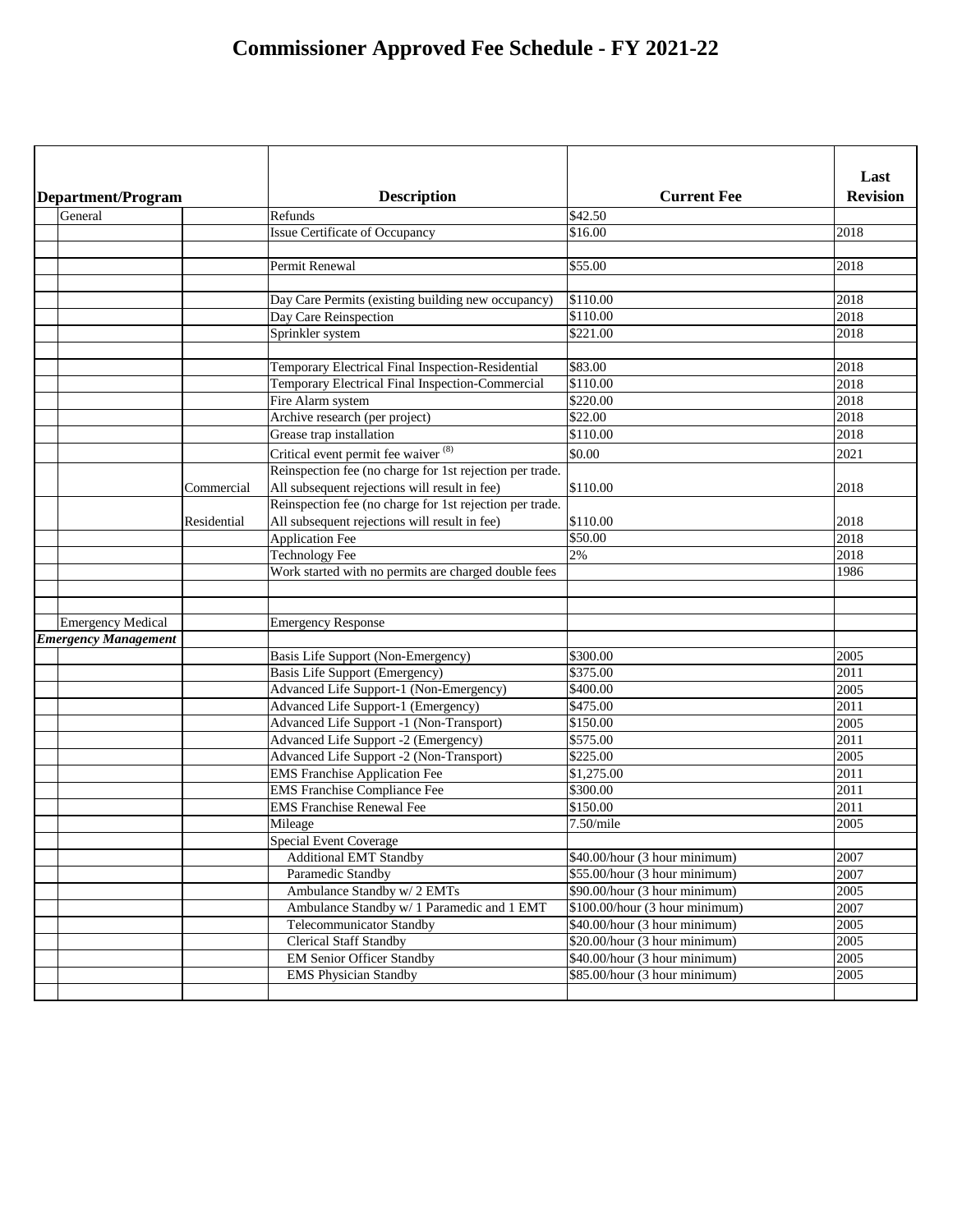|                     |                                                       |                          | Last            |
|---------------------|-------------------------------------------------------|--------------------------|-----------------|
| Department/Program  | <b>Description</b>                                    | <b>Current Fee</b>       | <b>Revision</b> |
| <b>Fire Marshal</b> | Fire Inspections (by facility type)                   | See Appendix B           |                 |
|                     | Assembly                                              |                          | 2018            |
|                     | <b>Business</b><br>Church/Assembly                    |                          | 2018<br>2018    |
|                     | Daycare facility                                      |                          | 2018            |
|                     | Educational, private                                  |                          | 2018            |
|                     | <b>Foster Care Home</b>                               |                          | 2018            |
|                     | Hazardous                                             |                          | 2018            |
|                     | Industrial                                            |                          | 2018            |
|                     | Institutional                                         |                          | 2018            |
|                     | Mercantile                                            |                          | 2018            |
|                     | Residential(Common Areas)                             |                          | 2018            |
|                     | Storage                                               |                          | 2018            |
|                     | Fire Inspections (by square footage)                  |                          | 2021            |
|                     | Up to 999 sf                                          |                          | \$30 2021       |
|                     | 1,000 to 2,499 sf                                     |                          | \$45 2021       |
|                     | 2,500 to 10,000 sf                                    |                          | \$100 2021      |
|                     | 10,001 to 25,000 sf                                   |                          | \$140 2021      |
|                     | 25,001 to 50,000 sf                                   |                          | \$180 2021      |
|                     | 50,001 to 75,000 sf                                   |                          | \$225 2021      |
|                     | 75,001 to 100,000 sf                                  |                          | \$300 2021      |
|                     | 100,001 to 200,000 sf                                 |                          | $$425$  2021    |
|                     | 200,001 to 300,000 sf                                 |                          | $$475$  2021    |
|                     | 300,001 to 400,000 sf                                 |                          | \$525 2021      |
|                     | 400,001 to 500,000 sf                                 |                          | \$600 2021      |
|                     | 500,001 to 600,000 sf                                 |                          | $$675$  2021    |
|                     | 600,001 to 700,000 sf                                 |                          | \$750 2021      |
|                     | 700,001 to 800,000 sf                                 |                          | \$825 2021      |
|                     | 800,001 to 900,000 sf                                 |                          | \$900 2021      |
|                     | 900,001 to 1,000,000 sf                               |                          | \$975 2021      |
|                     | 1,000,000 and greater                                 | \$1,200 2021             |                 |
|                     | Re-Inspection Fee                                     | 1st Re-Inspection: \$50  | 2021            |
|                     |                                                       | 2nd Re-Inspection: \$100 | 2021            |
|                     |                                                       | 3rd Re-Inspection: \$200 | 2021            |
|                     | Fees below are to cover the cost of Mandatory and     |                          |                 |
|                     | Optional Permits under the 2009 NC Fire Code          |                          |                 |
|                     | (5310-435299), including staff hours to review plans, |                          |                 |
|                     | issue permits, and inspect locations for compliance.  |                          |                 |
|                     | Aerosol products                                      | \$50.00                  | 2021            |
|                     | <b>Amusement Buildings</b>                            | \$150.00                 | 2021            |
|                     | <b>Aviation Facilities</b>                            | \$50.00                  | 2021            |
|                     | <b>Battery Systems</b>                                | \$50.00                  | 2018            |
|                     | Carbon Dioxide Systems used in beverage dispensing    |                          |                 |
|                     | applications                                          | \$50.00                  | 2021            |
|                     | Carnivals & Fairs<br>Cellulose nitrate film           | \$150.00<br>\$50.00      | 2021<br>2021    |
|                     | <b>Combustible Dust</b>                               |                          |                 |
|                     | <b>Combustible Fibers</b>                             | \$50.00<br>\$50.00       | 2018<br>2021    |
|                     | <b>Compressed Gas</b>                                 | \$50.00                  | 2018            |
|                     | <b>Covered Mall Bldg</b>                              | $\sqrt{$50.00}$          | 2018            |
|                     | Cryogenic Fluids                                      | \$50.00                  | 2021            |
|                     | Cutting & Welding                                     | \$50.00                  | 2018            |
|                     | Dry Cleaning                                          | $\sqrt{$50.00}$          | 2021            |
|                     | Exhibit/Trade Show                                    | \$150.00                 | 2021            |
|                     | Explosives/Blasting                                   | \$350.00                 | 2021            |
|                     |                                                       |                          |                 |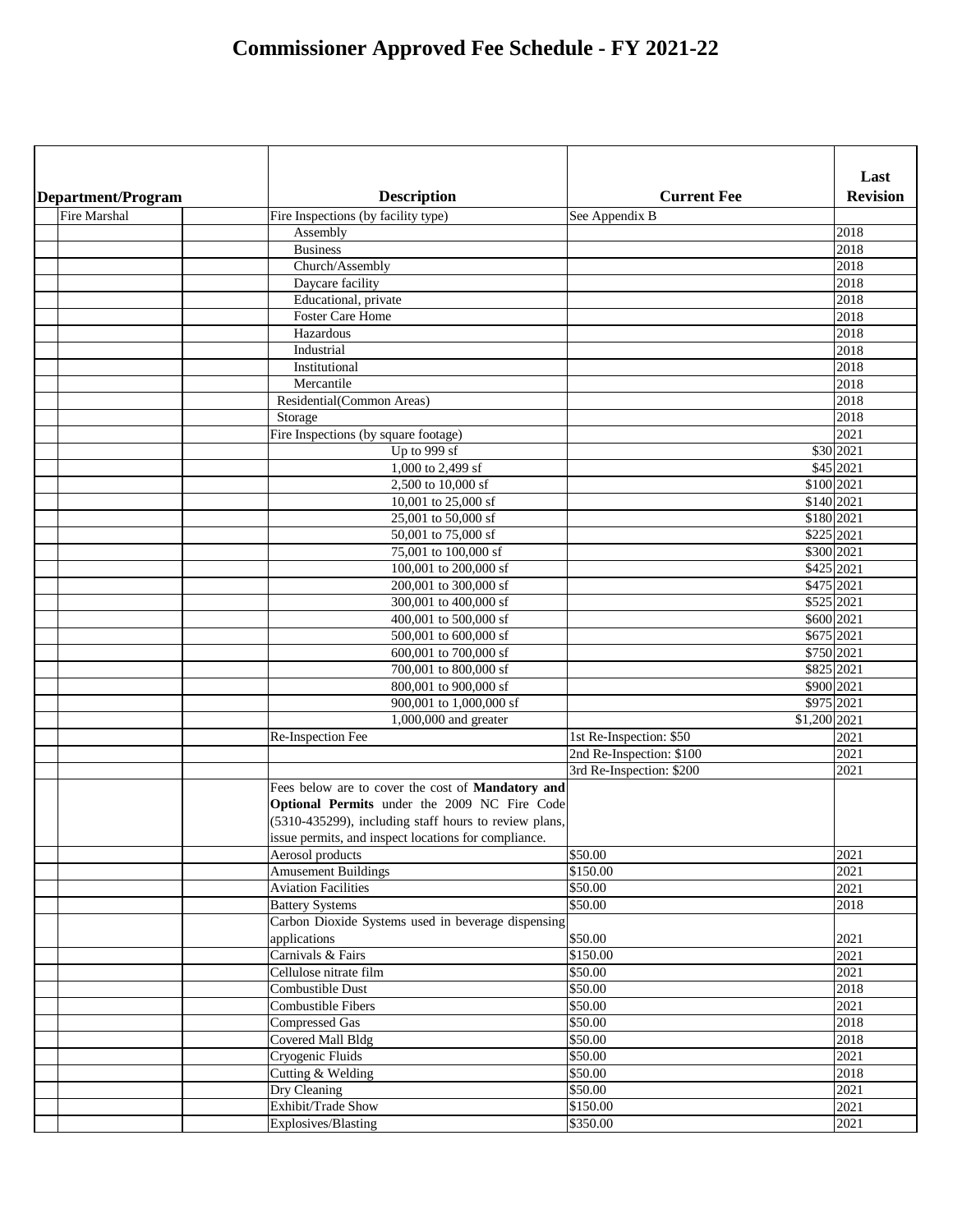|                    |                                               |                                                 | Last            |
|--------------------|-----------------------------------------------|-------------------------------------------------|-----------------|
| Department/Program | <b>Description</b>                            | <b>Current Fee</b>                              | <b>Revision</b> |
|                    | 30 day Renewal for Explosives/Blasting        | \$50.00                                         | 2018            |
|                    | Flammable/Combustible                         | \$50.00                                         | 2018            |
|                    | <b>Tank Install/Removal</b>                   | \$200.00                                        | 2019            |
|                    | Tank Install/Removal per additional tank      | \$25.00                                         | 2018            |
|                    | <b>Floor Finishing</b>                        | \$50.00                                         | 2018            |
|                    | Fruit and crop ripening                       | \$50.00                                         | 2021            |
|                    | Fumigation/Thermal Fog                        | \$50.00                                         | 2018            |
|                    | <b>Hazardous Materials</b>                    | \$50.00                                         | 2021            |
|                    | <b>High-Piled Storage</b>                     | \$50.00                                         | 2018            |
|                    | Hot work operations                           | \$50.00                                         | 2021            |
|                    | <b>Industrial Ovens</b>                       | \$50.00                                         | 2021            |
|                    | Liquid Fuel Vehicle in Building               | \$100.00                                        | 2021            |
|                    | LP Gas                                        | \$50.00                                         | 2018            |
|                    | Lumber yards and woodworking plants           | \$50.00                                         | 2021            |
|                    | Magnesium                                     | \$50.00                                         | 2021            |
|                    | Motor Fuel dispensing activities              | \$50.00                                         | 2021            |
|                    | Open Burning                                  | \$50.00                                         | 2018            |
|                    | Open Flame/Torches                            | \$50.00                                         | 2018            |
|                    | Open Flame/Candles                            | \$50.00                                         | 2018            |
|                    | <b>Organic Coatings</b>                       | \$50.00                                         | 2021            |
|                    | Places of Assembly                            | \$50.00                                         | 2018            |
|                    | Private Fire Hydrant                          | \$50.00                                         | 2018            |
|                    | Pyrotechnics/Fireworks                        | \$175/per location                              | 2021            |
|                    | Pyroxylin Plastics                            | \$50.00                                         | 2018            |
|                    | <b>Refrigeration Equipment</b>                | \$50.00                                         | 2018            |
|                    | Repair Garage/FCL Disp.                       | \$50.00                                         | 2018            |
|                    | <b>Rooftop Heliports</b>                      | \$50.00                                         | 2018            |
|                    | Spraying/Dipping                              | \$50.00                                         | 2018            |
|                    | <b>Scrap Tire Storage</b>                     | \$50.00                                         | 2018            |
|                    | Temp. Tents/Canopy (per)                      | \$50.00                                         | 2021            |
|                    | <b>Tire-Rebuilding Plants</b>                 | \$50.00                                         | 2018            |
|                    | <b>Waste Handling</b>                         | \$50.00                                         | 2018            |
|                    | <b>Wood Products</b>                          | \$50.00                                         | 2018            |
|                    | Mulch Pile                                    | \$50.00                                         | 2018            |
|                    | Out of Service Exit/Emergency Light           | \$50.00                                         | 2018            |
|                    | <b>Blocked Exit</b>                           | \$250.00                                        | 2018            |
|                    | Out of Service Fire Alarm System              | \$250.00; Followup visit non compliant \$500.00 | 2019            |
|                    | Out of Service Sprinkler System               | \$250.00; Followup visit non compliant \$500.00 | 2019            |
|                    | Out of Service Kitchen Suppression            | \$250.00; Followup visit non compliant \$500.00 | 2019            |
|                    | Out of Service Clean Agent Suppression System | \$250.00; Followup visit non compliant \$500.00 | 2019            |
|                    | <b>Nuisance Fire Alarms</b>                   | \$100.00                                        | 2021            |
|                    | Stop Work Order Fine                          | \$250.00                                        | 2019            |
|                    | Failure to obtain proper permit               | 1st violation: \$750                            | 2021            |
|                    |                                               | 2nd Violation: \$1,500                          | 2021            |
|                    |                                               | 3rd and Subsequent violations: \$2,500          | 2021            |
|                    | Public Education & Orange County Facilities   | \$ amount per square footage                    | 2018            |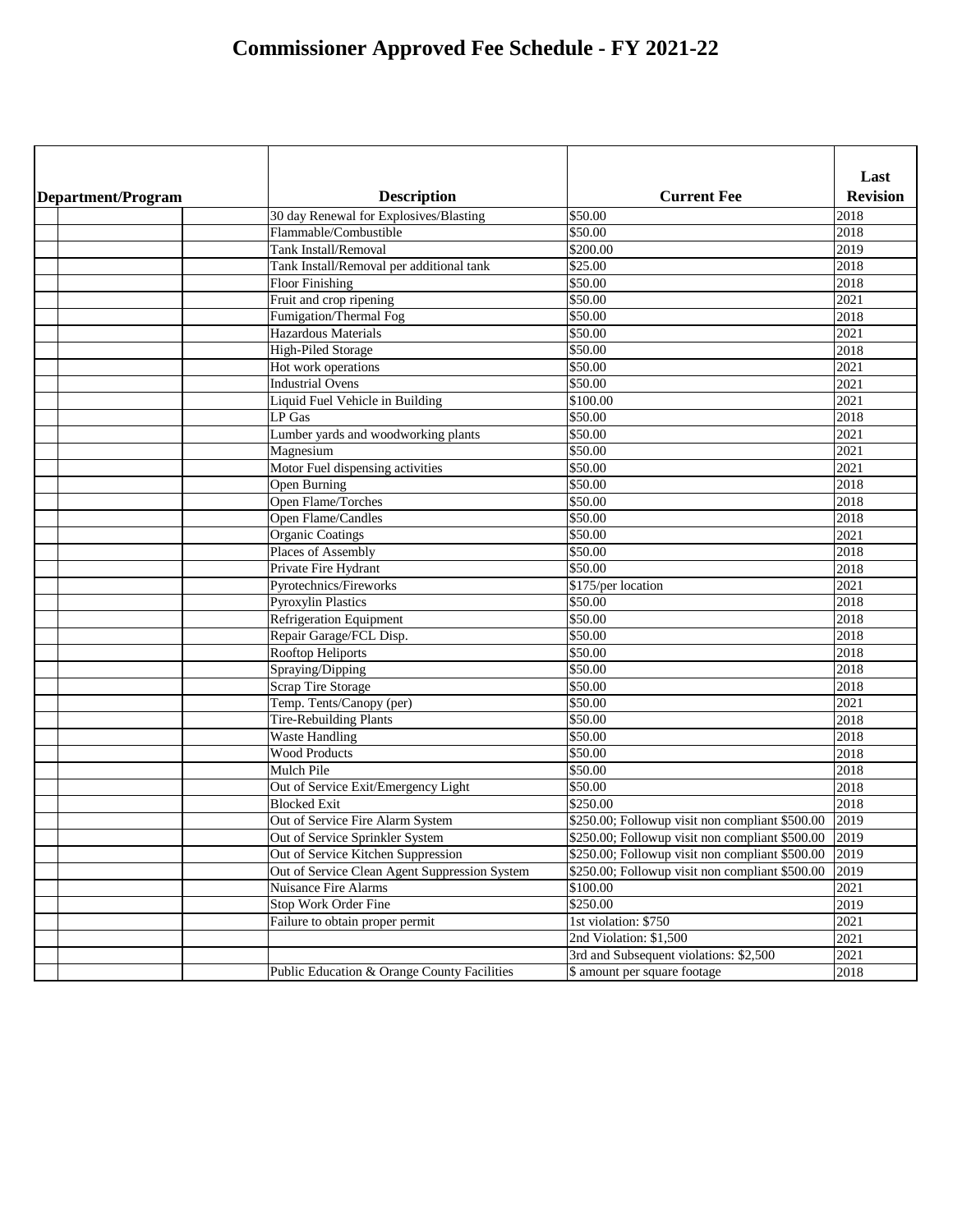| Last<br><b>Description</b><br><b>Current Fee</b><br><b>Revision</b><br>Department/Program<br>Fees below are to cover the cost of Required<br><b>Construction Permits under the 2009 NC Fire Code</b><br>(5310-435299) including staff hours to review plans,<br>issue permits, and inspect locations for compliance.<br>\$0.015 per sq. ft. gross floor area for each<br>2021<br>Auto Fire Extinguishing System<br>system<br><b>Alternative Fire Extinguishing Systems</b><br>\$150.00<br>2021<br>\$150.00<br>2021<br><b>Battery Systems</b><br>\$500.00<br>2021<br>Fire Pump<br><b>Industrial Ovens</b><br>\$150.00<br>2021<br>\$150.00<br>Spraying/Dipping<br>2021<br>2021<br>\$150.00<br><b>Compressed Gas</b><br>\$150.00<br>2021<br>Cryogenic Fluids<br>Flammable/Combustible<br>\$175 per pipeline, tank or system<br>2021<br>\$50.00<br>LP Gas<br>2018<br>\$200.00<br>2021<br><b>Standpipe Systems</b><br>\$0.015 per sq. ft. gross floor area for each<br>2021<br>Fire Alarm/Detect. Install<br>system<br>\$50.00<br>2018<br><b>Hazardous Materials</b><br>\$150.00<br>2021<br>Private Fire Hydrant<br>\$100/Additional Tent \$25 each<br>Tents/Membranes<br>2021<br>Gates and barricades across fire apparatus access<br>2021<br>\$150.00<br>roads<br><b>Fire Extinguisher Class</b><br>\$20.00<br>2018<br>\$50.00<br>2018<br><b>Fit Testing</b><br>2018<br><b>ABC</b> Permit Inspections<br><b>Based on Square Foot</b><br>Hazardous Materials Mitigation<br>Fee Charged at Hourly Rate<br>2018<br>\$200.00<br>Life Safety Plan Review<br>2021<br>Out of State Officer Fee<br>\$100.00<br>2006<br><b>Sheriff</b><br>\$30.00<br><b>Instate Officer</b><br>2012<br>\$5.00<br><b>Gun Permits</b><br>1982<br>\$25.00<br><b>Work Release</b><br>2012<br>\$2.00<br><b>Report and Records Copies</b><br>1986<br>\$20.00<br><b>Fingerprint Cards</b><br>2012<br>\$5.00<br>Laminating<br>1986<br><b>Concealed Weapons Permits</b><br>\$80.00 (\$35 state \$45 county)<br>2012<br>\$75.00<br><b>Concealed Weapons Permits-Renewal</b><br>2012<br>\$66.00<br><b>Federal Inmates</b><br>2012<br>\$14.50 per day<br><b>State Inmates</b><br>5% 1st \$500 and 2.5% on balance<br>Commission on executions<br>1968<br>\$25.00<br>Weekenders<br>2012<br><b>Animal Services</b><br>\$10.00<br>Pet Tax-Sterilized Cats and Dogs<br>2010<br>Administration<br>Pet Tax-Non Sterilized Cats and Dogs<br>\$30.00<br>2010<br>Pet Tax-Dogs and Cats under 6 months of age<br>\$10.00<br>2012<br>\$5.00<br>Pet Tax-Late Fee<br>2012<br>Pet Tax-Sterilized Waiver for Seniors<br>\$0.00<br>2012<br>6-Month Waiver of Pet Tax- Sterilized Foster Animals 6-Month Waiver of Pet Tax- Sterilized Foster<br>of Approved Rescue Groups<br>Animals of Approved Rescue Groups<br>2017 |  |  |
|----------------------------------------------------------------------------------------------------------------------------------------------------------------------------------------------------------------------------------------------------------------------------------------------------------------------------------------------------------------------------------------------------------------------------------------------------------------------------------------------------------------------------------------------------------------------------------------------------------------------------------------------------------------------------------------------------------------------------------------------------------------------------------------------------------------------------------------------------------------------------------------------------------------------------------------------------------------------------------------------------------------------------------------------------------------------------------------------------------------------------------------------------------------------------------------------------------------------------------------------------------------------------------------------------------------------------------------------------------------------------------------------------------------------------------------------------------------------------------------------------------------------------------------------------------------------------------------------------------------------------------------------------------------------------------------------------------------------------------------------------------------------------------------------------------------------------------------------------------------------------------------------------------------------------------------------------------------------------------------------------------------------------------------------------------------------------------------------------------------------------------------------------------------------------------------------------------------------------------------------------------------------------------------------------------------------------------------------------------------------------------------------------------------------------------------------------------------------------------------------------------------------------------------------------------------------------------------------------------------------------------------------------------------------------------------------------------------------------------------------------------------|--|--|
|                                                                                                                                                                                                                                                                                                                                                                                                                                                                                                                                                                                                                                                                                                                                                                                                                                                                                                                                                                                                                                                                                                                                                                                                                                                                                                                                                                                                                                                                                                                                                                                                                                                                                                                                                                                                                                                                                                                                                                                                                                                                                                                                                                                                                                                                                                                                                                                                                                                                                                                                                                                                                                                                                                                                                                |  |  |
|                                                                                                                                                                                                                                                                                                                                                                                                                                                                                                                                                                                                                                                                                                                                                                                                                                                                                                                                                                                                                                                                                                                                                                                                                                                                                                                                                                                                                                                                                                                                                                                                                                                                                                                                                                                                                                                                                                                                                                                                                                                                                                                                                                                                                                                                                                                                                                                                                                                                                                                                                                                                                                                                                                                                                                |  |  |
|                                                                                                                                                                                                                                                                                                                                                                                                                                                                                                                                                                                                                                                                                                                                                                                                                                                                                                                                                                                                                                                                                                                                                                                                                                                                                                                                                                                                                                                                                                                                                                                                                                                                                                                                                                                                                                                                                                                                                                                                                                                                                                                                                                                                                                                                                                                                                                                                                                                                                                                                                                                                                                                                                                                                                                |  |  |
|                                                                                                                                                                                                                                                                                                                                                                                                                                                                                                                                                                                                                                                                                                                                                                                                                                                                                                                                                                                                                                                                                                                                                                                                                                                                                                                                                                                                                                                                                                                                                                                                                                                                                                                                                                                                                                                                                                                                                                                                                                                                                                                                                                                                                                                                                                                                                                                                                                                                                                                                                                                                                                                                                                                                                                |  |  |
|                                                                                                                                                                                                                                                                                                                                                                                                                                                                                                                                                                                                                                                                                                                                                                                                                                                                                                                                                                                                                                                                                                                                                                                                                                                                                                                                                                                                                                                                                                                                                                                                                                                                                                                                                                                                                                                                                                                                                                                                                                                                                                                                                                                                                                                                                                                                                                                                                                                                                                                                                                                                                                                                                                                                                                |  |  |
|                                                                                                                                                                                                                                                                                                                                                                                                                                                                                                                                                                                                                                                                                                                                                                                                                                                                                                                                                                                                                                                                                                                                                                                                                                                                                                                                                                                                                                                                                                                                                                                                                                                                                                                                                                                                                                                                                                                                                                                                                                                                                                                                                                                                                                                                                                                                                                                                                                                                                                                                                                                                                                                                                                                                                                |  |  |
|                                                                                                                                                                                                                                                                                                                                                                                                                                                                                                                                                                                                                                                                                                                                                                                                                                                                                                                                                                                                                                                                                                                                                                                                                                                                                                                                                                                                                                                                                                                                                                                                                                                                                                                                                                                                                                                                                                                                                                                                                                                                                                                                                                                                                                                                                                                                                                                                                                                                                                                                                                                                                                                                                                                                                                |  |  |
|                                                                                                                                                                                                                                                                                                                                                                                                                                                                                                                                                                                                                                                                                                                                                                                                                                                                                                                                                                                                                                                                                                                                                                                                                                                                                                                                                                                                                                                                                                                                                                                                                                                                                                                                                                                                                                                                                                                                                                                                                                                                                                                                                                                                                                                                                                                                                                                                                                                                                                                                                                                                                                                                                                                                                                |  |  |
|                                                                                                                                                                                                                                                                                                                                                                                                                                                                                                                                                                                                                                                                                                                                                                                                                                                                                                                                                                                                                                                                                                                                                                                                                                                                                                                                                                                                                                                                                                                                                                                                                                                                                                                                                                                                                                                                                                                                                                                                                                                                                                                                                                                                                                                                                                                                                                                                                                                                                                                                                                                                                                                                                                                                                                |  |  |
|                                                                                                                                                                                                                                                                                                                                                                                                                                                                                                                                                                                                                                                                                                                                                                                                                                                                                                                                                                                                                                                                                                                                                                                                                                                                                                                                                                                                                                                                                                                                                                                                                                                                                                                                                                                                                                                                                                                                                                                                                                                                                                                                                                                                                                                                                                                                                                                                                                                                                                                                                                                                                                                                                                                                                                |  |  |
|                                                                                                                                                                                                                                                                                                                                                                                                                                                                                                                                                                                                                                                                                                                                                                                                                                                                                                                                                                                                                                                                                                                                                                                                                                                                                                                                                                                                                                                                                                                                                                                                                                                                                                                                                                                                                                                                                                                                                                                                                                                                                                                                                                                                                                                                                                                                                                                                                                                                                                                                                                                                                                                                                                                                                                |  |  |
|                                                                                                                                                                                                                                                                                                                                                                                                                                                                                                                                                                                                                                                                                                                                                                                                                                                                                                                                                                                                                                                                                                                                                                                                                                                                                                                                                                                                                                                                                                                                                                                                                                                                                                                                                                                                                                                                                                                                                                                                                                                                                                                                                                                                                                                                                                                                                                                                                                                                                                                                                                                                                                                                                                                                                                |  |  |
|                                                                                                                                                                                                                                                                                                                                                                                                                                                                                                                                                                                                                                                                                                                                                                                                                                                                                                                                                                                                                                                                                                                                                                                                                                                                                                                                                                                                                                                                                                                                                                                                                                                                                                                                                                                                                                                                                                                                                                                                                                                                                                                                                                                                                                                                                                                                                                                                                                                                                                                                                                                                                                                                                                                                                                |  |  |
|                                                                                                                                                                                                                                                                                                                                                                                                                                                                                                                                                                                                                                                                                                                                                                                                                                                                                                                                                                                                                                                                                                                                                                                                                                                                                                                                                                                                                                                                                                                                                                                                                                                                                                                                                                                                                                                                                                                                                                                                                                                                                                                                                                                                                                                                                                                                                                                                                                                                                                                                                                                                                                                                                                                                                                |  |  |
|                                                                                                                                                                                                                                                                                                                                                                                                                                                                                                                                                                                                                                                                                                                                                                                                                                                                                                                                                                                                                                                                                                                                                                                                                                                                                                                                                                                                                                                                                                                                                                                                                                                                                                                                                                                                                                                                                                                                                                                                                                                                                                                                                                                                                                                                                                                                                                                                                                                                                                                                                                                                                                                                                                                                                                |  |  |
|                                                                                                                                                                                                                                                                                                                                                                                                                                                                                                                                                                                                                                                                                                                                                                                                                                                                                                                                                                                                                                                                                                                                                                                                                                                                                                                                                                                                                                                                                                                                                                                                                                                                                                                                                                                                                                                                                                                                                                                                                                                                                                                                                                                                                                                                                                                                                                                                                                                                                                                                                                                                                                                                                                                                                                |  |  |
|                                                                                                                                                                                                                                                                                                                                                                                                                                                                                                                                                                                                                                                                                                                                                                                                                                                                                                                                                                                                                                                                                                                                                                                                                                                                                                                                                                                                                                                                                                                                                                                                                                                                                                                                                                                                                                                                                                                                                                                                                                                                                                                                                                                                                                                                                                                                                                                                                                                                                                                                                                                                                                                                                                                                                                |  |  |
|                                                                                                                                                                                                                                                                                                                                                                                                                                                                                                                                                                                                                                                                                                                                                                                                                                                                                                                                                                                                                                                                                                                                                                                                                                                                                                                                                                                                                                                                                                                                                                                                                                                                                                                                                                                                                                                                                                                                                                                                                                                                                                                                                                                                                                                                                                                                                                                                                                                                                                                                                                                                                                                                                                                                                                |  |  |
|                                                                                                                                                                                                                                                                                                                                                                                                                                                                                                                                                                                                                                                                                                                                                                                                                                                                                                                                                                                                                                                                                                                                                                                                                                                                                                                                                                                                                                                                                                                                                                                                                                                                                                                                                                                                                                                                                                                                                                                                                                                                                                                                                                                                                                                                                                                                                                                                                                                                                                                                                                                                                                                                                                                                                                |  |  |
|                                                                                                                                                                                                                                                                                                                                                                                                                                                                                                                                                                                                                                                                                                                                                                                                                                                                                                                                                                                                                                                                                                                                                                                                                                                                                                                                                                                                                                                                                                                                                                                                                                                                                                                                                                                                                                                                                                                                                                                                                                                                                                                                                                                                                                                                                                                                                                                                                                                                                                                                                                                                                                                                                                                                                                |  |  |
|                                                                                                                                                                                                                                                                                                                                                                                                                                                                                                                                                                                                                                                                                                                                                                                                                                                                                                                                                                                                                                                                                                                                                                                                                                                                                                                                                                                                                                                                                                                                                                                                                                                                                                                                                                                                                                                                                                                                                                                                                                                                                                                                                                                                                                                                                                                                                                                                                                                                                                                                                                                                                                                                                                                                                                |  |  |
|                                                                                                                                                                                                                                                                                                                                                                                                                                                                                                                                                                                                                                                                                                                                                                                                                                                                                                                                                                                                                                                                                                                                                                                                                                                                                                                                                                                                                                                                                                                                                                                                                                                                                                                                                                                                                                                                                                                                                                                                                                                                                                                                                                                                                                                                                                                                                                                                                                                                                                                                                                                                                                                                                                                                                                |  |  |
|                                                                                                                                                                                                                                                                                                                                                                                                                                                                                                                                                                                                                                                                                                                                                                                                                                                                                                                                                                                                                                                                                                                                                                                                                                                                                                                                                                                                                                                                                                                                                                                                                                                                                                                                                                                                                                                                                                                                                                                                                                                                                                                                                                                                                                                                                                                                                                                                                                                                                                                                                                                                                                                                                                                                                                |  |  |
|                                                                                                                                                                                                                                                                                                                                                                                                                                                                                                                                                                                                                                                                                                                                                                                                                                                                                                                                                                                                                                                                                                                                                                                                                                                                                                                                                                                                                                                                                                                                                                                                                                                                                                                                                                                                                                                                                                                                                                                                                                                                                                                                                                                                                                                                                                                                                                                                                                                                                                                                                                                                                                                                                                                                                                |  |  |
|                                                                                                                                                                                                                                                                                                                                                                                                                                                                                                                                                                                                                                                                                                                                                                                                                                                                                                                                                                                                                                                                                                                                                                                                                                                                                                                                                                                                                                                                                                                                                                                                                                                                                                                                                                                                                                                                                                                                                                                                                                                                                                                                                                                                                                                                                                                                                                                                                                                                                                                                                                                                                                                                                                                                                                |  |  |
|                                                                                                                                                                                                                                                                                                                                                                                                                                                                                                                                                                                                                                                                                                                                                                                                                                                                                                                                                                                                                                                                                                                                                                                                                                                                                                                                                                                                                                                                                                                                                                                                                                                                                                                                                                                                                                                                                                                                                                                                                                                                                                                                                                                                                                                                                                                                                                                                                                                                                                                                                                                                                                                                                                                                                                |  |  |
|                                                                                                                                                                                                                                                                                                                                                                                                                                                                                                                                                                                                                                                                                                                                                                                                                                                                                                                                                                                                                                                                                                                                                                                                                                                                                                                                                                                                                                                                                                                                                                                                                                                                                                                                                                                                                                                                                                                                                                                                                                                                                                                                                                                                                                                                                                                                                                                                                                                                                                                                                                                                                                                                                                                                                                |  |  |
|                                                                                                                                                                                                                                                                                                                                                                                                                                                                                                                                                                                                                                                                                                                                                                                                                                                                                                                                                                                                                                                                                                                                                                                                                                                                                                                                                                                                                                                                                                                                                                                                                                                                                                                                                                                                                                                                                                                                                                                                                                                                                                                                                                                                                                                                                                                                                                                                                                                                                                                                                                                                                                                                                                                                                                |  |  |
|                                                                                                                                                                                                                                                                                                                                                                                                                                                                                                                                                                                                                                                                                                                                                                                                                                                                                                                                                                                                                                                                                                                                                                                                                                                                                                                                                                                                                                                                                                                                                                                                                                                                                                                                                                                                                                                                                                                                                                                                                                                                                                                                                                                                                                                                                                                                                                                                                                                                                                                                                                                                                                                                                                                                                                |  |  |
|                                                                                                                                                                                                                                                                                                                                                                                                                                                                                                                                                                                                                                                                                                                                                                                                                                                                                                                                                                                                                                                                                                                                                                                                                                                                                                                                                                                                                                                                                                                                                                                                                                                                                                                                                                                                                                                                                                                                                                                                                                                                                                                                                                                                                                                                                                                                                                                                                                                                                                                                                                                                                                                                                                                                                                |  |  |
|                                                                                                                                                                                                                                                                                                                                                                                                                                                                                                                                                                                                                                                                                                                                                                                                                                                                                                                                                                                                                                                                                                                                                                                                                                                                                                                                                                                                                                                                                                                                                                                                                                                                                                                                                                                                                                                                                                                                                                                                                                                                                                                                                                                                                                                                                                                                                                                                                                                                                                                                                                                                                                                                                                                                                                |  |  |
|                                                                                                                                                                                                                                                                                                                                                                                                                                                                                                                                                                                                                                                                                                                                                                                                                                                                                                                                                                                                                                                                                                                                                                                                                                                                                                                                                                                                                                                                                                                                                                                                                                                                                                                                                                                                                                                                                                                                                                                                                                                                                                                                                                                                                                                                                                                                                                                                                                                                                                                                                                                                                                                                                                                                                                |  |  |
|                                                                                                                                                                                                                                                                                                                                                                                                                                                                                                                                                                                                                                                                                                                                                                                                                                                                                                                                                                                                                                                                                                                                                                                                                                                                                                                                                                                                                                                                                                                                                                                                                                                                                                                                                                                                                                                                                                                                                                                                                                                                                                                                                                                                                                                                                                                                                                                                                                                                                                                                                                                                                                                                                                                                                                |  |  |
|                                                                                                                                                                                                                                                                                                                                                                                                                                                                                                                                                                                                                                                                                                                                                                                                                                                                                                                                                                                                                                                                                                                                                                                                                                                                                                                                                                                                                                                                                                                                                                                                                                                                                                                                                                                                                                                                                                                                                                                                                                                                                                                                                                                                                                                                                                                                                                                                                                                                                                                                                                                                                                                                                                                                                                |  |  |
|                                                                                                                                                                                                                                                                                                                                                                                                                                                                                                                                                                                                                                                                                                                                                                                                                                                                                                                                                                                                                                                                                                                                                                                                                                                                                                                                                                                                                                                                                                                                                                                                                                                                                                                                                                                                                                                                                                                                                                                                                                                                                                                                                                                                                                                                                                                                                                                                                                                                                                                                                                                                                                                                                                                                                                |  |  |
|                                                                                                                                                                                                                                                                                                                                                                                                                                                                                                                                                                                                                                                                                                                                                                                                                                                                                                                                                                                                                                                                                                                                                                                                                                                                                                                                                                                                                                                                                                                                                                                                                                                                                                                                                                                                                                                                                                                                                                                                                                                                                                                                                                                                                                                                                                                                                                                                                                                                                                                                                                                                                                                                                                                                                                |  |  |
|                                                                                                                                                                                                                                                                                                                                                                                                                                                                                                                                                                                                                                                                                                                                                                                                                                                                                                                                                                                                                                                                                                                                                                                                                                                                                                                                                                                                                                                                                                                                                                                                                                                                                                                                                                                                                                                                                                                                                                                                                                                                                                                                                                                                                                                                                                                                                                                                                                                                                                                                                                                                                                                                                                                                                                |  |  |
|                                                                                                                                                                                                                                                                                                                                                                                                                                                                                                                                                                                                                                                                                                                                                                                                                                                                                                                                                                                                                                                                                                                                                                                                                                                                                                                                                                                                                                                                                                                                                                                                                                                                                                                                                                                                                                                                                                                                                                                                                                                                                                                                                                                                                                                                                                                                                                                                                                                                                                                                                                                                                                                                                                                                                                |  |  |
|                                                                                                                                                                                                                                                                                                                                                                                                                                                                                                                                                                                                                                                                                                                                                                                                                                                                                                                                                                                                                                                                                                                                                                                                                                                                                                                                                                                                                                                                                                                                                                                                                                                                                                                                                                                                                                                                                                                                                                                                                                                                                                                                                                                                                                                                                                                                                                                                                                                                                                                                                                                                                                                                                                                                                                |  |  |
|                                                                                                                                                                                                                                                                                                                                                                                                                                                                                                                                                                                                                                                                                                                                                                                                                                                                                                                                                                                                                                                                                                                                                                                                                                                                                                                                                                                                                                                                                                                                                                                                                                                                                                                                                                                                                                                                                                                                                                                                                                                                                                                                                                                                                                                                                                                                                                                                                                                                                                                                                                                                                                                                                                                                                                |  |  |
|                                                                                                                                                                                                                                                                                                                                                                                                                                                                                                                                                                                                                                                                                                                                                                                                                                                                                                                                                                                                                                                                                                                                                                                                                                                                                                                                                                                                                                                                                                                                                                                                                                                                                                                                                                                                                                                                                                                                                                                                                                                                                                                                                                                                                                                                                                                                                                                                                                                                                                                                                                                                                                                                                                                                                                |  |  |
|                                                                                                                                                                                                                                                                                                                                                                                                                                                                                                                                                                                                                                                                                                                                                                                                                                                                                                                                                                                                                                                                                                                                                                                                                                                                                                                                                                                                                                                                                                                                                                                                                                                                                                                                                                                                                                                                                                                                                                                                                                                                                                                                                                                                                                                                                                                                                                                                                                                                                                                                                                                                                                                                                                                                                                |  |  |
|                                                                                                                                                                                                                                                                                                                                                                                                                                                                                                                                                                                                                                                                                                                                                                                                                                                                                                                                                                                                                                                                                                                                                                                                                                                                                                                                                                                                                                                                                                                                                                                                                                                                                                                                                                                                                                                                                                                                                                                                                                                                                                                                                                                                                                                                                                                                                                                                                                                                                                                                                                                                                                                                                                                                                                |  |  |
|                                                                                                                                                                                                                                                                                                                                                                                                                                                                                                                                                                                                                                                                                                                                                                                                                                                                                                                                                                                                                                                                                                                                                                                                                                                                                                                                                                                                                                                                                                                                                                                                                                                                                                                                                                                                                                                                                                                                                                                                                                                                                                                                                                                                                                                                                                                                                                                                                                                                                                                                                                                                                                                                                                                                                                |  |  |
|                                                                                                                                                                                                                                                                                                                                                                                                                                                                                                                                                                                                                                                                                                                                                                                                                                                                                                                                                                                                                                                                                                                                                                                                                                                                                                                                                                                                                                                                                                                                                                                                                                                                                                                                                                                                                                                                                                                                                                                                                                                                                                                                                                                                                                                                                                                                                                                                                                                                                                                                                                                                                                                                                                                                                                |  |  |
|                                                                                                                                                                                                                                                                                                                                                                                                                                                                                                                                                                                                                                                                                                                                                                                                                                                                                                                                                                                                                                                                                                                                                                                                                                                                                                                                                                                                                                                                                                                                                                                                                                                                                                                                                                                                                                                                                                                                                                                                                                                                                                                                                                                                                                                                                                                                                                                                                                                                                                                                                                                                                                                                                                                                                                |  |  |
|                                                                                                                                                                                                                                                                                                                                                                                                                                                                                                                                                                                                                                                                                                                                                                                                                                                                                                                                                                                                                                                                                                                                                                                                                                                                                                                                                                                                                                                                                                                                                                                                                                                                                                                                                                                                                                                                                                                                                                                                                                                                                                                                                                                                                                                                                                                                                                                                                                                                                                                                                                                                                                                                                                                                                                |  |  |
|                                                                                                                                                                                                                                                                                                                                                                                                                                                                                                                                                                                                                                                                                                                                                                                                                                                                                                                                                                                                                                                                                                                                                                                                                                                                                                                                                                                                                                                                                                                                                                                                                                                                                                                                                                                                                                                                                                                                                                                                                                                                                                                                                                                                                                                                                                                                                                                                                                                                                                                                                                                                                                                                                                                                                                |  |  |
|                                                                                                                                                                                                                                                                                                                                                                                                                                                                                                                                                                                                                                                                                                                                                                                                                                                                                                                                                                                                                                                                                                                                                                                                                                                                                                                                                                                                                                                                                                                                                                                                                                                                                                                                                                                                                                                                                                                                                                                                                                                                                                                                                                                                                                                                                                                                                                                                                                                                                                                                                                                                                                                                                                                                                                |  |  |
|                                                                                                                                                                                                                                                                                                                                                                                                                                                                                                                                                                                                                                                                                                                                                                                                                                                                                                                                                                                                                                                                                                                                                                                                                                                                                                                                                                                                                                                                                                                                                                                                                                                                                                                                                                                                                                                                                                                                                                                                                                                                                                                                                                                                                                                                                                                                                                                                                                                                                                                                                                                                                                                                                                                                                                |  |  |
|                                                                                                                                                                                                                                                                                                                                                                                                                                                                                                                                                                                                                                                                                                                                                                                                                                                                                                                                                                                                                                                                                                                                                                                                                                                                                                                                                                                                                                                                                                                                                                                                                                                                                                                                                                                                                                                                                                                                                                                                                                                                                                                                                                                                                                                                                                                                                                                                                                                                                                                                                                                                                                                                                                                                                                |  |  |
|                                                                                                                                                                                                                                                                                                                                                                                                                                                                                                                                                                                                                                                                                                                                                                                                                                                                                                                                                                                                                                                                                                                                                                                                                                                                                                                                                                                                                                                                                                                                                                                                                                                                                                                                                                                                                                                                                                                                                                                                                                                                                                                                                                                                                                                                                                                                                                                                                                                                                                                                                                                                                                                                                                                                                                |  |  |
|                                                                                                                                                                                                                                                                                                                                                                                                                                                                                                                                                                                                                                                                                                                                                                                                                                                                                                                                                                                                                                                                                                                                                                                                                                                                                                                                                                                                                                                                                                                                                                                                                                                                                                                                                                                                                                                                                                                                                                                                                                                                                                                                                                                                                                                                                                                                                                                                                                                                                                                                                                                                                                                                                                                                                                |  |  |
|                                                                                                                                                                                                                                                                                                                                                                                                                                                                                                                                                                                                                                                                                                                                                                                                                                                                                                                                                                                                                                                                                                                                                                                                                                                                                                                                                                                                                                                                                                                                                                                                                                                                                                                                                                                                                                                                                                                                                                                                                                                                                                                                                                                                                                                                                                                                                                                                                                                                                                                                                                                                                                                                                                                                                                |  |  |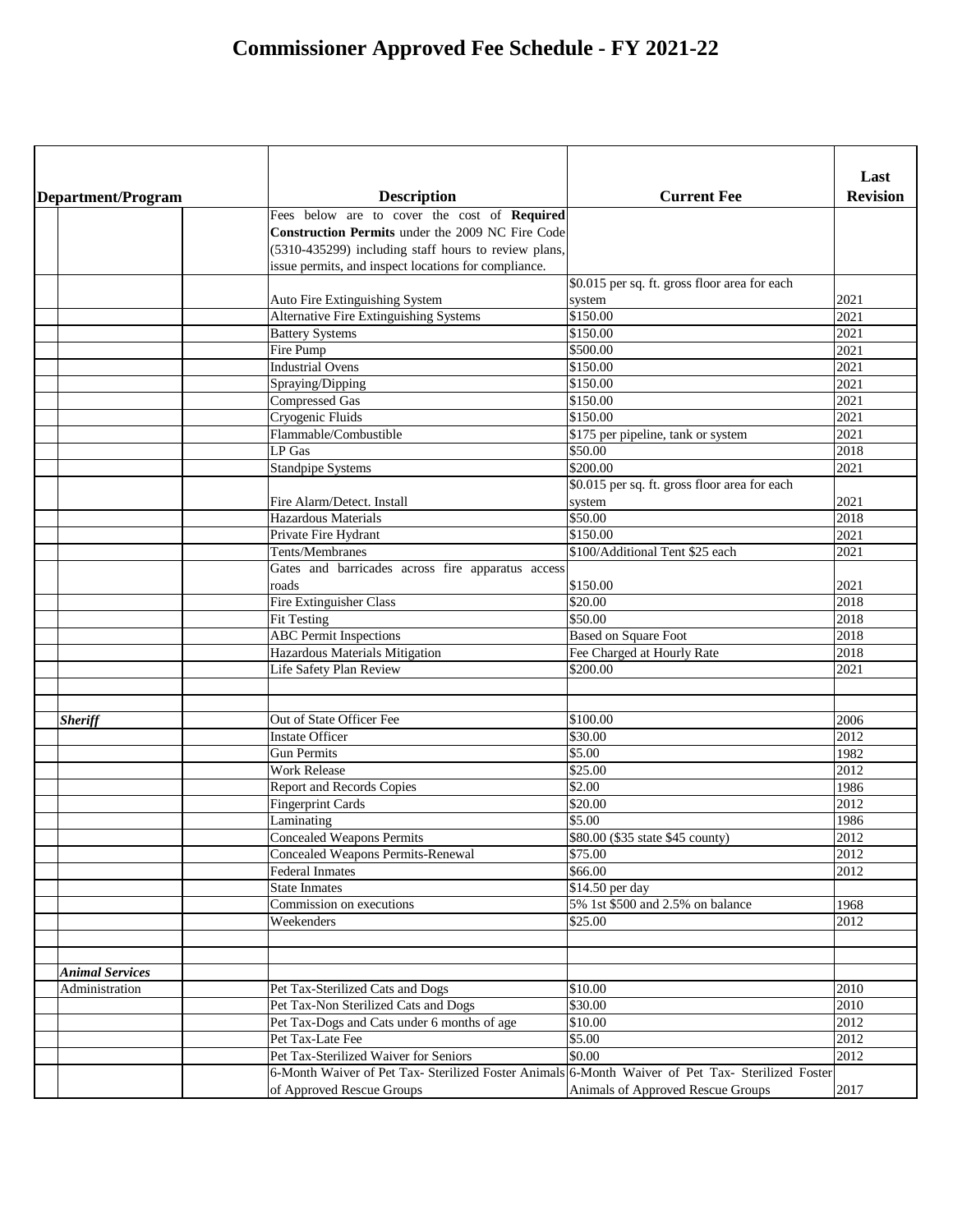| Department/Program |                                                                                                                               | <b>Description</b> |     |                                                            | <b>Current Fee</b> |  | Last<br><b>Revision</b> |
|--------------------|-------------------------------------------------------------------------------------------------------------------------------|--------------------|-----|------------------------------------------------------------|--------------------|--|-------------------------|
|                    | [Pet Tax-Sterilized Waiver for Citizens Receiving Receiving Public Assistance including Homeless]<br><b>Public Assistance</b> |                    | Pet | Tax-Sterilized Waiver for Residents<br>$individuals-$0.00$ |                    |  | 2017                    |
|                    |                                                                                                                               |                    |     |                                                            |                    |  |                         |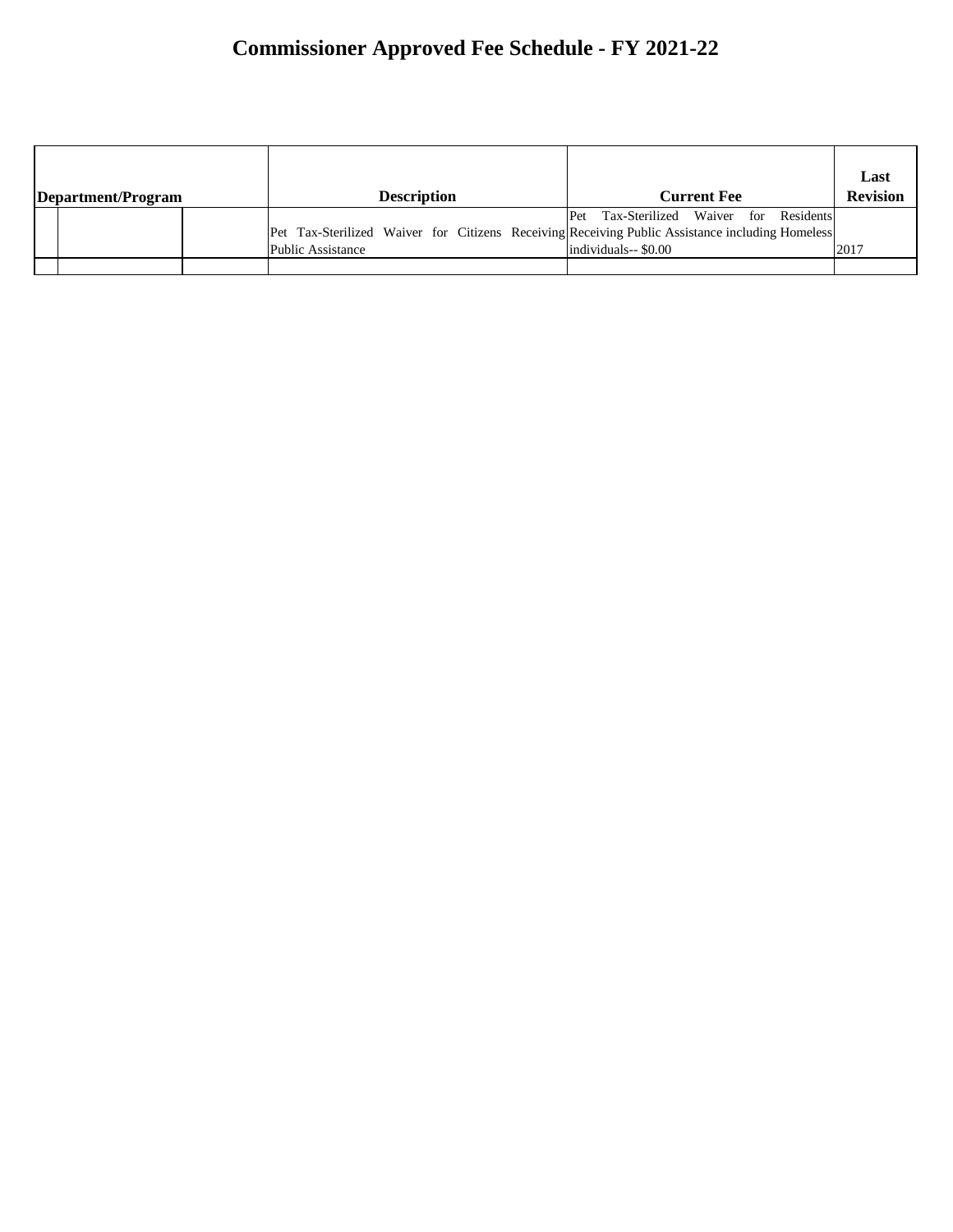| Department/Program    | <b>Description</b>                                                                          | <b>Current Fee</b>                                                                                | Last<br><b>Revision</b> |
|-----------------------|---------------------------------------------------------------------------------------------|---------------------------------------------------------------------------------------------------|-------------------------|
| <b>Animal Control</b> | Civil Penalties/Fines                                                                       |                                                                                                   |                         |
|                       | failure to vaccinate                                                                        | \$200.00                                                                                          | 2008                    |
|                       | failure to license                                                                          | \$200.00                                                                                          | 2008                    |
|                       | public nuisance violations                                                                  | \$50,100,200,300,400.00                                                                           | 2008                    |
|                       | mistreatment                                                                                | \$200.00                                                                                          | 2008                    |
|                       | failure to wear rabies tag                                                                  | \$50.00                                                                                           | 2011                    |
|                       |                                                                                             |                                                                                                   |                         |
|                       | <b>Violating Vicious Animal Requirements</b>                                                | \$500.00                                                                                          | 3/1/2016                |
|                       | Declaring an Animal Vicious                                                                 | \$100.00                                                                                          | 3/1/2016                |
|                       | Failure to Pay Civil Penalty (Generally)                                                    | \$100.00                                                                                          | 7/1/2019                |
|                       | Failure to Pay Civil Penalty for No Rabies Vacc                                             | \$100.00                                                                                          | 3/1/2016                |
|                       |                                                                                             |                                                                                                   |                         |
|                       | <b>Public Nuisance Violation</b>                                                            | \$100, \$200, \$400                                                                               | 3/1/2016                |
|                       | Failure to Allow a Kennel Inspection                                                        | \$25.00<br>\$250.00                                                                               | 3/1/2016<br>3/1/2016    |
|                       | Violation of Restrictions for Display Wild Animal                                           | \$50.00                                                                                           | 3/1/2016                |
|                       | Violation of Restrictions for Keeping Wild Anima<br><b>Inspections for Vicious Animals</b>  | \$50.00                                                                                           | 2018                    |
|                       | Kennel Permits                                                                              | \$100.00                                                                                          | 2018                    |
|                       |                                                                                             |                                                                                                   |                         |
| <b>Animal Shelter</b> | <b>Adoption Fees</b>                                                                        |                                                                                                   |                         |
|                       | <b>Cat Adoption Fees</b>                                                                    | \$110.00                                                                                          | 2020                    |
|                       | Kitten Adoption Fees (5 mo. and under)                                                      | $\sqrt{$}130.00$                                                                                  | 2020                    |
|                       | <b>Special Cat Adoption</b>                                                                 | \$55.00                                                                                           | 2017                    |
|                       | Multiple Cat Adoption-Peak Season                                                           | \$0.00                                                                                            | 2015                    |
|                       | <b>Special Event Cat Adoption Fee</b>                                                       | \$0.00-\$130.00                                                                                   | 2020                    |
|                       | Senior Citizen Cat Adoption Fee                                                             | \$25.00                                                                                           | 2012                    |
|                       | Dog Adoption Fee                                                                            | \$125.00                                                                                          | 2020                    |
|                       | Puppy Adoption Fee (5 mo. and under)                                                        | \$175.00                                                                                          | 2020                    |
|                       | <b>Small Dog Adoption Fee</b>                                                               | \$175.00                                                                                          | 2020                    |
|                       | Special Event Dog Adoption Fee                                                              | \$0.00-\$175.00                                                                                   | 2020                    |
|                       | Special Dog Adoption                                                                        | \$65.00                                                                                           | 2017                    |
|                       | Senior Citizen Dog Adoption Fee                                                             | \$30.00                                                                                           | 2012                    |
|                       | Veterinary Exam (injuries and illnesses)                                                    | \$50.00                                                                                           |                         |
|                       | <b>Care of Medical Condition</b>                                                            | $$25 - $125$                                                                                      | 2019                    |
|                       | Daily Medication Administration                                                             | \$5.00                                                                                            | 2012                    |
|                       | Replacement of Rabies Tag/Certificate                                                       | \$3.00                                                                                            | 2012                    |
|                       | Boarding Fee for stray animals                                                              | \$12.00/day                                                                                       | 2017                    |
|                       | Protective Custody Board Fee                                                                | Protective Custody Board Fee Including<br>Homeless Individuals-Board Fee--\$0.00                  | 2017                    |
|                       |                                                                                             | Protective Custody Shelter Redemption Fee<br>Including Homeless Individuals-Board Fee--<br>\$0.00 | 2017                    |
|                       | Protective Custody Shelter Redemption Fee<br>Boarding Fee for Euthanized Quarantine Animals | \$0.00                                                                                            | 2015                    |
|                       | <b>Bite Quarantines</b>                                                                     | \$15.00 per day                                                                                   | 2018                    |
|                       | Rabies Shots (shelter)                                                                      | \$10.00                                                                                           | 2007                    |
|                       | Rabies Shots (low-cost clinics)                                                             | \$10.00                                                                                           | 2010                    |
|                       | Daily Board-cruelty/seizure/court hold                                                      | \$18.00                                                                                           | 2017                    |
|                       | <b>Small and Other Animals</b>                                                              | Varies on Type of Animal (\$5 to \$250)                                                           | 2011                    |
|                       | <b>Placement Partner Sterilization</b>                                                      | \$30.00 neuter, \$60.00 spay                                                                      | 2009                    |
|                       | Owner surrender for euthanasia                                                              | \$60.00                                                                                           | 2018                    |
|                       | Large animal trailer transport                                                              | \$35.00                                                                                           | 2010                    |
|                       | <b>Field Surrenders</b>                                                                     | \$25.00                                                                                           | 2017                    |
|                       | Redemption for Impoundment Sterilized                                                       | \$25, \$50, \$100, \$200                                                                          | 3/1/2016                |
|                       |                                                                                             |                                                                                                   |                         |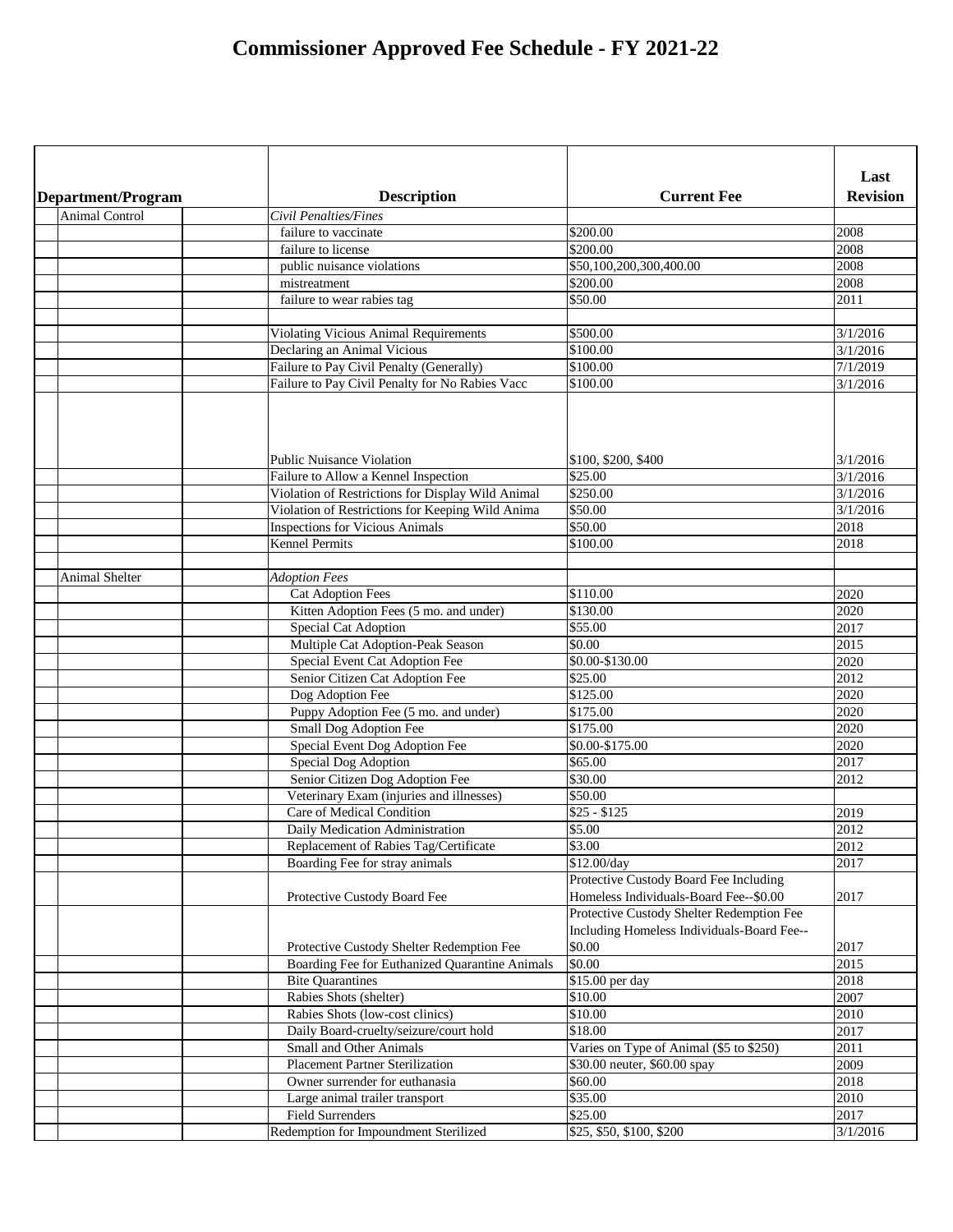|                    |  |                                         |                           | Last            |
|--------------------|--|-----------------------------------------|---------------------------|-----------------|
| Department/Program |  | Description                             | <b>Current Fee</b>        | <b>Revision</b> |
|                    |  | Redemption for Impoundment Reproductive | \$50, \$100, \$200, \$400 | 3/1/2016        |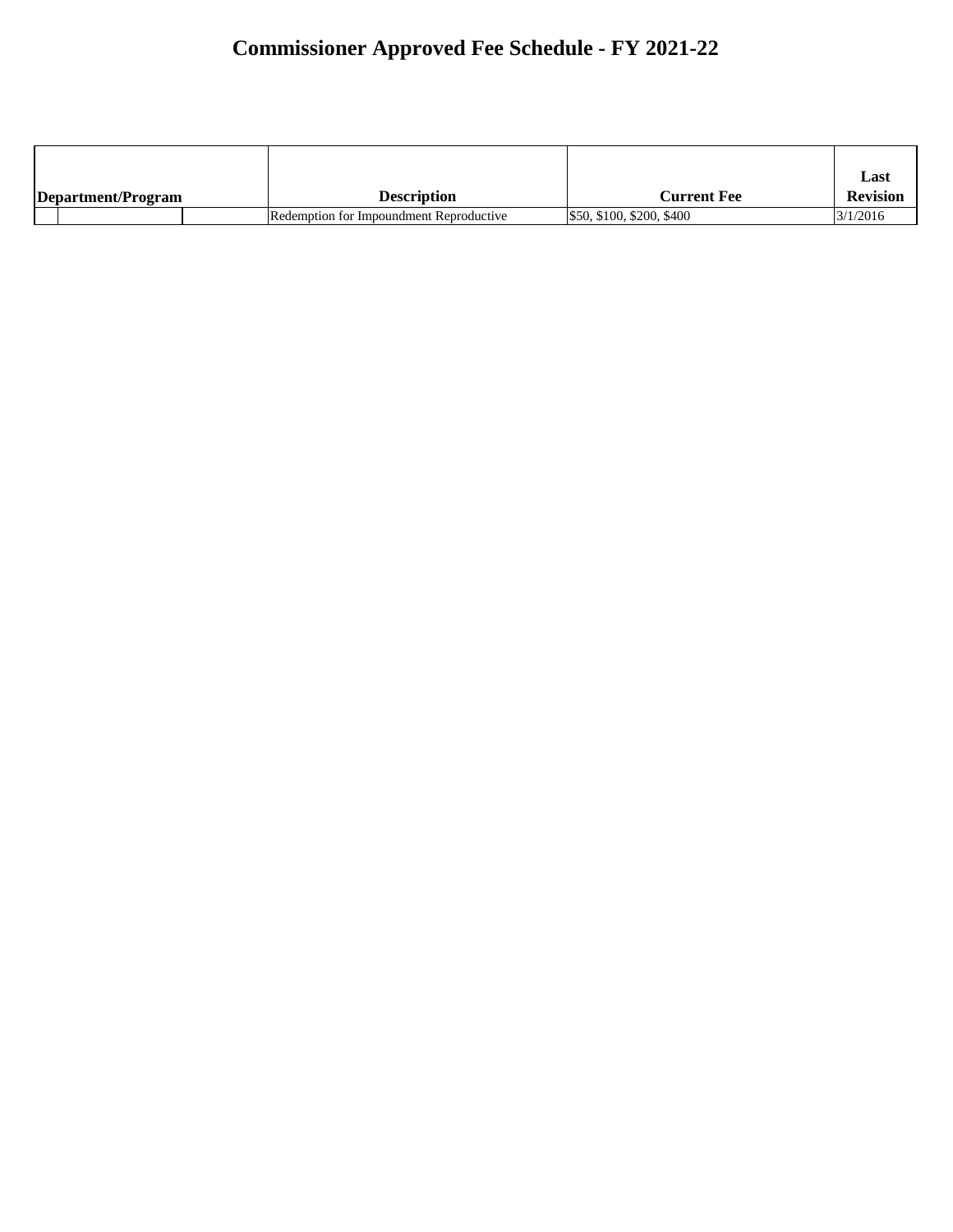|                             |                                                       |                                                                         | Last            |
|-----------------------------|-------------------------------------------------------|-------------------------------------------------------------------------|-----------------|
| Department/Program          | <b>Description</b>                                    | <b>Current Fee</b>                                                      | <b>Revision</b> |
|                             | Out of County Animal Surrender Fee                    | \$100.00                                                                | 2018            |
|                             | <b>Elective Microchip Fee</b>                         | \$35 per Microchip                                                      | 2017            |
|                             | Sale of Goods - Cat Carriers                          | \$5.00                                                                  | 2014            |
|                             | Livestock Daily Board Fee (Horses and other Large     |                                                                         |                 |
|                             | Animals)                                              | \$25.00                                                                 | 2017            |
| <b>Health Department</b>    |                                                       |                                                                         |                 |
| <b>Environmental Health</b> | Soil Analysis/Improvement Permit                      |                                                                         |                 |
|                             | Single Family Units <601 Gallons per day. Less than 2 |                                                                         |                 |
|                             | acres                                                 | \$485.00                                                                | 2018            |
|                             |                                                       | $$390 + $85$ per 600 GPD or fraction of                                 |                 |
|                             | Single Family Units >600 Gallons per day              | additional WW flow >600 GPD                                             | 2015            |
|                             |                                                       | Fee increases by 50% over the total permit fee of                       |                 |
|                             | Non-domestic WW                                       | a comparably sized domestic WW system                                   | 2006            |
|                             | Authorization to construct WW system                  |                                                                         |                 |
|                             | Single Family Units <600 Gallons per day. Less than 2 |                                                                         |                 |
|                             | acres                                                 | \$360.00                                                                | 2017            |
|                             |                                                       | $$290 + $180$ per 600 GPD or fraction of<br>additional WW flow >600 GPD |                 |
|                             | Single Family Units >600 Gallons per day              |                                                                         | 2015            |
|                             | Non-domestic WW                                       | Double fee for comparably sized domestic WW                             | 2006            |
|                             | <b>Other Misc. Activities</b>                         | system                                                                  |                 |
|                             | Improvement Permit (lot w/existing home)              | \$485.00                                                                | 2017            |
|                             | <b>Permit Site Revision</b>                           | \$175.00                                                                | 2017            |
|                             | Existing System Inspection(requiring a field visit)   | \$200.00                                                                | 2021            |
|                             | Existing System Authorizations (Office authorization, |                                                                         |                 |
|                             | no field visit required)                              | \$50.00                                                                 | 2021            |
|                             | Mobile Home Park                                      |                                                                         |                 |
|                             | 1 to 25 spaces                                        | \$175.00                                                                | 2017            |
|                             | 26 to 50 spaces                                       | \$240.00                                                                | 2017            |
|                             | 51 and over spaces                                    | \$310.00                                                                | 2017            |
|                             | <b>MH Space Reinspection</b>                          | \$95.00                                                                 | 2015            |
|                             | Septic Tank Manufacturer Yard Inspection              | \$345.00                                                                | 2017            |
|                             | Septic Tank Contractor Registration Fee - New         |                                                                         |                 |
|                             | contractor (one time)                                 | \$280.00                                                                | 2017            |
|                             | Septic Tank Contractor Fee - Annual Renewal           | \$50.00                                                                 | 2021            |
|                             | Failed Inspection/Reinspection                        | \$45.00                                                                 | 2015            |
|                             | Septic Tank Contractor Education Class Fee            | \$50.00                                                                 | 2006            |
|                             |                                                       |                                                                         |                 |
|                             | <b>WTMP</b>                                           |                                                                         |                 |
|                             | Follow-up inspection                                  | \$100.00                                                                | 2021            |
|                             |                                                       |                                                                         |                 |
|                             | <b>Wells and Water Samples</b>                        |                                                                         |                 |
|                             | Well permits                                          | \$595.00                                                                | 2017            |
|                             | Replacement Well Permit Refund (if original well      |                                                                         |                 |
|                             | abandoned within 30 days of construction)             | $-$ \$280.00                                                            | 2015            |
|                             | Permit Site Review Revisions (IP, CA, Well)           | \$140.00                                                                | 2015            |
|                             | Microbiology                                          |                                                                         |                 |
|                             | Total Cloiform P/A                                    | \$75.00                                                                 | 2019            |
|                             | <b>Total Cloiform MPN</b>                             | \$75.00                                                                 | 2019            |
|                             | <b>Fecal Coliform</b>                                 | \$75.00                                                                 | 2019            |
|                             | Enterococcus, MPN                                     | \$75.00                                                                 | 2019            |
|                             | Iron Bacteria                                         | \$75.00                                                                 | 2019            |
|                             | Sulfur/Sulfate - Reducing                             | \$75.00                                                                 | 2019            |
|                             | Pseudomonas-MTF or MPN                                | \$75.00                                                                 | 2019            |
|                             | Heterotrophic Plate Count                             | \$75.00                                                                 | 2019            |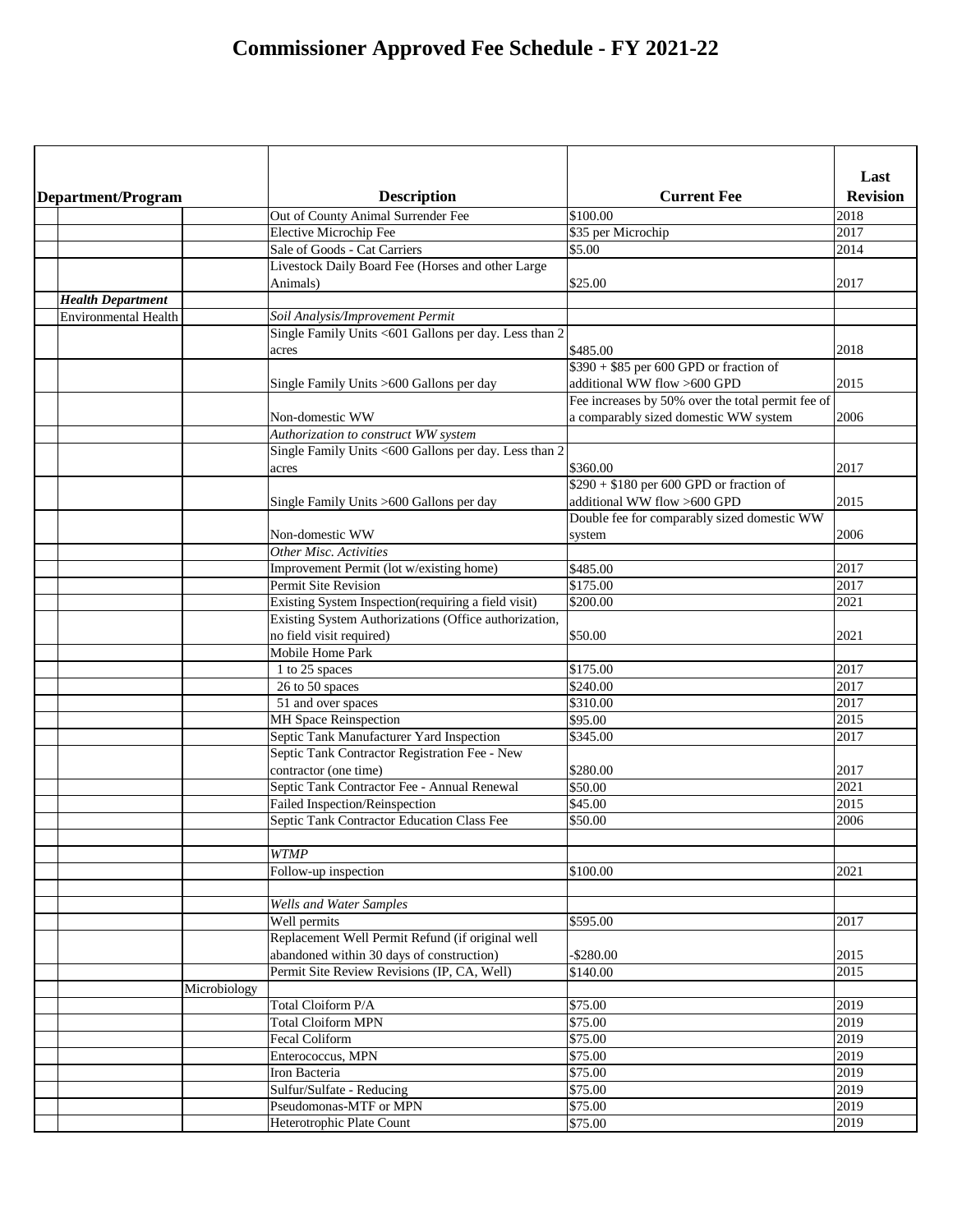| Department/Program         | <b>Description</b>                     | <b>Current Fee</b>      | Last<br><b>Revision</b> |
|----------------------------|----------------------------------------|-------------------------|-------------------------|
|                            |                                        |                         |                         |
| <b>Inorganic Chemistry</b> |                                        |                         |                         |
|                            | Full Inorganic Panel                   | \$110.00                | 2015                    |
|                            | Hexavalent Chromium                    | \$100.00                | 2019                    |
|                            | Coal Ash Panel                         | \$100.00                | 2019                    |
|                            | <b>Metals Panel</b>                    | \$100.00                | 2016                    |
|                            | <b>Individual Metals</b>               | \$85.00                 | 2016                    |
|                            | Anions - FI,CI, Sulf                   | \$75.00                 | 2019                    |
|                            | Disinfection By-products               | \$75.00                 | 2019                    |
|                            | Fluoride - Physician, Dentist request  | \$75.00                 | 2019                    |
|                            | Nitrate/Nitrite                        | \$75.00                 | 2019                    |
|                            | Arsenic Speciation                     | \$75.00                 | 2019                    |
| <b>Organic Chemistry</b>   |                                        |                         |                         |
|                            | Pesticides                             | \$150.00                | 2019                    |
|                            | Herbicides                             | \$150.00                | 2019                    |
|                            | <b>Petroleum Products</b>              | $\overline{$}150.00$    | 2019                    |
|                            | <b>Volitile Organic Chemicals</b>      | \$150.00                | 2019                    |
|                            | New Well Full Well Panel               | included in well permit | 1/1/2015                |
|                            | Existing Well Full Well Panel          | \$150.00                | 2019                    |
|                            |                                        |                         |                         |
|                            | <b>Tattoo Parlors</b>                  |                         |                         |
|                            | <b>Tattoo Artist Annual Permit fee</b> | $\overline{$}350.00$    | 2019                    |
|                            | Temporary Tattoo Permit (<30days)      | $\sqrt{5100.00}$        | 2020                    |
|                            |                                        |                         |                         |
|                            | <b>Swimming Pools</b>                  |                         |                         |
|                            | <b>Swimming Pool Inspection</b>        | \$310.00                | 2017                    |
|                            | <b>Plan Review - Swimming Pools</b>    | \$400.00                | 2019                    |
|                            | Reinspection of Pool/Spa               | \$150.00                | 2018                    |
|                            | Annual/Year Round Pool/Spa Permit      | \$400.00                | 2019                    |
|                            |                                        |                         |                         |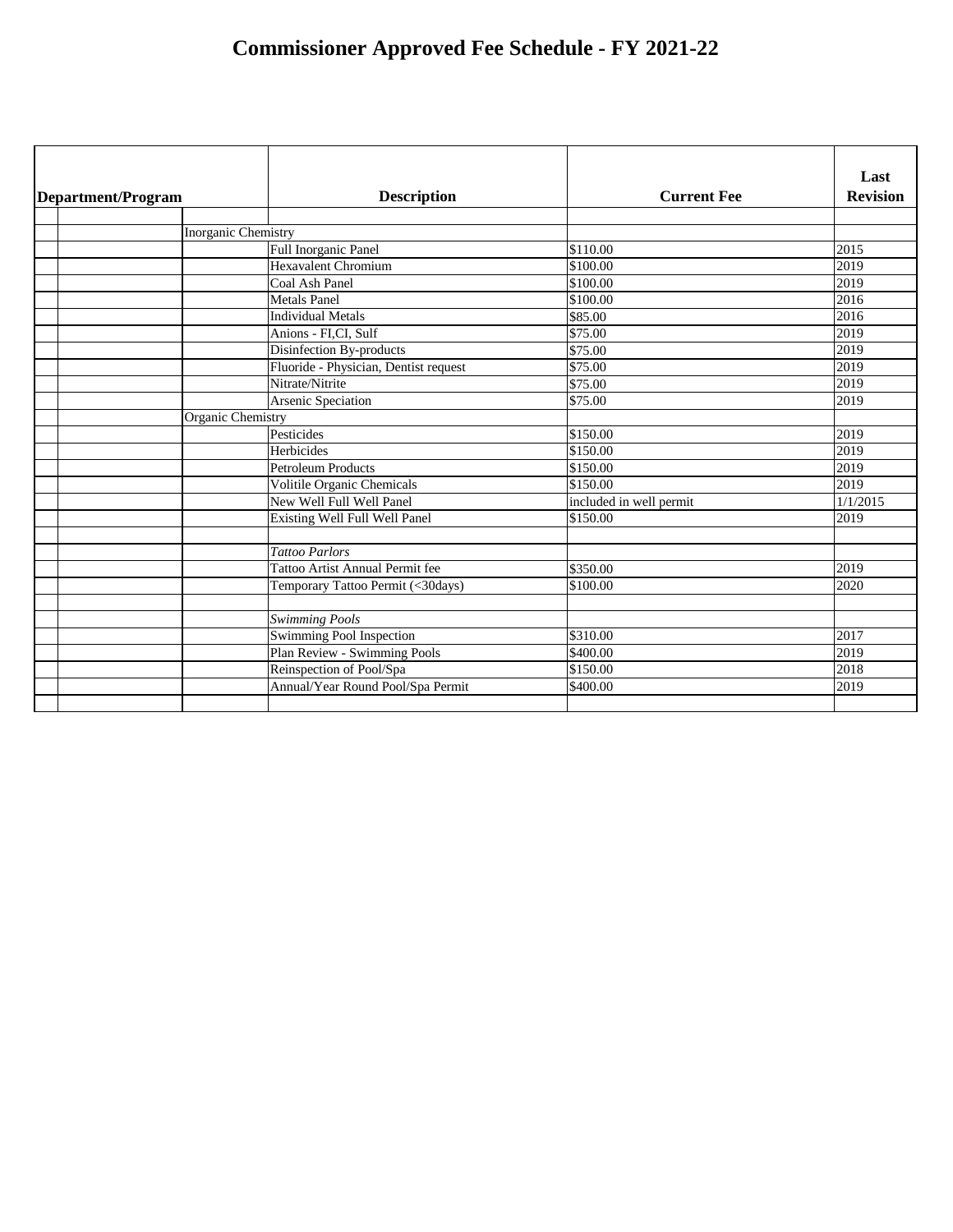| Department/Program |                 | <b>Description</b>                                    | <b>Current Fee</b> | Last<br><b>Revision</b> |
|--------------------|-----------------|-------------------------------------------------------|--------------------|-------------------------|
|                    |                 | <b>Food Service</b>                                   |                    |                         |
|                    |                 | Plan review and permit fee - Temporary Food           |                    |                         |
|                    |                 | Establishment                                         | \$75.00            | 2010                    |
|                    |                 | Plan Review - Food Service Establishment              | \$250.00           | 2010                    |
|                    |                 | Shared Kitchen/Mobile Food Unit                       | \$100.00           | 2018                    |
|                    |                 | Reinspection of Food Service Establishment            | \$50.00            | 2018                    |
|                    |                 | <b>Transitional Permit Plan Review</b>                | \$100.00           | 2018                    |
|                    |                 |                                                       |                    |                         |
|                    | <b>ADA</b> Code |                                                       |                    |                         |
| Dental Health      | D0120           | Periodic Oral Evaluation                              | \$45.00            | 2013                    |
|                    | D0140           | <b>Limited Oral Evaluation</b>                        | \$69.00            | 2013                    |
|                    | D0150           | Comprehensive Oral Evaluation                         | \$80.00            | 2013                    |
|                    | D0170           | Re-evaluation-limited, problem                        | \$65.00            | 2013                    |
|                    | D0210           | <b>Full Mouth Series w BWX</b>                        | \$120.00           | 2013                    |
|                    | D0220           | 1st Intraoral PA Film                                 | $\sqrt{$}26.00$    | 2013                    |
|                    | D0230           | <b>Additional PA Film</b>                             | \$23.00            | 2013                    |
|                    | D0240           | <b>Intraoral Occulusal Film</b>                       | \$38.00            | 2013                    |
|                    | D0270           | <b>BWX 1 Film</b>                                     | \$26.00            | 2013                    |
|                    | D0272           | <b>BWX 2 Films</b>                                    | \$41.00            | 2013                    |
|                    |                 |                                                       |                    |                         |
|                    | D0273           | Bitewings- thre films                                 | \$51.00            | 2013                    |
|                    | D0274           | <b>BWX 4 Films</b>                                    | \$58.00            | 2013                    |
|                    | D0330           | Panoramic Film                                        | $\sqrt{$100.00}$   | 2013                    |
|                    | D0470           | <b>Study Models</b>                                   | \$104.00           | 2013                    |
|                    | D1110           | Prophy/Adult age 13 and up                            | \$82.00            | 2013                    |
|                    | D1120           | Prophy/Child under age 13                             | \$61.00            | 2013                    |
|                    | D1203           | Fluoride Varnish (age 13&under)                       | \$33.00            | 2013                    |
|                    | D1204           | Fluoride Varnish (age 13-20)                          | \$33.00            | 2013                    |
|                    |                 | Topical Fluoride varnish; therapeutic application for |                    |                         |
|                    | D1206           | moderate to high caries risk patients                 | \$39.00            | 2013                    |
|                    | D1351           | Sealant/NEWLY ERUPTED TEETH                           | \$49.00            | 2013                    |
|                    | D1354           | <b>SDF-Interim Caries Arresting Medicament</b>        | \$49.00            | 2018                    |
|                    | D1510           | Band & Loop/Quadrant Deliver 209/25                   | \$287.00           | 2013                    |
|                    | D1515           | Fixed Bilateral Deliver 419/30                        | \$393.00           | 2013                    |
|                    | D1520           | Space Maintainer-Removable, Unilateral                | \$287.00           | 2018                    |
|                    | D1525           | Space Maintainer-Removable, Bilateral                 | \$287.00           | 2018                    |
|                    | D1550           | Recementation of Space Maintainer                     | \$57.00            | 2018                    |
|                    | D1555           | Removal of Fixed Space Maintainer                     | \$25.00            | 2018                    |
|                    | D2140           | Amal One Surface Prim/ Perm                           | \$130.00           | 2013                    |
|                    | D2150           | Amal Two Surface Prim/ Perm                           | \$164.00           | 2013                    |
|                    | D2160           | Amal Three Surface Prim/Perm                          | \$198.00           | 2013                    |
|                    | D2161           | <b>Amal Four Surface Prim/Perm</b>                    | \$236.00           | 2013                    |
|                    | D2330           | <b>Resin One Surface Anterior</b>                     | \$148.00           | 2013                    |
|                    | D2331           | <b>Resin Two Surface Anterior</b>                     | \$183.00           | 2013                    |
|                    | D2332           | <b>Resin Three Surface Anterior</b>                   | \$227.00           | 2013                    |
|                    | D2335           | <b>Resin Four Surface Anterior</b>                    | \$288.00           | 2013                    |
|                    | D2390           | Resin Comp. Crown Ant. Prim                           | \$414.00           | 2013                    |
|                    | D2391           | Resin Comp. 1sur.Post-Prim/Perm                       | \$162.00           | 2013                    |
|                    | D2392           | Resin Comp. 2sur.Post-Prim/Perm                       | \$212.00           | 2013                    |
|                    |                 |                                                       |                    |                         |
|                    | D2393           | Resin Comp. 3sur. Posterior Perm                      | \$261.00           | 2013                    |
|                    | D2394           | Resin Comp.4+sur.Posterior Perm                       | \$314.00           | 2013                    |
|                    | D2920           | Recement Crown NOT cov. by MA                         | \$100.00           | 2013                    |
|                    | D2930           | <b>SSC Primary Tooth</b>                              | \$247.00           | 2013                    |
|                    | D2931           | <b>SSC Permanent Tooth</b>                            | \$298.00           | 2013                    |
|                    | D2932           | <b>Prebacricated Resin Crown</b>                      | \$323.00           | 2013                    |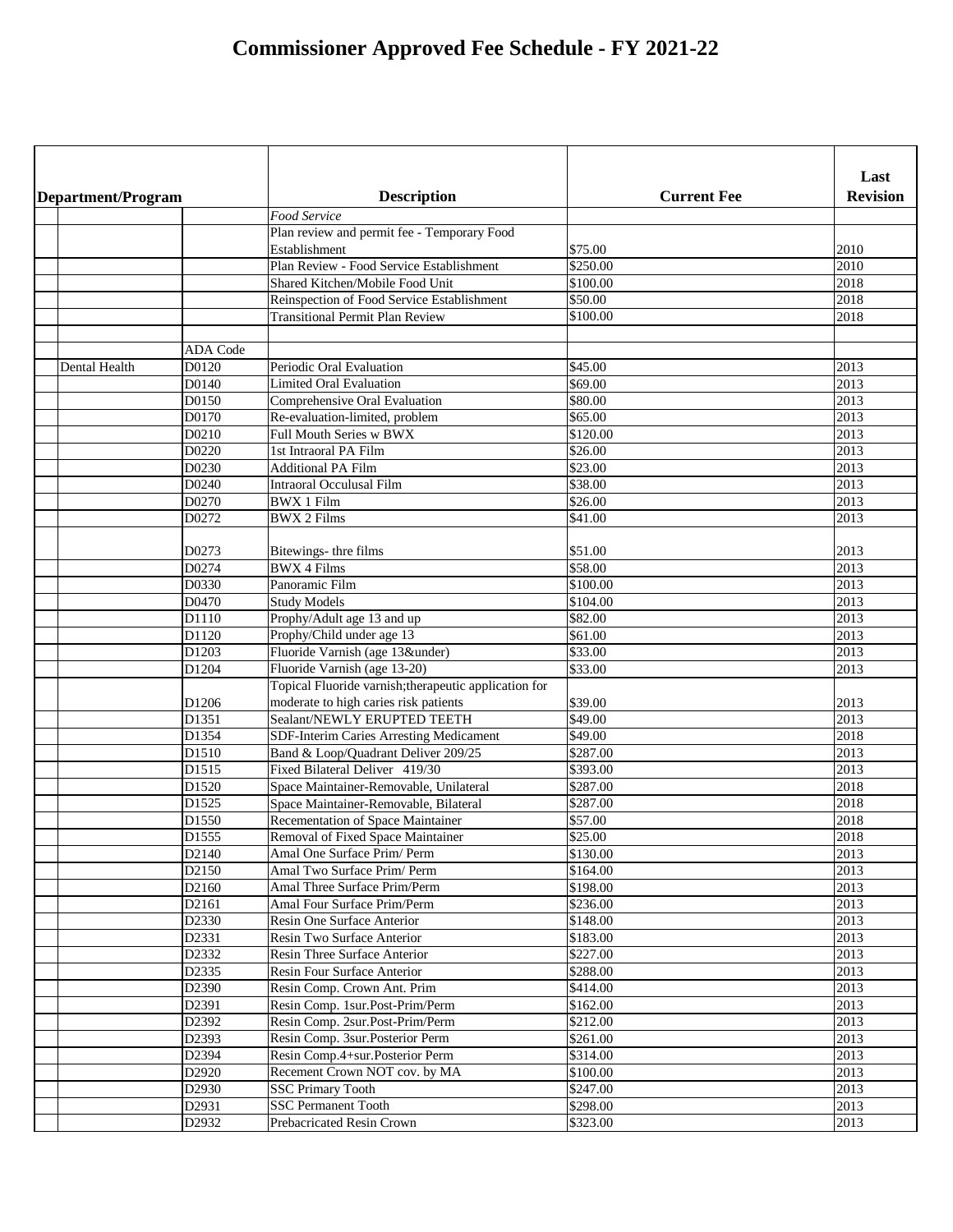|  |                    |                                                        |                                              | Last            |
|--|--------------------|--------------------------------------------------------|----------------------------------------------|-----------------|
|  | Department/Program | <b>Description</b>                                     | <b>Current Fee</b>                           | <b>Revision</b> |
|  | D2934              | Prefab.est.coat SSC prim. Tooth                        | \$327.00                                     | 2013            |
|  | D2940              | <b>Sedative Filling</b>                                | \$113.00                                     | 2013            |
|  | D2951              | Pin Retention/tooth                                    | \$67.00                                      | 2012            |
|  | D3110              | Pulp Cap-direct exp. Pulp MED                          | \$76.00                                      | 2013            |
|  | D3120              | Pulp Cap-indirect nearly exposed                       | \$77.00                                      | 2013            |
|  | D3220              | Pulpotomy                                              | \$183.00                                     | 2013            |
|  | D3310              | Root Canal Therapy Anterior                            | \$676.00                                     | 2013            |
|  | D3320              | Root Canal Therapy Bicuspid                            | \$780.00                                     | 2013            |
|  | D3330              | Root Canal Therapy Molar                               | \$943.00                                     | 2013            |
|  | D4320              | Provisional Splinting, intracoronal                    | \$115.00                                     | 2017            |
|  | D4321              | Provisional Splinting, extracoronal                    | \$115.00                                     | 2017            |
|  | D4341              | Scale Root Planing $4$ teeth $p/q$                     | \$231.00                                     | 2013            |
|  | D4342              | Scale/Root Planing 1-3 teeth p/q                       | \$167.00                                     | 2013            |
|  |                    | Scaling in presence of generalized moderate or severe  |                                              |                 |
|  | D4346              | gingival inflammation                                  | \$95.00                                      | 2018            |
|  | D4355              | <b>Full mouth Debridement</b>                          | \$168.00                                     | 2013            |
|  | D4910              | Periodontal Maintenance                                | \$127.00                                     | 2013            |
|  | D5411              | Adjust Complete Denture - lower                        | \$45.00                                      | 2018            |
|  | D6930              | <b>Recement Bridge</b>                                 | \$100.00                                     | 2018            |
|  | D7111              | Ext. cornal remnants deciduous                         | \$122.00                                     | 2013            |
|  | D7140              | Ext. Erupted Tooth Prim/Perm                           | \$162.00                                     | 2013            |
|  | D7210              | Extraction Surgical - 100+                             | \$253.00                                     | 2013            |
|  | D7250              | <b>Extract Root Tip</b>                                | \$253.00                                     | 2018            |
|  | D7286              | <b>Biopsy Oral Tissue</b>                              | \$298.00                                     | 2013            |
|  | D7310              | Alveoplasty extractions p/quad.                        | \$270.00                                     | 2013            |
|  |                    | Alveloplasty in conjunction with extraction 1-3 teeth  |                                              |                 |
|  | D7311              | per quadrant                                           | \$273.00                                     | 2013            |
|  |                    | Alveloplasty not in conjunction with extraction 4 or   |                                              |                 |
|  | D7320              | more tooth spaces per quadrant                         | \$404.00                                     | 2013            |
|  |                    | Alveloplasty not in conjunction with extraction 1-3    |                                              |                 |
|  | D7321              | tooth spaces per quadrant                              | \$384.00                                     | 2013            |
|  | D7510              | I & D Minor Surgery                                    | \$217.00                                     | 2013            |
|  | D9110              | <b>Palliative Treatment</b>                            | \$115.00                                     | 2013            |
|  | D9310              | Consultation                                           | \$122.00                                     | 2013            |
|  | D9910              | <b>Application of Desensitizing Medicament</b>         | \$57.00                                      | 2013            |
|  |                    | Application of Desensitizing Resin for cervical and/or |                                              |                 |
|  | D9911              | root surface per tooth                                 | \$70.00                                      | 2013            |
|  |                    | Occlusal guard, by report minimize bruxism \$274/95    |                                              |                 |
|  | D9940              | lab                                                    | \$549.00                                     | 2013            |
|  | D9941              | Fabrication of Athletic Mouthguard                     | \$236.00                                     | 2013            |
|  | D9951              | Occulsal Adjustment Limited                            | \$166.00                                     | 2013            |
|  | D9999              | Fractured Tooth Txt.                                   | \$70.00                                      | 2013            |
|  | <b>MED</b>         | Band & Loop/Quadrant Impress                           | \$0.00                                       | 2013            |
|  | <b>MED</b>         | <b>Fixed Bilateral Impress</b>                         | \$0.00                                       | 2013            |
|  |                    | Oral evaluation for a patient under 3 years of age and |                                              |                 |
|  | D0145              | counseling with primary caregiver                      | \$61.00                                      | 2015            |
|  | D1352              | Reapplication of sealant                               | \$49.00                                      | 2015            |
|  |                    | Flat Fee Fabrication of Athletic Moutguard Projects    | \$17.00                                      | 2009            |
|  |                    | Boil and Bite Mouthguards (students with braces)       | \$5.00                                       | 2007            |
|  |                    |                                                        | Sliding fee recommendation is to discontinue |                 |
|  |                    |                                                        | the \$30 per preventative visit and \$30 per |                 |
|  |                    |                                                        | procedure fee. Recommending to slide to 20%  |                 |
|  |                    | Minimum charge for dental visit                        | with a minimum of \$30 per visit.            | 2013            |
|  | CPT Code           |                                                        |                                              |                 |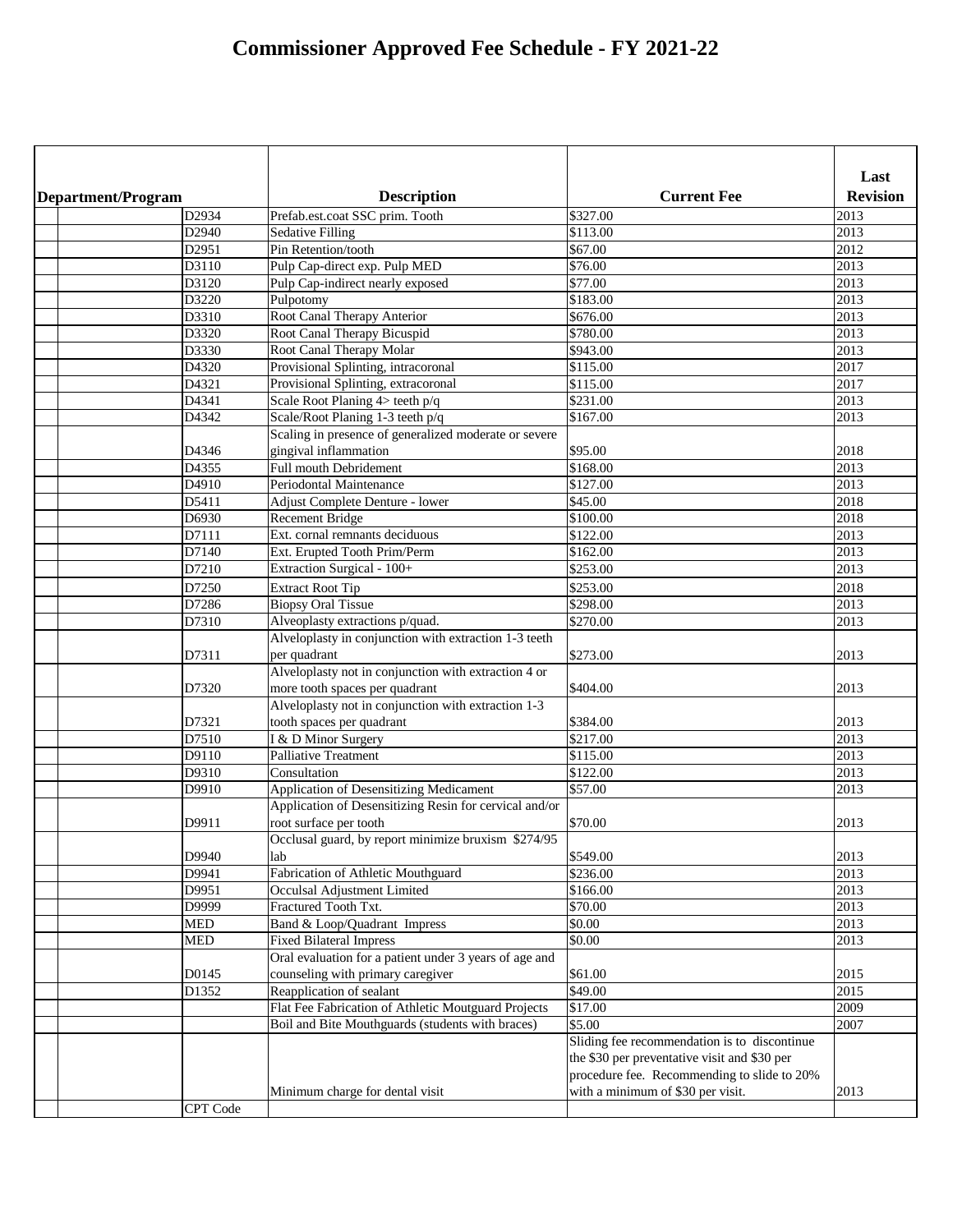|                        |         |                                                   |                    | Last            |
|------------------------|---------|---------------------------------------------------|--------------------|-----------------|
| Department/Program     |         | <b>Description</b>                                | <b>Current Fee</b> | <b>Revision</b> |
| <b>Personal Health</b> | 10060   | Drainage of Skin Abscess                          | \$117.00           | 2009            |
|                        | 10061   | Drainage of Skin Abscess                          | \$200.00           | 2009            |
|                        | 10080   | Drainage of Pilonidal Cyst                        | \$195.00           | 2009            |
|                        | 10120   | Remove Foreign Body                               | \$133.00           | 2009            |
|                        | 10140   | Drainage of Hematoma/Fluid                        | \$147.00           | 2009            |
|                        | 10160   | Puncture Drainage of Lesion                       | \$94.00            | 2008            |
|                        | 11000   | Debride Infected Skin                             | \$56.00            | 2009            |
|                        | 11055   | Paring of corn/callus (1 lesion)                  | \$46.00            | 2009            |
|                        | 11200   | <b>Remove Skin Tags</b>                           | \$89.00            | 2007            |
|                        | 11719   | Trim Nail(s)                                      | \$22.00            | 2008            |
|                        | 11720   | Debride Nail 1-5                                  | \$33.00            | 2008            |
|                        | 11730   | <b>Avulsion of Nail Plate</b>                     | \$97.00            | 2011            |
|                        | 11740   | Drain Blood from Under Nail                       | \$56.00            | 2009            |
|                        | 11981   | Insertion, non-biodegradable drug                 | \$250.00           | 2012            |
|                        | 11982   | Removal, non-biodegradable drug                   | \$154.00           | 2009            |
|                        | 11983   | Removal, with reinsertion, non-biodegradable drug | \$234.00           | 2009            |
|                        | 12001   | Repair Superficial Wound(s) 2.5cm or less         | \$171.00           | 2008            |
|                        | 12002   | Repair Superficial Wound(s) 2.6-7.5cm             | \$184.00           | 2009            |
|                        | 16000   | Initial Burn(s) Treatment                         | \$84.00            | 2009            |
|                        | 16020   | Dsg and/or debridement, small                     | \$97.00            | 2009            |
|                        | 17000   | <b>Destroy Benign/Premal Lesion</b>               | \$72.00            | 2009            |
|                        | 17003   | Destroy Lesions, 2-14                             | \$18.00            | 2009            |
|                        | 17110   | Destruct Lesion(s), 1-14                          | \$109.00           | 2009            |
|                        | 17250   | Chem. Caut of granulation tissue                  | \$79.00            | 2009            |
|                        | 20550   | <b>Inject Single Tendon-Ligament-Cyst</b>         | \$72.00            | 2009            |
|                        | 20551   | Inject Single Tendon Orgin? Insertion             | \$67.00            | 2009            |
|                        | 20552   | Inject Single-Multi Trigger Pts, 1-2 Muscles      | \$67.00            | 2008            |
|                        | 20553   | Inject Single-Multi Trigger Pts, 3+ Muscles       | \$78.00            | 2009            |
|                        | 20600   | Drain/Inject, Small Joint or Bursa                | \$67.00            | 2008            |
|                        | 20605   | Drain/Inject, Intermediate Joint or Bursa         | \$72.00            | 2007            |
|                        | 20610   | Drain/Inject, Major Joint or Bursa                | \$84.00            | 2009            |
|                        | 26010   | Drain Finger Abscess, Simple                      | \$329.00           | 2009            |
|                        | 29130   | <b>Apply Finger Splint, Static</b>                | \$44.00            | 2009            |
|                        | 30300   | Remove foreign body intranasal                    | \$244.00           | 2009            |
|                        | 30901   | <b>Control Nosebleed</b>                          | \$123.00           | 2009            |
|                        | 36415   | Lab: Venipuncture                                 | \$18.00            | 2009            |
|                        | 36415LU | Lab: Venipuncture (Minimum Fee for Primary Care   |                    |                 |
| <b>Self Pay Only</b>   |         | Labs Only) (OCHD Lab)                             | \$15.00            | 2016            |
|                        | 36416   | <b>Capillary Puncture</b>                         | \$15.00            | 2012            |
|                        | 46083   | <b>Incise External Hemmorrhoids</b>               | \$184.00           | 2009            |
|                        | 46600   | Diagnostic Anoscopy                               | \$100.00           | 2009            |
|                        | 51701   | Insertion of non-dwelling bladder cath            | \$94.00            | 2009            |
|                        | 54050   | Destroy Lesion (Male)                             | \$315.00           | 2012            |
|                        | 54056   | Destruction of Lesion (Male) Simple Cryosurgery   | \$150.00           | 2018            |
|                        | 54060   | <b>Treatment of Lesion (Male)</b>                 | \$155.00           | 2018            |
|                        | 54065   | Destruction of Lesion (Male) Extensive            | \$210.00           | 2018            |
|                        | 56405   | Incision/Drainage of Vulva or Perineum            | \$140.00           | 2009            |
|                        | 56420   | <b>Incision/Drainage of Gland Abscess</b>         | \$173.00           | 2009            |
|                        | 56501   | Destroy Lesions (Female)                          | \$260.00           | 2012            |
|                        | 57170   | Diaphragm Fit                                     | \$95.00            | 2009            |
|                        | 57452   | Colposcopy of the cervix (without biopsy)         | \$160.00           | 2012            |
| Self Pay Only          | 57452LU | Minimum Fee - Colposcopy of the Cervix            | \$32.00            | 2020            |
|                        | 57454   | Colposcopy of the cervix, with biopsy and         |                    |                 |
|                        |         | endocervical curettage                            | \$208.00           | 2012            |
|                        |         |                                                   |                    |                 |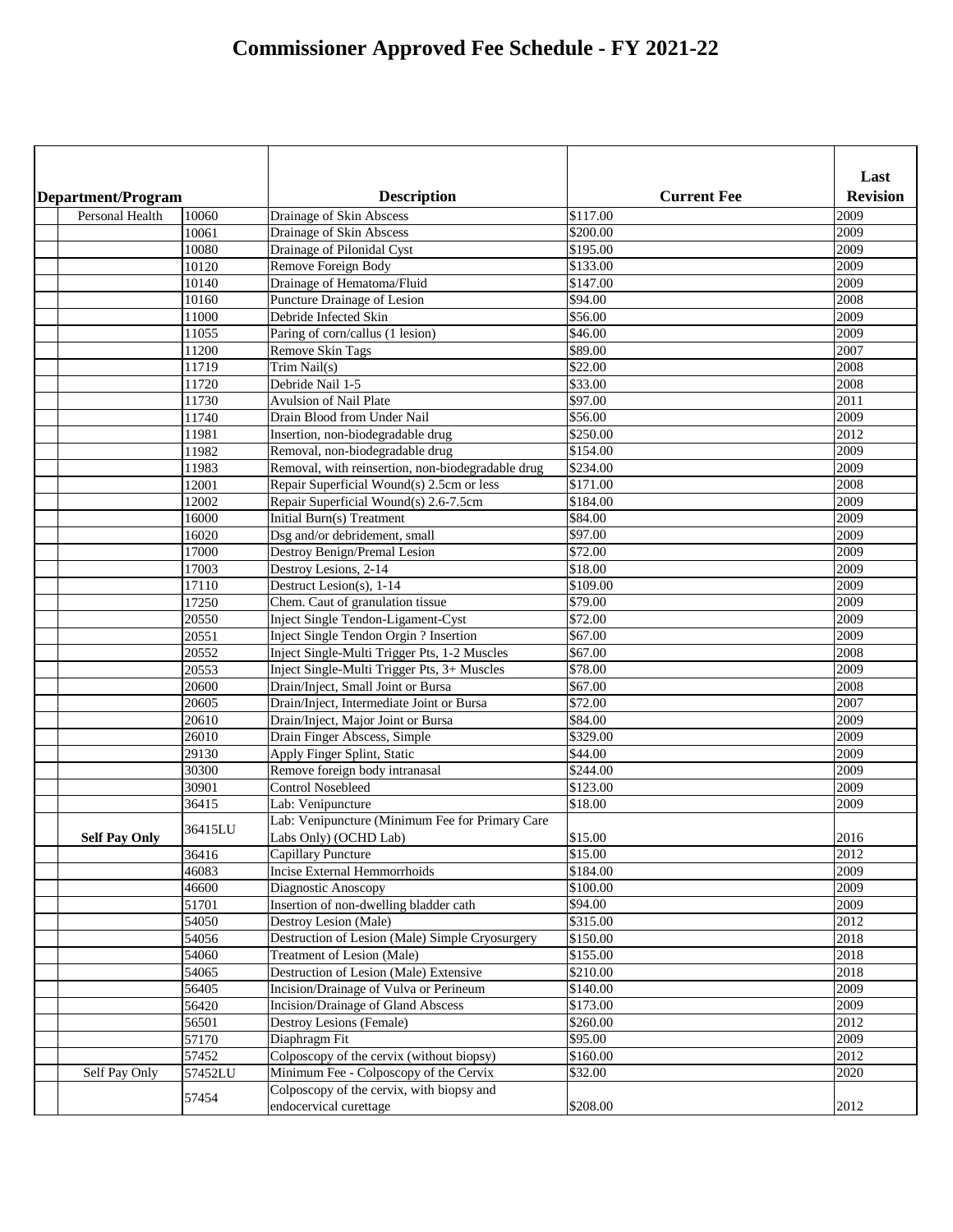|                    |          |                                                       |                    | Last            |
|--------------------|----------|-------------------------------------------------------|--------------------|-----------------|
| Department/Program |          | <b>Description</b>                                    | <b>Current Fee</b> | <b>Revision</b> |
|                    | 57454LU  | Minimum Fee - Colposcopy of the Cervis w/Biopsy       |                    |                 |
| Self Pay Only      |          | and Endocervical Curettage                            | \$42.00            | 2020            |
|                    | 57455    | Colposcopy of the cervix, with biopsy                 | $\sqrt{$}193.00$   | 2012            |
| Self Pay Only      | 57455LU  | Minimum Fee - Colposcopy of the Cervix w/Biopsy       | \$39.00            | 2020            |
|                    | 57456    | Colposcopy of the cervix, with endocervical curettage | \$183.00           | 2012            |
|                    | 57456LU  | Minimum Fee - Colposcopy of the Cervix                |                    |                 |
| Self Pay Only      |          | w/Endocervical curettage                              | \$37.00            | 2020            |
|                    | 58100    | <b>Endometrial Biopsy</b>                             | \$85.88            | 2018            |
|                    | 58300    | <b>Insert Intrauterine Device (IUD)</b>               | \$160.00           | 2012            |
|                    | 58301    | <b>IUD Removal</b>                                    | \$200.00           | 2012            |
|                    | 59025    | <b>Fetal Non Stress</b>                               | \$90.00            | 2012            |
|                    | 59425    | Antepartum package 4-6 visits                         | \$1,900.44         | 2014            |
|                    | 59426    | Antepartum package 7+ visits                          | \$3,408.75         | 2014            |
|                    | 59430    | Postpartum care only                                  | \$175.00           | 2012            |
|                    | 64435    | <b>Paracervical Block</b>                             | \$176.00           | 2008            |
|                    | 65205    | Remove Foreign Body from External Eye                 | \$67.00            | 2007            |
|                    | 69200    | Remove Foreign Body from Outer Ear Canal              | \$140.00           | 2006            |
|                    | 69210    | <b>Remove Ear Wax</b>                                 | \$67.00            | 2006            |
|                    | 76801-26 | Ultrasound, Pregnant Uterus, Real Time with Image     |                    |                 |
|                    |          | Documentation                                         | \$50.00            | 2020            |
|                    | 76801-TC | Ultrasound, Pregnant Uterus, Real Time with Image     |                    |                 |
|                    |          | Documentation                                         | \$70.00            | 2020            |
|                    | 76801    | Ultrasound, Pregnant Uterus, Real Time with Image     |                    |                 |
|                    |          | Documentation                                         | \$120.00           | 2020            |
|                    | 76805-TC | Ultrasound, Pregnant Uterus, B-Scan and/or Real       |                    |                 |
|                    |          | Time with Image Documentation                         | \$90.00            | 2020            |
|                    | 76805    | Ultrasound, Pregnant Uterus, B-Scan and/or Real       |                    |                 |
|                    |          | Time with Image Documentation                         | \$135.00           | 2020            |
|                    | 76817-26 | Ultrasound, Pregnant Uterus, Real Time with Image     |                    |                 |
|                    |          | Documentation, Transvaginal                           | \$40.00            | 2020            |
|                    | 76817-TC | Ultrasound, Pregnant Uterus, Real Time with Image     |                    |                 |
|                    |          | Documentation, Transvaginal                           | \$55.00            | 2020            |
|                    | 76817    | Ultrasound, Pregnant Uterus, Real Time with Image     |                    |                 |
|                    |          | Documentation, Transvaginal                           | \$95.00            | 2020            |
|                    | 76830    | Ultrasound, Transvaginal                              | \$120.00           | 2020            |
|                    | 80048    | Metabolic Panel, Basic (UNC Lab)                      | \$10.44            | 2019            |
|                    | 80053    | Comprehensive Metabolic Panel (UNC Lab)               | \$13.04            | 2019            |
|                    | 80061    | Lipid Panel (Fasting) - (UNC Lab)                     | \$16.53            | 2019            |
|                    | 80076    | Hepatic Function Panel (UNC Lab)                      | \$9.08             | 2019            |
|                    | 80178    | Lithium Level (UNC Lab)                               | \$8.16             | 2019            |
|                    | 80306    | Urine Toxicology Screen (UNC Lab)                     | \$17.14            | 2019            |
|                    | 80307    | Drug Test (UNC Lab)                                   | \$64.65            | 2019            |
|                    | 81000    | U/A (W/Micro) (UNC Lab)                               | \$4.02             | 2019            |
|                    | 81002    | U/A (Dipstick Only) (OCHD Lab)                        | \$18.00            | 2019            |
|                    | 81025    | Pregnancy Test (OCHD Lab)                             | \$15.00            | 2019            |
|                    | 82040    | Albumin Serum (UNC Lab)                               | \$6.11             | 2019            |
|                    | 82043    | Urine Microalbumin/Creatinine Ratio (UNC Lab)         | \$7.14             | 2019            |
|                    | 82044    | Urine Micro-Albumin (UNC Lab)                         | \$6.23             | 2019            |
|                    | 82105    | Quad Screening (UNC Lab)                              | \$18.64            | 2019            |
|                    | 82150    | Amylase (UNC Lab)                                     | \$8.00             | 2019            |
|                    | 82239    | Bile Acid Test (UNC Lab)                              | \$19.03            | 2019            |
|                    | 82247    | Total Bilirubin (UNC Lab)                             | \$6.19             | 2019            |
|                    | 82248    | Direct Bilirubin (UNC Lab)                            | \$5.57             | 2019            |
|                    | 82251    | Neonatal Bilirubin (UNC Lab)                          | \$9.00             | 2018            |
|                    | 82270    | Hemoccult (UNC Lab)                                   | \$4.38             | 2019            |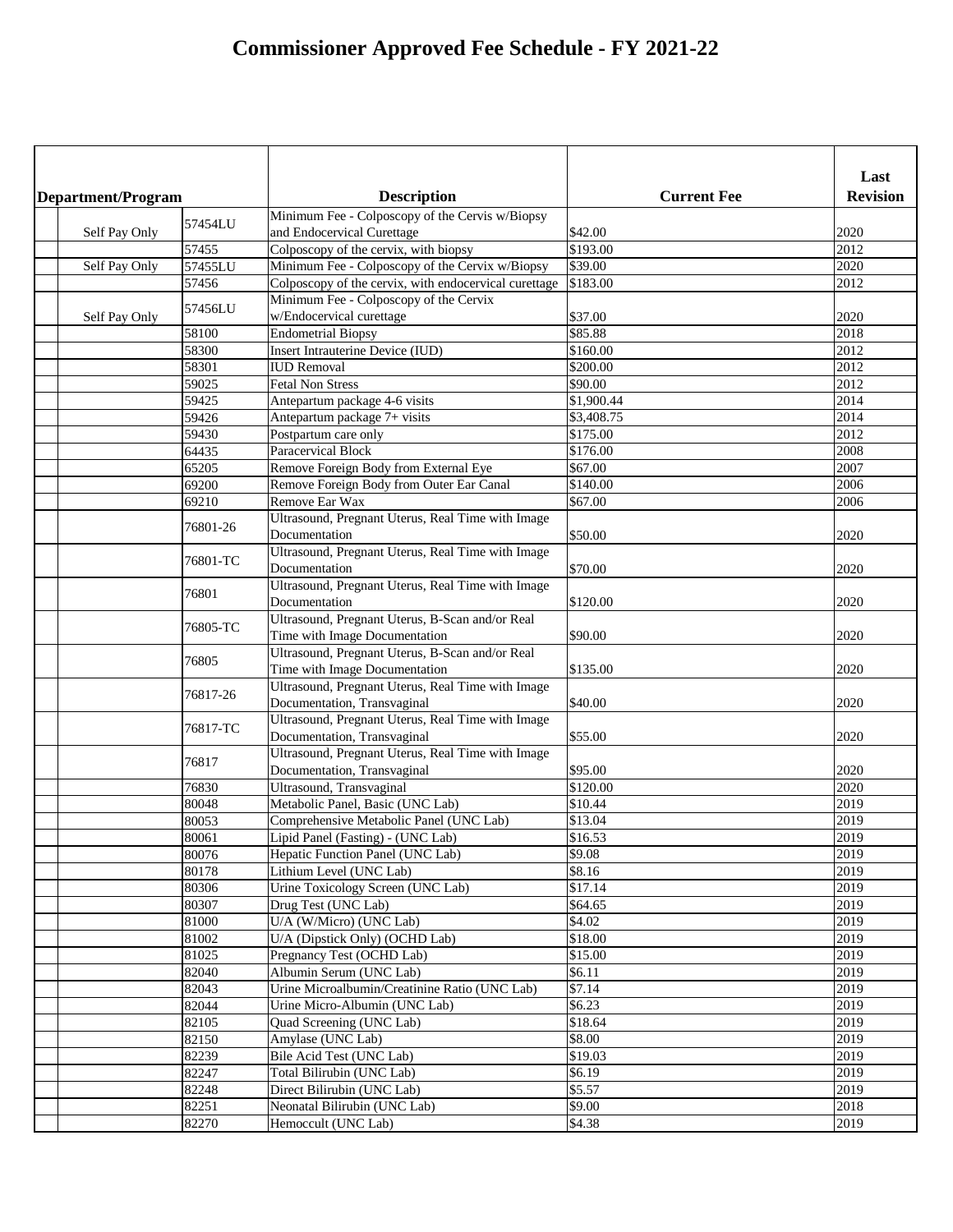| <b>Revision</b><br><b>Description</b><br><b>Current Fee</b><br>Department/Program<br>Fecal Immunochemical Test (UNC Lab)<br>\$19.64<br>2019<br>82274<br>\$32.89<br>82306<br>Vitamin D 25 (UNC Lab)<br>2019<br>Ca (UNC Lab)<br>\$6.37<br>2019<br>82310<br>\$6.03<br>CO <sub>2</sub> (UNC Lab)<br>2019<br>82374<br>\$5.68<br>CL (UNC Lab)<br>2019<br>82435<br>\$5.37<br>2019<br>Total Cholesterol (UNC Lab)<br>82465<br>\$22.28<br>Assay of CK (UNC Lab)<br>2019<br>82550<br>\$6.33<br>CREAT (UNC Lab)<br>2019<br>82565<br>\$6.39<br>24 Hour Urine Creatinine (UNC Lab)<br>2019<br>82570<br>\$16.75<br>2019<br>B12 (UNC Lab)<br>82607<br>Assay of Estriol (UNC Lab)<br>\$26.87<br>2019<br>82677<br>\$15.15<br>2019<br>82728<br>Ferritin (UNC Lab)<br>\$16.34<br>2019<br>Folate (UNC Lab)<br>82746<br>\$10.00<br>2006<br>Fecal occult blood, single spec. (UNC Lab)<br>82772<br>\$10.34<br>2019<br>82784<br>Iga (UNC Lab)<br>\$4.85<br>2019<br>GLU (UNC Lab)<br>82947<br>\$25.00<br>2018<br>GTT 3 HR (OCHD Lab)<br>82952<br>\$11.00<br>2018<br>GTT (OCHD Lab)<br>82977<br>\$20.65<br>FSH (UNC Lab)<br>2019<br>83001<br>\$22.86<br>Luteinizing Hormone (UNC Lab)<br>2019<br>83002<br>Hemo. Elect (UNC Lab)<br>\$14.30<br>2019<br>83020<br>\$21.00<br>2006<br>83036<br>Hemoglobin A1C (OCHD Lab)<br>$\sqrt{$14.24}$<br>Ttg (UNC Lab)<br>2019<br>83516<br>\$7.19<br>Iron Profile (FE): IBC (UNC Lab)<br>2019<br>83540<br>\$6.71<br>LDH (UNC Lab)<br>2019<br>83615<br>\$14.95<br>Blood Lead (UNC Lab)<br>2019<br>83655<br>83690<br>\$7.65<br>2019<br>Lipase (UNC Lab)<br>\$10.12<br>83718<br>2019<br>Lipid Panel (Non-Fasting) HDL (UNC Lab)<br>\$11.78<br>83721<br>2019<br>LDL (UNC Lab)<br>\$16.43<br>84080<br>ALK PHOS (UNC Lab)<br>2019<br>\$5.68<br>K (UNC Lab)<br>2019<br>84132<br>\$21.53<br>84146<br>Prolactin (UNC Lab)<br>2019<br>\$20.44<br>2019<br>84153<br>PSA Screen (UNC Lab)<br>\$20.44<br>84154<br>PSA Diagnostic (UNC Lab)<br>2019<br>\$4.53<br>84155<br>2019<br>TP-Serum (UNC Lab)<br>\$4.07<br>84156<br>TP-Urine (UNC Lab)<br>2019<br>\$5.94<br>2019<br>84295<br>NA (UNC Lab)<br>\$7.63<br>84436<br>Thyroxine (T4) - (UNC Lab)<br>2019<br>\$10.02<br>84439<br>T4 - Thyroid (UNC Lab)<br>2019<br>TSH (UNC Lab)<br>\$20.75<br>84443<br>2019<br>\$6.39<br>SGOT, AST (UNC Lab)<br>2019<br>84450<br>\$6.54<br>2019<br>84460<br>SGPT, ALT (UNC Lab)<br>\$14.18<br>2019<br>84466<br>Iron Profile/Tranferrin: % Saturation (UNC Lab)<br>\$7.09<br>84478<br>TRIG (UNC Lab)<br>2019<br>\$7.18<br>84479<br>T3U (UNC Lab)<br>2019<br>\$15.75<br>2019<br>84480<br>T3 - Total (UNC Lab)<br>\$18.82<br>2019<br>84481<br>T3 - Free (UNC Lab)<br>\$4.88<br>84520<br>2019<br><b>BUN</b> (UNC Lab)<br>\$5.58<br>2019<br>84550<br>Uric Acid (UNC Lab)<br>\$16.73<br>2019<br>84702<br><b>QUANT HCG/Serum (UNC Lab)</b><br>\$2.93<br>2019<br>85014<br>Hematocrit (UNC Lab)<br>\$11.00<br>85018<br>Hemoglobin (OCHD Lab)<br>2009<br>\$8.63<br>CBC with Diff (UNC Lab)<br>2019<br>85025<br>\$7.18<br>2019<br>85027<br>CBC w/o Diff (UNC Lab)<br>\$6.19<br>2019<br>85046<br>Reticyte/hgb concentrate (UNC Lab) |  |  |      |
|----------------------------------------------------------------------------------------------------------------------------------------------------------------------------------------------------------------------------------------------------------------------------------------------------------------------------------------------------------------------------------------------------------------------------------------------------------------------------------------------------------------------------------------------------------------------------------------------------------------------------------------------------------------------------------------------------------------------------------------------------------------------------------------------------------------------------------------------------------------------------------------------------------------------------------------------------------------------------------------------------------------------------------------------------------------------------------------------------------------------------------------------------------------------------------------------------------------------------------------------------------------------------------------------------------------------------------------------------------------------------------------------------------------------------------------------------------------------------------------------------------------------------------------------------------------------------------------------------------------------------------------------------------------------------------------------------------------------------------------------------------------------------------------------------------------------------------------------------------------------------------------------------------------------------------------------------------------------------------------------------------------------------------------------------------------------------------------------------------------------------------------------------------------------------------------------------------------------------------------------------------------------------------------------------------------------------------------------------------------------------------------------------------------------------------------------------------------------------------------------------------------------------------------------------------------------------------------------------------------------------------------------------------------------------------------------------------------------------------------------------------------------------------------------------------------------------------------------------------------------------------------------------------------------------------------------------------------------------------------------------------------------------------------------------------------------------------------------------|--|--|------|
|                                                                                                                                                                                                                                                                                                                                                                                                                                                                                                                                                                                                                                                                                                                                                                                                                                                                                                                                                                                                                                                                                                                                                                                                                                                                                                                                                                                                                                                                                                                                                                                                                                                                                                                                                                                                                                                                                                                                                                                                                                                                                                                                                                                                                                                                                                                                                                                                                                                                                                                                                                                                                                                                                                                                                                                                                                                                                                                                                                                                                                                                                                    |  |  | Last |
|                                                                                                                                                                                                                                                                                                                                                                                                                                                                                                                                                                                                                                                                                                                                                                                                                                                                                                                                                                                                                                                                                                                                                                                                                                                                                                                                                                                                                                                                                                                                                                                                                                                                                                                                                                                                                                                                                                                                                                                                                                                                                                                                                                                                                                                                                                                                                                                                                                                                                                                                                                                                                                                                                                                                                                                                                                                                                                                                                                                                                                                                                                    |  |  |      |
|                                                                                                                                                                                                                                                                                                                                                                                                                                                                                                                                                                                                                                                                                                                                                                                                                                                                                                                                                                                                                                                                                                                                                                                                                                                                                                                                                                                                                                                                                                                                                                                                                                                                                                                                                                                                                                                                                                                                                                                                                                                                                                                                                                                                                                                                                                                                                                                                                                                                                                                                                                                                                                                                                                                                                                                                                                                                                                                                                                                                                                                                                                    |  |  |      |
|                                                                                                                                                                                                                                                                                                                                                                                                                                                                                                                                                                                                                                                                                                                                                                                                                                                                                                                                                                                                                                                                                                                                                                                                                                                                                                                                                                                                                                                                                                                                                                                                                                                                                                                                                                                                                                                                                                                                                                                                                                                                                                                                                                                                                                                                                                                                                                                                                                                                                                                                                                                                                                                                                                                                                                                                                                                                                                                                                                                                                                                                                                    |  |  |      |
|                                                                                                                                                                                                                                                                                                                                                                                                                                                                                                                                                                                                                                                                                                                                                                                                                                                                                                                                                                                                                                                                                                                                                                                                                                                                                                                                                                                                                                                                                                                                                                                                                                                                                                                                                                                                                                                                                                                                                                                                                                                                                                                                                                                                                                                                                                                                                                                                                                                                                                                                                                                                                                                                                                                                                                                                                                                                                                                                                                                                                                                                                                    |  |  |      |
|                                                                                                                                                                                                                                                                                                                                                                                                                                                                                                                                                                                                                                                                                                                                                                                                                                                                                                                                                                                                                                                                                                                                                                                                                                                                                                                                                                                                                                                                                                                                                                                                                                                                                                                                                                                                                                                                                                                                                                                                                                                                                                                                                                                                                                                                                                                                                                                                                                                                                                                                                                                                                                                                                                                                                                                                                                                                                                                                                                                                                                                                                                    |  |  |      |
|                                                                                                                                                                                                                                                                                                                                                                                                                                                                                                                                                                                                                                                                                                                                                                                                                                                                                                                                                                                                                                                                                                                                                                                                                                                                                                                                                                                                                                                                                                                                                                                                                                                                                                                                                                                                                                                                                                                                                                                                                                                                                                                                                                                                                                                                                                                                                                                                                                                                                                                                                                                                                                                                                                                                                                                                                                                                                                                                                                                                                                                                                                    |  |  |      |
|                                                                                                                                                                                                                                                                                                                                                                                                                                                                                                                                                                                                                                                                                                                                                                                                                                                                                                                                                                                                                                                                                                                                                                                                                                                                                                                                                                                                                                                                                                                                                                                                                                                                                                                                                                                                                                                                                                                                                                                                                                                                                                                                                                                                                                                                                                                                                                                                                                                                                                                                                                                                                                                                                                                                                                                                                                                                                                                                                                                                                                                                                                    |  |  |      |
|                                                                                                                                                                                                                                                                                                                                                                                                                                                                                                                                                                                                                                                                                                                                                                                                                                                                                                                                                                                                                                                                                                                                                                                                                                                                                                                                                                                                                                                                                                                                                                                                                                                                                                                                                                                                                                                                                                                                                                                                                                                                                                                                                                                                                                                                                                                                                                                                                                                                                                                                                                                                                                                                                                                                                                                                                                                                                                                                                                                                                                                                                                    |  |  |      |
|                                                                                                                                                                                                                                                                                                                                                                                                                                                                                                                                                                                                                                                                                                                                                                                                                                                                                                                                                                                                                                                                                                                                                                                                                                                                                                                                                                                                                                                                                                                                                                                                                                                                                                                                                                                                                                                                                                                                                                                                                                                                                                                                                                                                                                                                                                                                                                                                                                                                                                                                                                                                                                                                                                                                                                                                                                                                                                                                                                                                                                                                                                    |  |  |      |
|                                                                                                                                                                                                                                                                                                                                                                                                                                                                                                                                                                                                                                                                                                                                                                                                                                                                                                                                                                                                                                                                                                                                                                                                                                                                                                                                                                                                                                                                                                                                                                                                                                                                                                                                                                                                                                                                                                                                                                                                                                                                                                                                                                                                                                                                                                                                                                                                                                                                                                                                                                                                                                                                                                                                                                                                                                                                                                                                                                                                                                                                                                    |  |  |      |
|                                                                                                                                                                                                                                                                                                                                                                                                                                                                                                                                                                                                                                                                                                                                                                                                                                                                                                                                                                                                                                                                                                                                                                                                                                                                                                                                                                                                                                                                                                                                                                                                                                                                                                                                                                                                                                                                                                                                                                                                                                                                                                                                                                                                                                                                                                                                                                                                                                                                                                                                                                                                                                                                                                                                                                                                                                                                                                                                                                                                                                                                                                    |  |  |      |
|                                                                                                                                                                                                                                                                                                                                                                                                                                                                                                                                                                                                                                                                                                                                                                                                                                                                                                                                                                                                                                                                                                                                                                                                                                                                                                                                                                                                                                                                                                                                                                                                                                                                                                                                                                                                                                                                                                                                                                                                                                                                                                                                                                                                                                                                                                                                                                                                                                                                                                                                                                                                                                                                                                                                                                                                                                                                                                                                                                                                                                                                                                    |  |  |      |
|                                                                                                                                                                                                                                                                                                                                                                                                                                                                                                                                                                                                                                                                                                                                                                                                                                                                                                                                                                                                                                                                                                                                                                                                                                                                                                                                                                                                                                                                                                                                                                                                                                                                                                                                                                                                                                                                                                                                                                                                                                                                                                                                                                                                                                                                                                                                                                                                                                                                                                                                                                                                                                                                                                                                                                                                                                                                                                                                                                                                                                                                                                    |  |  |      |
|                                                                                                                                                                                                                                                                                                                                                                                                                                                                                                                                                                                                                                                                                                                                                                                                                                                                                                                                                                                                                                                                                                                                                                                                                                                                                                                                                                                                                                                                                                                                                                                                                                                                                                                                                                                                                                                                                                                                                                                                                                                                                                                                                                                                                                                                                                                                                                                                                                                                                                                                                                                                                                                                                                                                                                                                                                                                                                                                                                                                                                                                                                    |  |  |      |
|                                                                                                                                                                                                                                                                                                                                                                                                                                                                                                                                                                                                                                                                                                                                                                                                                                                                                                                                                                                                                                                                                                                                                                                                                                                                                                                                                                                                                                                                                                                                                                                                                                                                                                                                                                                                                                                                                                                                                                                                                                                                                                                                                                                                                                                                                                                                                                                                                                                                                                                                                                                                                                                                                                                                                                                                                                                                                                                                                                                                                                                                                                    |  |  |      |
|                                                                                                                                                                                                                                                                                                                                                                                                                                                                                                                                                                                                                                                                                                                                                                                                                                                                                                                                                                                                                                                                                                                                                                                                                                                                                                                                                                                                                                                                                                                                                                                                                                                                                                                                                                                                                                                                                                                                                                                                                                                                                                                                                                                                                                                                                                                                                                                                                                                                                                                                                                                                                                                                                                                                                                                                                                                                                                                                                                                                                                                                                                    |  |  |      |
|                                                                                                                                                                                                                                                                                                                                                                                                                                                                                                                                                                                                                                                                                                                                                                                                                                                                                                                                                                                                                                                                                                                                                                                                                                                                                                                                                                                                                                                                                                                                                                                                                                                                                                                                                                                                                                                                                                                                                                                                                                                                                                                                                                                                                                                                                                                                                                                                                                                                                                                                                                                                                                                                                                                                                                                                                                                                                                                                                                                                                                                                                                    |  |  |      |
|                                                                                                                                                                                                                                                                                                                                                                                                                                                                                                                                                                                                                                                                                                                                                                                                                                                                                                                                                                                                                                                                                                                                                                                                                                                                                                                                                                                                                                                                                                                                                                                                                                                                                                                                                                                                                                                                                                                                                                                                                                                                                                                                                                                                                                                                                                                                                                                                                                                                                                                                                                                                                                                                                                                                                                                                                                                                                                                                                                                                                                                                                                    |  |  |      |
|                                                                                                                                                                                                                                                                                                                                                                                                                                                                                                                                                                                                                                                                                                                                                                                                                                                                                                                                                                                                                                                                                                                                                                                                                                                                                                                                                                                                                                                                                                                                                                                                                                                                                                                                                                                                                                                                                                                                                                                                                                                                                                                                                                                                                                                                                                                                                                                                                                                                                                                                                                                                                                                                                                                                                                                                                                                                                                                                                                                                                                                                                                    |  |  |      |
|                                                                                                                                                                                                                                                                                                                                                                                                                                                                                                                                                                                                                                                                                                                                                                                                                                                                                                                                                                                                                                                                                                                                                                                                                                                                                                                                                                                                                                                                                                                                                                                                                                                                                                                                                                                                                                                                                                                                                                                                                                                                                                                                                                                                                                                                                                                                                                                                                                                                                                                                                                                                                                                                                                                                                                                                                                                                                                                                                                                                                                                                                                    |  |  |      |
|                                                                                                                                                                                                                                                                                                                                                                                                                                                                                                                                                                                                                                                                                                                                                                                                                                                                                                                                                                                                                                                                                                                                                                                                                                                                                                                                                                                                                                                                                                                                                                                                                                                                                                                                                                                                                                                                                                                                                                                                                                                                                                                                                                                                                                                                                                                                                                                                                                                                                                                                                                                                                                                                                                                                                                                                                                                                                                                                                                                                                                                                                                    |  |  |      |
|                                                                                                                                                                                                                                                                                                                                                                                                                                                                                                                                                                                                                                                                                                                                                                                                                                                                                                                                                                                                                                                                                                                                                                                                                                                                                                                                                                                                                                                                                                                                                                                                                                                                                                                                                                                                                                                                                                                                                                                                                                                                                                                                                                                                                                                                                                                                                                                                                                                                                                                                                                                                                                                                                                                                                                                                                                                                                                                                                                                                                                                                                                    |  |  |      |
|                                                                                                                                                                                                                                                                                                                                                                                                                                                                                                                                                                                                                                                                                                                                                                                                                                                                                                                                                                                                                                                                                                                                                                                                                                                                                                                                                                                                                                                                                                                                                                                                                                                                                                                                                                                                                                                                                                                                                                                                                                                                                                                                                                                                                                                                                                                                                                                                                                                                                                                                                                                                                                                                                                                                                                                                                                                                                                                                                                                                                                                                                                    |  |  |      |
|                                                                                                                                                                                                                                                                                                                                                                                                                                                                                                                                                                                                                                                                                                                                                                                                                                                                                                                                                                                                                                                                                                                                                                                                                                                                                                                                                                                                                                                                                                                                                                                                                                                                                                                                                                                                                                                                                                                                                                                                                                                                                                                                                                                                                                                                                                                                                                                                                                                                                                                                                                                                                                                                                                                                                                                                                                                                                                                                                                                                                                                                                                    |  |  |      |
|                                                                                                                                                                                                                                                                                                                                                                                                                                                                                                                                                                                                                                                                                                                                                                                                                                                                                                                                                                                                                                                                                                                                                                                                                                                                                                                                                                                                                                                                                                                                                                                                                                                                                                                                                                                                                                                                                                                                                                                                                                                                                                                                                                                                                                                                                                                                                                                                                                                                                                                                                                                                                                                                                                                                                                                                                                                                                                                                                                                                                                                                                                    |  |  |      |
|                                                                                                                                                                                                                                                                                                                                                                                                                                                                                                                                                                                                                                                                                                                                                                                                                                                                                                                                                                                                                                                                                                                                                                                                                                                                                                                                                                                                                                                                                                                                                                                                                                                                                                                                                                                                                                                                                                                                                                                                                                                                                                                                                                                                                                                                                                                                                                                                                                                                                                                                                                                                                                                                                                                                                                                                                                                                                                                                                                                                                                                                                                    |  |  |      |
|                                                                                                                                                                                                                                                                                                                                                                                                                                                                                                                                                                                                                                                                                                                                                                                                                                                                                                                                                                                                                                                                                                                                                                                                                                                                                                                                                                                                                                                                                                                                                                                                                                                                                                                                                                                                                                                                                                                                                                                                                                                                                                                                                                                                                                                                                                                                                                                                                                                                                                                                                                                                                                                                                                                                                                                                                                                                                                                                                                                                                                                                                                    |  |  |      |
|                                                                                                                                                                                                                                                                                                                                                                                                                                                                                                                                                                                                                                                                                                                                                                                                                                                                                                                                                                                                                                                                                                                                                                                                                                                                                                                                                                                                                                                                                                                                                                                                                                                                                                                                                                                                                                                                                                                                                                                                                                                                                                                                                                                                                                                                                                                                                                                                                                                                                                                                                                                                                                                                                                                                                                                                                                                                                                                                                                                                                                                                                                    |  |  |      |
|                                                                                                                                                                                                                                                                                                                                                                                                                                                                                                                                                                                                                                                                                                                                                                                                                                                                                                                                                                                                                                                                                                                                                                                                                                                                                                                                                                                                                                                                                                                                                                                                                                                                                                                                                                                                                                                                                                                                                                                                                                                                                                                                                                                                                                                                                                                                                                                                                                                                                                                                                                                                                                                                                                                                                                                                                                                                                                                                                                                                                                                                                                    |  |  |      |
|                                                                                                                                                                                                                                                                                                                                                                                                                                                                                                                                                                                                                                                                                                                                                                                                                                                                                                                                                                                                                                                                                                                                                                                                                                                                                                                                                                                                                                                                                                                                                                                                                                                                                                                                                                                                                                                                                                                                                                                                                                                                                                                                                                                                                                                                                                                                                                                                                                                                                                                                                                                                                                                                                                                                                                                                                                                                                                                                                                                                                                                                                                    |  |  |      |
|                                                                                                                                                                                                                                                                                                                                                                                                                                                                                                                                                                                                                                                                                                                                                                                                                                                                                                                                                                                                                                                                                                                                                                                                                                                                                                                                                                                                                                                                                                                                                                                                                                                                                                                                                                                                                                                                                                                                                                                                                                                                                                                                                                                                                                                                                                                                                                                                                                                                                                                                                                                                                                                                                                                                                                                                                                                                                                                                                                                                                                                                                                    |  |  |      |
|                                                                                                                                                                                                                                                                                                                                                                                                                                                                                                                                                                                                                                                                                                                                                                                                                                                                                                                                                                                                                                                                                                                                                                                                                                                                                                                                                                                                                                                                                                                                                                                                                                                                                                                                                                                                                                                                                                                                                                                                                                                                                                                                                                                                                                                                                                                                                                                                                                                                                                                                                                                                                                                                                                                                                                                                                                                                                                                                                                                                                                                                                                    |  |  |      |
|                                                                                                                                                                                                                                                                                                                                                                                                                                                                                                                                                                                                                                                                                                                                                                                                                                                                                                                                                                                                                                                                                                                                                                                                                                                                                                                                                                                                                                                                                                                                                                                                                                                                                                                                                                                                                                                                                                                                                                                                                                                                                                                                                                                                                                                                                                                                                                                                                                                                                                                                                                                                                                                                                                                                                                                                                                                                                                                                                                                                                                                                                                    |  |  |      |
|                                                                                                                                                                                                                                                                                                                                                                                                                                                                                                                                                                                                                                                                                                                                                                                                                                                                                                                                                                                                                                                                                                                                                                                                                                                                                                                                                                                                                                                                                                                                                                                                                                                                                                                                                                                                                                                                                                                                                                                                                                                                                                                                                                                                                                                                                                                                                                                                                                                                                                                                                                                                                                                                                                                                                                                                                                                                                                                                                                                                                                                                                                    |  |  |      |
|                                                                                                                                                                                                                                                                                                                                                                                                                                                                                                                                                                                                                                                                                                                                                                                                                                                                                                                                                                                                                                                                                                                                                                                                                                                                                                                                                                                                                                                                                                                                                                                                                                                                                                                                                                                                                                                                                                                                                                                                                                                                                                                                                                                                                                                                                                                                                                                                                                                                                                                                                                                                                                                                                                                                                                                                                                                                                                                                                                                                                                                                                                    |  |  |      |
|                                                                                                                                                                                                                                                                                                                                                                                                                                                                                                                                                                                                                                                                                                                                                                                                                                                                                                                                                                                                                                                                                                                                                                                                                                                                                                                                                                                                                                                                                                                                                                                                                                                                                                                                                                                                                                                                                                                                                                                                                                                                                                                                                                                                                                                                                                                                                                                                                                                                                                                                                                                                                                                                                                                                                                                                                                                                                                                                                                                                                                                                                                    |  |  |      |
|                                                                                                                                                                                                                                                                                                                                                                                                                                                                                                                                                                                                                                                                                                                                                                                                                                                                                                                                                                                                                                                                                                                                                                                                                                                                                                                                                                                                                                                                                                                                                                                                                                                                                                                                                                                                                                                                                                                                                                                                                                                                                                                                                                                                                                                                                                                                                                                                                                                                                                                                                                                                                                                                                                                                                                                                                                                                                                                                                                                                                                                                                                    |  |  |      |
|                                                                                                                                                                                                                                                                                                                                                                                                                                                                                                                                                                                                                                                                                                                                                                                                                                                                                                                                                                                                                                                                                                                                                                                                                                                                                                                                                                                                                                                                                                                                                                                                                                                                                                                                                                                                                                                                                                                                                                                                                                                                                                                                                                                                                                                                                                                                                                                                                                                                                                                                                                                                                                                                                                                                                                                                                                                                                                                                                                                                                                                                                                    |  |  |      |
|                                                                                                                                                                                                                                                                                                                                                                                                                                                                                                                                                                                                                                                                                                                                                                                                                                                                                                                                                                                                                                                                                                                                                                                                                                                                                                                                                                                                                                                                                                                                                                                                                                                                                                                                                                                                                                                                                                                                                                                                                                                                                                                                                                                                                                                                                                                                                                                                                                                                                                                                                                                                                                                                                                                                                                                                                                                                                                                                                                                                                                                                                                    |  |  |      |
|                                                                                                                                                                                                                                                                                                                                                                                                                                                                                                                                                                                                                                                                                                                                                                                                                                                                                                                                                                                                                                                                                                                                                                                                                                                                                                                                                                                                                                                                                                                                                                                                                                                                                                                                                                                                                                                                                                                                                                                                                                                                                                                                                                                                                                                                                                                                                                                                                                                                                                                                                                                                                                                                                                                                                                                                                                                                                                                                                                                                                                                                                                    |  |  |      |
|                                                                                                                                                                                                                                                                                                                                                                                                                                                                                                                                                                                                                                                                                                                                                                                                                                                                                                                                                                                                                                                                                                                                                                                                                                                                                                                                                                                                                                                                                                                                                                                                                                                                                                                                                                                                                                                                                                                                                                                                                                                                                                                                                                                                                                                                                                                                                                                                                                                                                                                                                                                                                                                                                                                                                                                                                                                                                                                                                                                                                                                                                                    |  |  |      |
|                                                                                                                                                                                                                                                                                                                                                                                                                                                                                                                                                                                                                                                                                                                                                                                                                                                                                                                                                                                                                                                                                                                                                                                                                                                                                                                                                                                                                                                                                                                                                                                                                                                                                                                                                                                                                                                                                                                                                                                                                                                                                                                                                                                                                                                                                                                                                                                                                                                                                                                                                                                                                                                                                                                                                                                                                                                                                                                                                                                                                                                                                                    |  |  |      |
|                                                                                                                                                                                                                                                                                                                                                                                                                                                                                                                                                                                                                                                                                                                                                                                                                                                                                                                                                                                                                                                                                                                                                                                                                                                                                                                                                                                                                                                                                                                                                                                                                                                                                                                                                                                                                                                                                                                                                                                                                                                                                                                                                                                                                                                                                                                                                                                                                                                                                                                                                                                                                                                                                                                                                                                                                                                                                                                                                                                                                                                                                                    |  |  |      |
|                                                                                                                                                                                                                                                                                                                                                                                                                                                                                                                                                                                                                                                                                                                                                                                                                                                                                                                                                                                                                                                                                                                                                                                                                                                                                                                                                                                                                                                                                                                                                                                                                                                                                                                                                                                                                                                                                                                                                                                                                                                                                                                                                                                                                                                                                                                                                                                                                                                                                                                                                                                                                                                                                                                                                                                                                                                                                                                                                                                                                                                                                                    |  |  |      |
|                                                                                                                                                                                                                                                                                                                                                                                                                                                                                                                                                                                                                                                                                                                                                                                                                                                                                                                                                                                                                                                                                                                                                                                                                                                                                                                                                                                                                                                                                                                                                                                                                                                                                                                                                                                                                                                                                                                                                                                                                                                                                                                                                                                                                                                                                                                                                                                                                                                                                                                                                                                                                                                                                                                                                                                                                                                                                                                                                                                                                                                                                                    |  |  |      |
|                                                                                                                                                                                                                                                                                                                                                                                                                                                                                                                                                                                                                                                                                                                                                                                                                                                                                                                                                                                                                                                                                                                                                                                                                                                                                                                                                                                                                                                                                                                                                                                                                                                                                                                                                                                                                                                                                                                                                                                                                                                                                                                                                                                                                                                                                                                                                                                                                                                                                                                                                                                                                                                                                                                                                                                                                                                                                                                                                                                                                                                                                                    |  |  |      |
|                                                                                                                                                                                                                                                                                                                                                                                                                                                                                                                                                                                                                                                                                                                                                                                                                                                                                                                                                                                                                                                                                                                                                                                                                                                                                                                                                                                                                                                                                                                                                                                                                                                                                                                                                                                                                                                                                                                                                                                                                                                                                                                                                                                                                                                                                                                                                                                                                                                                                                                                                                                                                                                                                                                                                                                                                                                                                                                                                                                                                                                                                                    |  |  |      |
|                                                                                                                                                                                                                                                                                                                                                                                                                                                                                                                                                                                                                                                                                                                                                                                                                                                                                                                                                                                                                                                                                                                                                                                                                                                                                                                                                                                                                                                                                                                                                                                                                                                                                                                                                                                                                                                                                                                                                                                                                                                                                                                                                                                                                                                                                                                                                                                                                                                                                                                                                                                                                                                                                                                                                                                                                                                                                                                                                                                                                                                                                                    |  |  |      |
|                                                                                                                                                                                                                                                                                                                                                                                                                                                                                                                                                                                                                                                                                                                                                                                                                                                                                                                                                                                                                                                                                                                                                                                                                                                                                                                                                                                                                                                                                                                                                                                                                                                                                                                                                                                                                                                                                                                                                                                                                                                                                                                                                                                                                                                                                                                                                                                                                                                                                                                                                                                                                                                                                                                                                                                                                                                                                                                                                                                                                                                                                                    |  |  |      |
|                                                                                                                                                                                                                                                                                                                                                                                                                                                                                                                                                                                                                                                                                                                                                                                                                                                                                                                                                                                                                                                                                                                                                                                                                                                                                                                                                                                                                                                                                                                                                                                                                                                                                                                                                                                                                                                                                                                                                                                                                                                                                                                                                                                                                                                                                                                                                                                                                                                                                                                                                                                                                                                                                                                                                                                                                                                                                                                                                                                                                                                                                                    |  |  |      |
|                                                                                                                                                                                                                                                                                                                                                                                                                                                                                                                                                                                                                                                                                                                                                                                                                                                                                                                                                                                                                                                                                                                                                                                                                                                                                                                                                                                                                                                                                                                                                                                                                                                                                                                                                                                                                                                                                                                                                                                                                                                                                                                                                                                                                                                                                                                                                                                                                                                                                                                                                                                                                                                                                                                                                                                                                                                                                                                                                                                                                                                                                                    |  |  |      |
|                                                                                                                                                                                                                                                                                                                                                                                                                                                                                                                                                                                                                                                                                                                                                                                                                                                                                                                                                                                                                                                                                                                                                                                                                                                                                                                                                                                                                                                                                                                                                                                                                                                                                                                                                                                                                                                                                                                                                                                                                                                                                                                                                                                                                                                                                                                                                                                                                                                                                                                                                                                                                                                                                                                                                                                                                                                                                                                                                                                                                                                                                                    |  |  |      |
|                                                                                                                                                                                                                                                                                                                                                                                                                                                                                                                                                                                                                                                                                                                                                                                                                                                                                                                                                                                                                                                                                                                                                                                                                                                                                                                                                                                                                                                                                                                                                                                                                                                                                                                                                                                                                                                                                                                                                                                                                                                                                                                                                                                                                                                                                                                                                                                                                                                                                                                                                                                                                                                                                                                                                                                                                                                                                                                                                                                                                                                                                                    |  |  |      |
|                                                                                                                                                                                                                                                                                                                                                                                                                                                                                                                                                                                                                                                                                                                                                                                                                                                                                                                                                                                                                                                                                                                                                                                                                                                                                                                                                                                                                                                                                                                                                                                                                                                                                                                                                                                                                                                                                                                                                                                                                                                                                                                                                                                                                                                                                                                                                                                                                                                                                                                                                                                                                                                                                                                                                                                                                                                                                                                                                                                                                                                                                                    |  |  |      |
|                                                                                                                                                                                                                                                                                                                                                                                                                                                                                                                                                                                                                                                                                                                                                                                                                                                                                                                                                                                                                                                                                                                                                                                                                                                                                                                                                                                                                                                                                                                                                                                                                                                                                                                                                                                                                                                                                                                                                                                                                                                                                                                                                                                                                                                                                                                                                                                                                                                                                                                                                                                                                                                                                                                                                                                                                                                                                                                                                                                                                                                                                                    |  |  |      |
|                                                                                                                                                                                                                                                                                                                                                                                                                                                                                                                                                                                                                                                                                                                                                                                                                                                                                                                                                                                                                                                                                                                                                                                                                                                                                                                                                                                                                                                                                                                                                                                                                                                                                                                                                                                                                                                                                                                                                                                                                                                                                                                                                                                                                                                                                                                                                                                                                                                                                                                                                                                                                                                                                                                                                                                                                                                                                                                                                                                                                                                                                                    |  |  |      |
|                                                                                                                                                                                                                                                                                                                                                                                                                                                                                                                                                                                                                                                                                                                                                                                                                                                                                                                                                                                                                                                                                                                                                                                                                                                                                                                                                                                                                                                                                                                                                                                                                                                                                                                                                                                                                                                                                                                                                                                                                                                                                                                                                                                                                                                                                                                                                                                                                                                                                                                                                                                                                                                                                                                                                                                                                                                                                                                                                                                                                                                                                                    |  |  |      |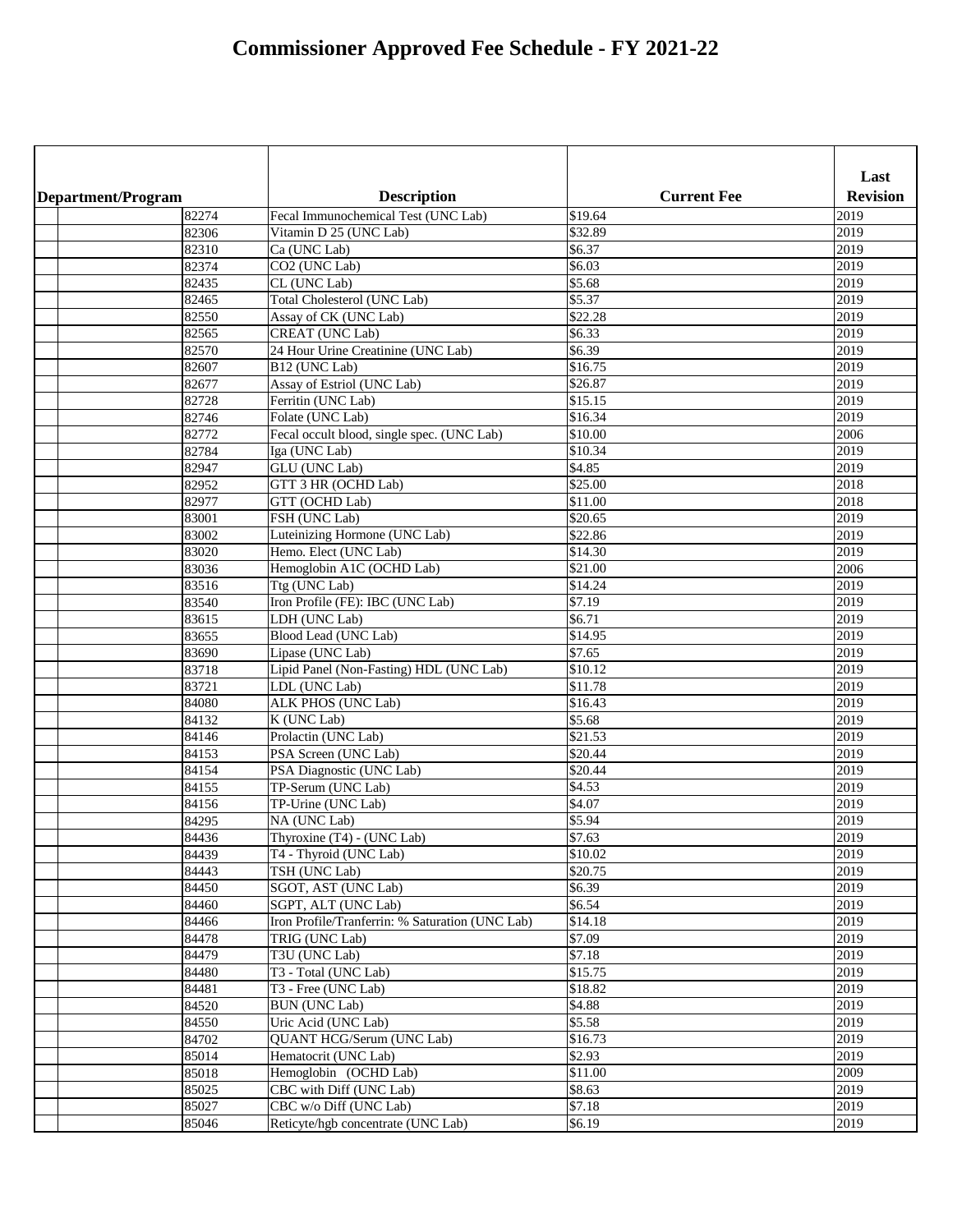|                    |                                                           |                    | Last            |
|--------------------|-----------------------------------------------------------|--------------------|-----------------|
| Department/Program | <b>Description</b>                                        | <b>Current Fee</b> | <b>Revision</b> |
| 85611              | Prothrombin Time (UNC Lab)                                | \$4.38             | 2019            |
| 85651              | SED Rate (UNC Lab)                                        | \$4.27             | 2019            |
| 85660              | Sickle Cell (UNC Lab)                                     | \$6.12             | 2019            |
| 86038              | ANA (anti-nuclear antibody) titer (UNC Lab)               | \$13.43            | 2019            |
| 86039              | Confirmation, if ANA+ (UNC Lab)                           | \$12.40            | 2019            |
| 86308              | <b>MONO Spot (UNC Lab)</b>                                | \$6.39             | 2019            |
| 86336              | Inhibin a (UNC Lab)                                       | $\sqrt{$17.32}$    | 2019            |
| 86403              | Particle agglut antibody screen (UNC Lab)                 | \$11.54            | 2019            |
| 86430              | RA Factors - Qual (UNC Lab)                               | \$6.30             | 2019            |
| 86431              | RA Factors - Quan (UNC Lab)                               | \$6.30             | 2019            |
| 86480              | TB Blood Test (UNC Lab)                                   | \$68.87            | 2019            |
| 86580              | PPD (OCHD Lab)                                            | \$17.00            | 2012            |
| 86592              | Syphilis Qualitative (UNC Lab)                            | \$4.75             | 2019            |
| 86593              | Syphilis Quantative (UNC Lab)                             | \$4.89             | 2019            |
| 86677              | H. Pyloric (UNC Lab)                                      | \$16.85            | 2019            |
| 86695              | Herpes Simplex Antibodies Type 1 (UNC Lab)                | \$14.65            | 2019            |
| 86696              | Herpes Simplex Antibodies Type 2 (UNC Lab)                | \$21.51            | 2019            |
| 86704              | Hep B Core Antibody Total (UNC Lab)                       | \$13.39            | 2019            |
| 86705              | Hep B Core Antibody Igm (UNC Lab)                         | \$13.08            | 2019            |
| 86706              | Hepatitis B Surface Antibody (UNC Lab)                    | \$11.93            | 2019            |
| 86709              | Hepatitis A Antibody (UNC Lab)                            | \$12.51            | 2019            |
| 86735              | Mumps Virus AB IGG (UNC Lab)                              | \$14.50            | 2019            |
| 86757              | RMSF (Convalescent) (UNC Lab)                             | \$21.51            | 2019            |
| 86762              | Rubella (UNC Lab)                                         | \$15.99            | 2019            |
| 86765              | Rubeola (measles) AB IGG (UNC Lab)                        | \$17.58            | 2015            |
| 86787              | Varicella Immune Status Test (UNC Lab)                    | \$14.31            | 2019            |
| 86790              | Rabies Titer (UNC Lab)                                    | \$14.31            | 2019            |
| 86803              | Hep C Antibody (UNC Lab)                                  | \$17.61            | 2019            |
| 86804              | Hepatitis C RIBA (UNC Lab)                                | \$17.21            | 2019            |
| 86850              | Antibody Identification (UNC Lab)                         | \$9.77             | 2019            |
| 86900              | ABO Group (UNC Lab)                                       | \$3.32             | 2019            |
| 86901              | RH Type (UNC Lab)                                         | \$3.32             | 2019            |
| 87070              | Other Bacterial Culture (UNC Lab)                         | \$9.57             | 2019            |
| 87077              | Culture Aerobic Identify (UNC Lab)                        | \$9.97             | 2019            |
| 87081              | Culture Screen Only (UNC Lab)                             | \$7.36             | 2019            |
| 87086              | Urine Culture (UNC Lab)                                   | \$8.97             | 2019            |
| 87101              | Culture, Fungal Dermatology Screen (UNC Lab)              | \$8.56             | 2019            |
| 87166              | Sputums (UNC Lab)                                         | \$12.56            | 2019            |
| 87177              | Ova/Parasite Stool Screen (UNC Lab)                       | \$9.89             | 2019            |
| 87184              | Microbe Susceptible Disk (UNC Lab)                        | \$7.66             | 2019            |
| 87205              | STAT Male Smear (UNC Lab)                                 | \$4.75             | 2019            |
| 87206              | Fungal Direct Test (FDIR) (UNC Lab)                       | \$5.99             | 2019            |
| 87210              | Wet Prep (OCHD Lab)                                       | \$18.00            | 2009            |
| 87220              | Skin KOH (UNC Lab)                                        | \$4.75             | 2019            |
| 87255              | Herpes Simplex Culture (UNC Lab)                          | \$33.86            | 2019            |
| 87269              | Parasitology Test #9807-Giardia (UNC Lab)                 | \$13.61            | 2019            |
| 87272              | Parasitology Test #9807-Cryptosporidium (UNC Lab)         | \$13.32            | 2019            |
| 87340              | HBsAG (UNC Lab)                                           | \$11.48            | 2019            |
| 87341              | Hep B Surface Ag Eia (UNC Lab)                            | \$11.48            | 2019            |
| 87389              | HIV-1 Ag with HIV-1 and HIV-2 AB (UNC Lab)                | \$29.73            | 2019            |
| 87420              | RSV Antigen Screen (UNC Lab)                              | \$13.91            | 2019            |
| 87491              | GC NAAT -Bill Together with 87591 (Durham Co. La \$38.99) |                    | 2019            |
| 87502              | Influenza Test (UNC Lab)                                  | \$105.06           | 2019            |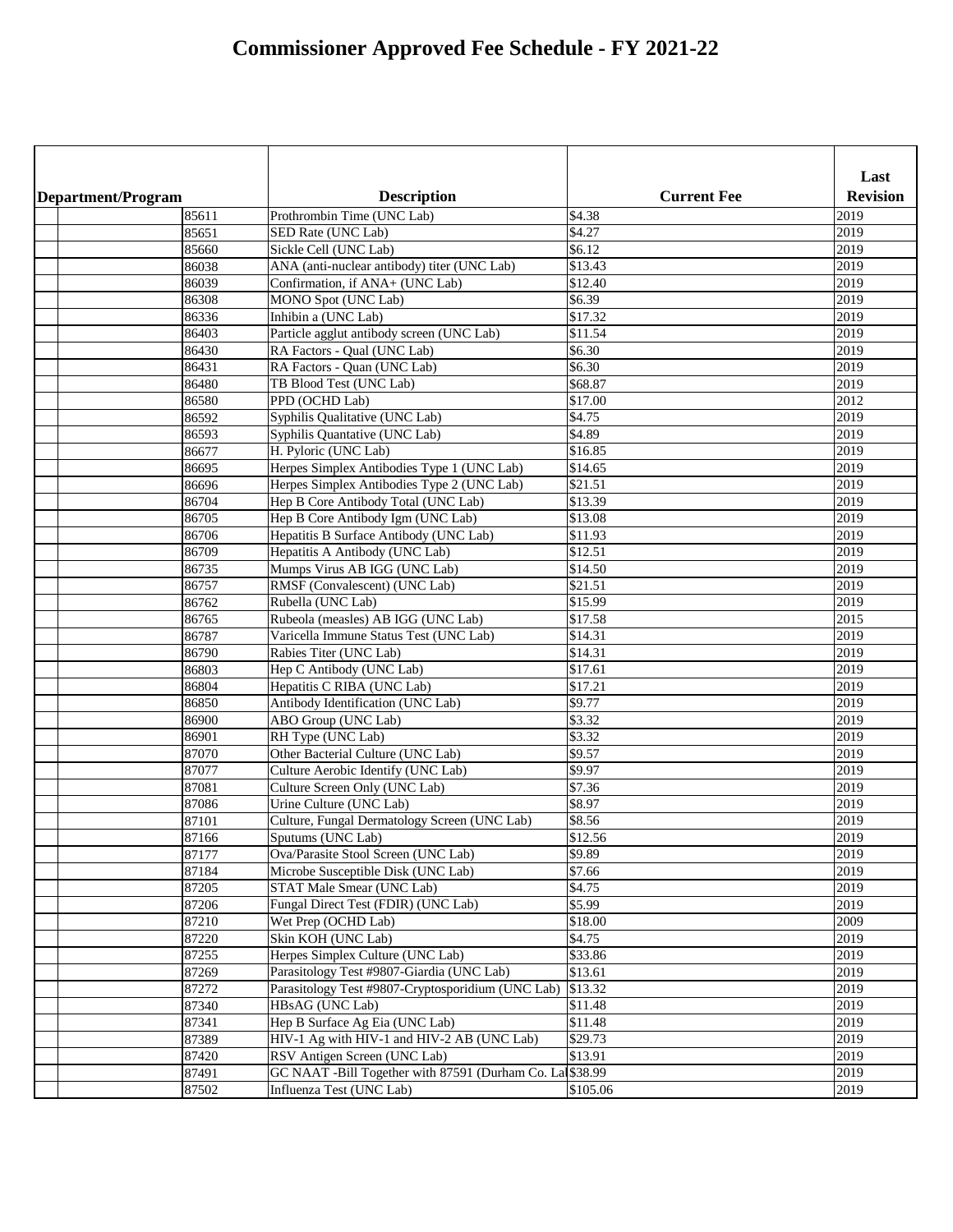| Department/Program |         | <b>Description</b>                                                        | <b>Current Fee</b> | Last<br><b>Revision</b> |
|--------------------|---------|---------------------------------------------------------------------------|--------------------|-------------------------|
|                    | 87506   | Microbiology Stool (GI Panel (UNC Lab)                                    | \$262.99           | 2019                    |
|                    | 87522   | Hep C Viral (UNC Lab)                                                     | \$47.60            | 2019                    |
|                    | 87529   | HSV 1 & 2 PCR (UNC Lab)                                                   | \$38.99            | 2019                    |
|                    | 87591   | GC NAAT - Bill Together with 87491(Durham Co. La \$38.99                  |                    | 2019                    |
|                    | 87624   | Pap HPV (Wake Med Lab)                                                    | \$38.99            | 2019                    |
|                    | 87800   | Detection Test for Multiple Organisms (UNC Lab)                           | \$44.57            | 2019                    |
|                    | 87802   | Strep B (UNC Lab)                                                         | \$13.32            | 2019                    |
|                    | 87804   | Influenza A & B (UNC Lab)                                                 | \$16.55            | 2019                    |
|                    | 87880   | Strep A (UNC Lab)                                                         | \$16.53            | 2019                    |
|                    | 87902   | Hep C Genotype (UNC Lab)                                                  | \$286.05           | 2019                    |
|                    | 88141   | Pap Smear with Dr. Interpretation (Wake Med Lab)                          | \$80.00            | 2016                    |
|                    | 88175   | Pap Thin Prep (Wake Med Lab)                                              | \$29.44            | 2019                    |
|                    | 90470   | Administration of H1N1 Vaccine                                            | \$18.00            | 2010                    |
|                    | 90471   | Admin Fee (1 vaccine)                                                     | \$18.00            | 2012                    |
|                    | 90472   | Admin Fee $(2 + \text{vaccines})$                                         | \$18.00            | 2012                    |
|                    | 90473   | Immunization Adm. - Intranasal/Oral                                       | \$13.71            |                         |
|                    |         |                                                                           |                    | 2014                    |
|                    | 90474   | Immunization Adm. - Intranasal/Oral Additional                            | \$13.71            | 2014                    |
|                    |         | Meningococcal recombinant protein and outer                               |                    |                         |
|                    | 90620   | membrane vesicle vaccine, serogroup B (MenB-4C), 2                        |                    |                         |
|                    |         | dose schedule - BEXSERO                                                   | \$195.50           | 2019                    |
|                    |         | Meningococcal recombinant protein and outer                               |                    |                         |
|                    | 90620SL | membrane vesicle vaccine, serogroup B (MenB-4C), 2                        |                    |                         |
| Medicaid only      |         | dose schedule - BEXSERO                                                   | \$0.00             | 2019                    |
|                    | 90621   | Meningococcal recombinant lipoprotein vaccine,                            |                    |                         |
|                    |         | serogroup B, 2 or 3 dose schedule - TRUMENBA                              | \$161.00           | 2019                    |
|                    | 90621SL | Meningococcal recombinant lipoprotein vaccine,                            |                    |                         |
| Medicaid only      |         | serogroup B, 2 or 3 dose schedule - TRUMENBA                              | \$0.00             | 2019                    |
|                    | 90632   | Hepatitis A vaccine, adult dose - HAVRIX                                  | \$79.00            | 2019                    |
| Medicaid only      | 90632SL | Hepatitis A vaccine, adult dose - HAVRIX                                  | \$0.00             | 2019                    |
|                    | 90633   | Hepatitis A vaccine, pediatric/adolescent dose, 2 dose -<br><b>HAVRIX</b> | \$37.00            | 2019                    |
|                    |         | Hepatitis A vaccine, pediatric/adolescent dose, 2 dose -                  |                    |                         |
| Medicaid only      | 90633SL | <b>HAVRIX</b>                                                             | \$0.00             | 2019                    |
|                    | 90636   | Hepatitis A and Hepatitis B recombinant vaccine, 3<br>doses - TWINRIX     | \$117.00           | 2019                    |
|                    |         | Hepatitis A and Hepatitis B recombinant vaccine, 3                        |                    |                         |
| Medicaid only      | 90636SL | doses - TWINRIX                                                           | \$0.00             | 2019                    |
|                    |         | Hemophilus Influenzae B vaccine (Hib), PRP-OMP                            |                    |                         |
|                    | 90647   | conjugate, 3 dose - PedVaxHIB                                             | \$40.00            | 2018                    |
|                    |         | Hemophilus Influenzae B vaccine (Hib), PRP-OMP                            |                    |                         |
| Medicaid only      | 90647SL | conjugate, 3 dose - PedVaxHIB                                             | \$0.00             | 2019                    |
|                    |         | Hemophilus Influenzae B vaccine (Hib), PRP-T                              |                    |                         |
|                    | 90648   | conjugate, 4 dose - ActHIB                                                | \$26.00            | 2018                    |
|                    |         | Hemophilus Influenzae B vaccine (Hib), PRP-T                              |                    |                         |
| Medicaid only      | 90648SL | conjugate, 4 dose - ActHIB                                                | \$0.00             | 2019                    |
|                    |         | Human Papillomavirus vaccine types 6, 11, 16, 18, 31,                     |                    |                         |
|                    | 90651   | 33, 45, 52, 58, nonavalent (HPV), 2 or 3 dose -                           |                    |                         |
|                    |         | <b>GARDASIL 9</b>                                                         | \$225.00           | 2019                    |
|                    |         | Human Papillomavirus vaccine types 6, 11, 16, 18, 31,                     |                    |                         |
|                    |         |                                                                           |                    |                         |
|                    | 90651SL | 33, 45, 52, 58, nonavalent (HPV), 2 or 3 dose -                           |                    |                         |
| Medicaid only      |         | <b>GARDASIL 9</b>                                                         | \$0.00             | 2019                    |
|                    | 90662   | Influenza vaccine (IIV3-HD), for 65 years of age and                      |                    |                         |
|                    |         | up - FLUZONE HIGH DOSE                                                    | \$53.00            | 2019                    |
|                    | 90670   | Pneumococcal conjugate vaccine, 13 valent (PCV13) -                       |                    |                         |
|                    |         | PREVNAR 13                                                                | \$217.00           | 2019                    |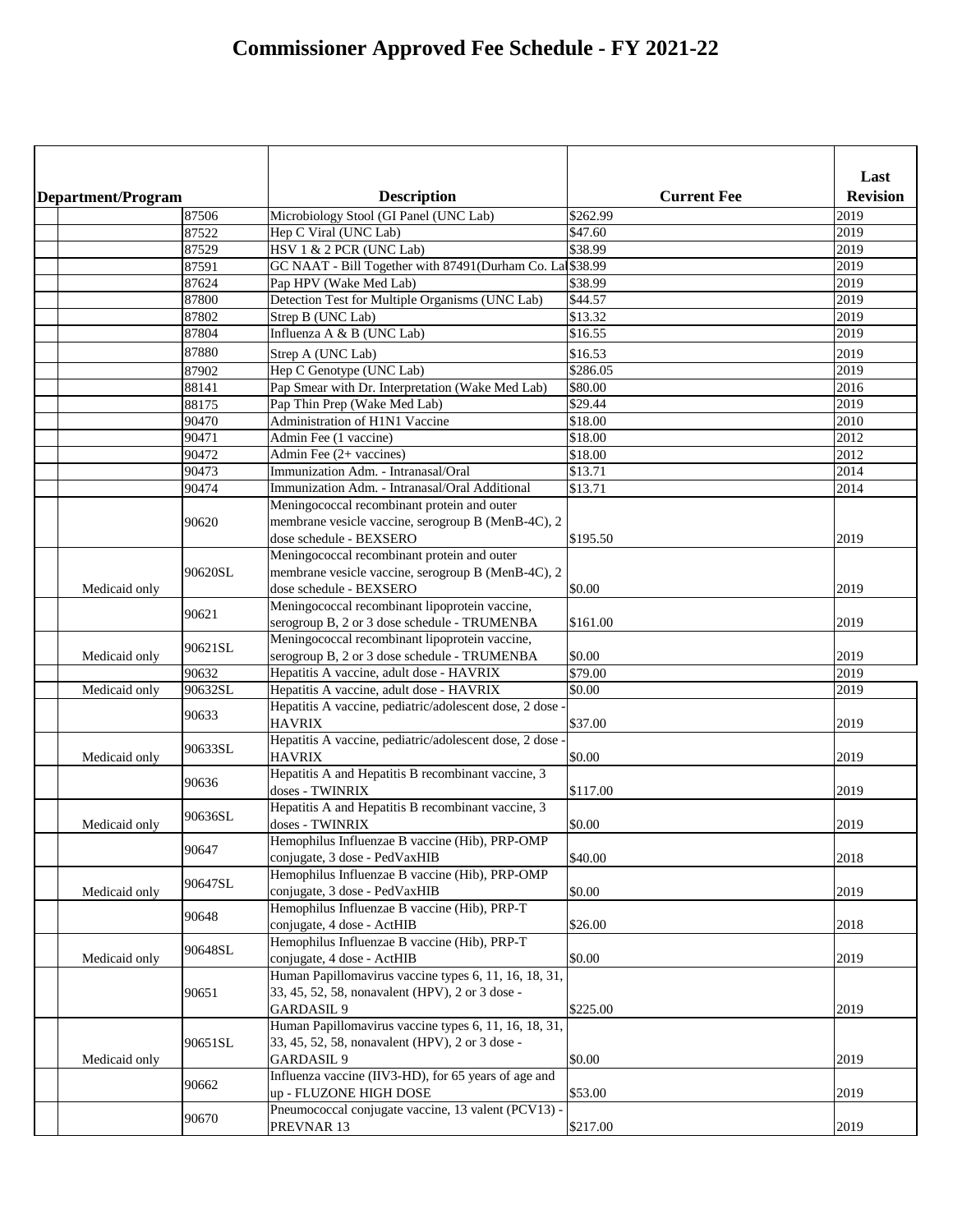|  |                    |         |                                                                                                           |                    | Last            |
|--|--------------------|---------|-----------------------------------------------------------------------------------------------------------|--------------------|-----------------|
|  | Department/Program |         | <b>Description</b>                                                                                        | <b>Current Fee</b> | <b>Revision</b> |
|  |                    | 90670SL | Pneumococcal conjugate vaccine, 13 valent (PCV13) -                                                       |                    |                 |
|  | Medicaid only      | 90675   | PREVNAR 13<br>Rabies Vaccine - IMOVAX RABIES                                                              | \$0.00<br>\$357.00 | 2019<br>2019    |
|  |                    |         | Rotavirus vaccine, pentavalent (RV5), 3 dose -                                                            |                    |                 |
|  |                    | 90680   | <b>ROTATEQ</b>                                                                                            | \$113.00           | 2019            |
|  |                    |         | Rotavirus vaccine, pentavalent (RV5), 3 dose -                                                            |                    |                 |
|  | Medicaid only      | 90680SL | <b>ROTATEQ</b>                                                                                            | \$0.00             | 2019            |
|  |                    | 90681   | Rotavirus vaccine, human, attenuated (RV1), live,                                                         |                    |                 |
|  |                    |         | oral, 2 dose - ROTARIX                                                                                    | \$138.00           | 2019            |
|  |                    | 90681SL | Rotavirus vaccine, human, attenuated (RV1), live,                                                         |                    |                 |
|  | Medicaid only      |         | oral, 2 dose - ROTARIX                                                                                    | \$0.00             | 2019            |
|  |                    | 90685   | Influenza vaccine (IIV4), quadrivalent, preservative                                                      |                    | 2019            |
|  |                    |         | free, 6 to 35 months - FLUZONE PEDS<br>Influenza vaccine (IIV4), quadrivalent, preservative               | \$19.00            |                 |
|  | Medicaid only      | 90685SL | free, 6 to 35 months - FLUZONE PEDS                                                                       | \$0.00             | 2019            |
|  |                    |         | Influenza vaccine (IIV4), quadrivalent, preservative                                                      |                    |                 |
|  |                    | 90686   | free, 3 years and above - FLUZONE                                                                         | \$18.00            | 2018            |
|  |                    |         | Influenza vaccine (IIV4), quadrivalent, preservative                                                      |                    |                 |
|  | Medicaid only      | 90686SL | free, 3 years and above - FLUZONE                                                                         | \$0.00             | 2019            |
|  |                    | 90682   | Influenza vaccine (RIV4), quadrivalent, preservative                                                      |                    |                 |
|  |                    |         | free, 18 year and above - FLUBLOK                                                                         | \$53.00            | 2019            |
|  |                    |         | Diphteria, tetanus toxoid, and acellular pertussis                                                        |                    |                 |
|  |                    | 90696   | vaccine and inactivated poliovirus accine (DTaP-IPV),                                                     |                    |                 |
|  |                    |         | for 4 to 6 years of age - KINRIX<br>Diphteria, tetanus toxoid, and acellular pertussis                    | \$57.00            | 2019            |
|  |                    | 90696SL | vaccine and inactivated poliovirus accine (DTaP-IPV),                                                     |                    |                 |
|  | Medicaid only      |         | for 4 to 6 years of age - KINRIX                                                                          | \$0.00             | 2019            |
|  |                    |         | Diphteria, tetanus toxoid, and acellular pertussis                                                        |                    |                 |
|  |                    | 90696   | vaccine and inactivated poliovirus accine (DTaP-IPV),                                                     |                    |                 |
|  |                    |         | for 4 to 6 years of age - QUADRACEL                                                                       | \$59.00            | 2019            |
|  |                    |         | Diphteria, tetanus toxoid, and acellular pertussis                                                        |                    |                 |
|  |                    | 90696SL | vaccine and inactivated poliovirus accine (DTaP-IPV),                                                     |                    |                 |
|  | Medicaid only      |         | for 4 to 6 years of age - QUADRACEL                                                                       | \$0.00             | 2019            |
|  |                    |         | Diphteria, tetanus toxoids, acellular pertussis vaccine,                                                  |                    |                 |
|  |                    | 90698   | haemophilus influenza Type B, and inactivated                                                             |                    |                 |
|  |                    |         | poliovirus vaccine (DTaP-IPV/Hib) - PENTACEL                                                              | \$101.00           | 2019            |
|  |                    | 90698SL | Diphteria, tetanus toxoids, acellular pertussis vaccine,<br>haemophilus influenza Type B, and inactivated |                    |                 |
|  | Medicaid only      |         | poliovirus vaccine (DTaP-IPV/Hib) - PENTACEL                                                              | \$0.00             | 2019            |
|  |                    |         | Diphteria, tetanus toxoids, and acellular pertussis                                                       |                    |                 |
|  |                    | 90700   | vaccine (DTaP), for 7 years or younger - DAPTACEL                                                         |                    | 2019            |
|  |                    |         | Diphteria, tetanus toxoids, and acellular pertussis                                                       |                    |                 |
|  | Medicaid only      | 90700SL | vaccine (DTaP), for 7 years or younger - DAPTACEL \$0.00                                                  |                    | 2019            |
|  |                    | 90700   | Diphteria, tetanus toxoids, and acellular pertussis                                                       |                    |                 |
|  |                    |         | vaccine (DTaP), for 7 years or younger - INFANRIX                                                         | \$32.00            | 2018            |
|  |                    | 90700SL | Diphteria, tetanus toxoids, and acellular pertussis                                                       |                    |                 |
|  | Medicaid only      |         | vaccine (DTaP), for 7 years or younger - INFANRIX                                                         | \$0.00             | 2019            |
|  |                    | 90707   | Measles, mumps, and rubella virus vaccine (MMR),                                                          |                    |                 |
|  |                    |         | live - M-M-R II<br>Measles, mumps, and rubella virus vaccine (MMR),                                       | \$101.00           | 2019            |
|  | Medicaid only      | 90707SL | live - M-M-R II                                                                                           | \$0.00             | 2019            |
|  |                    |         | Measles, mumps, and rubella AND varicella virus                                                           |                    |                 |
|  |                    | 90710   | vaccine, live-PROQUAD                                                                                     | \$260.00           | 2020            |
|  |                    | 90713   | Poliovirus vaccine (IPV), inactivated - IPOL                                                              | \$34.00            | 2019            |
|  | Medicaid only      | 90713SL | Poliovirus vaccine (IPV), inactivated - IPOL                                                              | \$0.00             | 2019            |
|  |                    |         |                                                                                                           |                    |                 |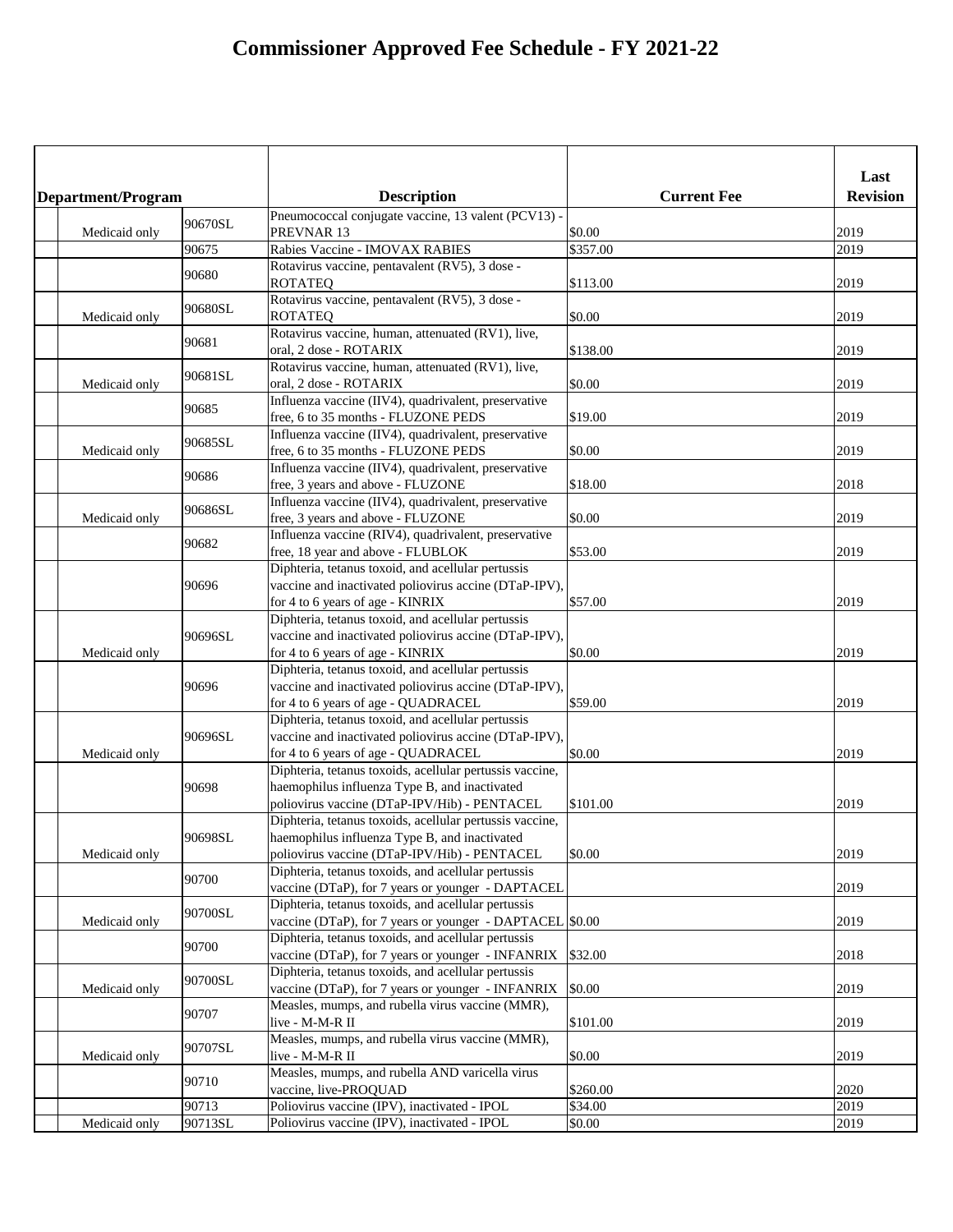|                    |         |                                                                                                                |                    | Last            |
|--------------------|---------|----------------------------------------------------------------------------------------------------------------|--------------------|-----------------|
| Department/Program |         | <b>Description</b>                                                                                             | <b>Current Fee</b> | <b>Revision</b> |
|                    | 90714   | Tetatus and diphteria toxoids (Td) adsorbed,                                                                   |                    |                 |
|                    |         | preservative free, for 7 years or older - TENIVAC                                                              | \$35.00            | 2018            |
|                    | 90714SL | Tetatus and diphteria toxoids (Td) adsorbed,                                                                   |                    |                 |
| Medicaid only      |         | preservative free, for 7 years or older - TENIVAC                                                              | \$0.00             | 2019            |
|                    | 90715   | Tetanus, diphteria toxoids and acellular pertussis                                                             |                    |                 |
|                    |         | vaccine (Tdap), for to 7 years or older - ADACEL                                                               | \$39.49            | 2018            |
|                    | 90715SL | Tetanus, diphteria toxoids and acellular pertussis                                                             |                    |                 |
| Medicaid only      |         | vaccine (Tdap), for to 7 years or older - ADACEL                                                               | \$0.00             | 2019            |
|                    | 90716   | Varicella virus vaccine (VAR), live - VARIVAX                                                                  | \$177.00           | 2019            |
| Medicaid only      | 90716SL | Varicella virus vaccine (VAR), live - VARIVAX                                                                  | \$0.00             | 2019            |
|                    |         | Diphteria, tetanus toxoids, acellular pertussis vaccine,                                                       |                    |                 |
|                    | 90723   | Hepatitis B, and inactivated poliovirus vaccine (DTaP-                                                         |                    |                 |
|                    |         | Hep B-IPV) - PEDIARIX                                                                                          | \$91.00            | 2018            |
|                    |         | Diphteria, tetanus toxoids, acellular pertussis vaccine,                                                       |                    |                 |
|                    | 90723SL | Hepatitis B, and inactivated poliovirus vaccine (DTaP-                                                         |                    |                 |
| Medicaid only      |         | Hep B-IPV) - PEDIARIX                                                                                          | \$0.00             | 2019            |
|                    |         | Pneumococcal polysaccharide vaccine, 23-valent                                                                 |                    |                 |
|                    | 90732   | (PPSV23), adult or immunosuppressed patient dosage,                                                            |                    |                 |
|                    |         | when administered to 2 years or older -                                                                        |                    |                 |
|                    |         | PNEUMOVAX 23                                                                                                   | \$115.00           | 2020            |
|                    |         | Pneumococcal polysaccharide vaccine, 23-valent                                                                 |                    |                 |
|                    | 90732SL | (PPSV23), adult or immunosuppressed patient dosage,                                                            |                    |                 |
|                    |         | when administered to 2 years or older -                                                                        |                    |                 |
| Medicaid only      |         | PNEUMOVAX 23                                                                                                   | \$0.00             | 2019            |
|                    | 90734   | Meningococcal conjugate vaccine, serogroups A,C,Y<br>and W-135 quad (MenACWY or MCV4) - MENVEO $\mid$ \$119.00 |                    | 2019            |
| Medicaid only      | 90734SL | Meningococcal conjugate vaccine, serogroups A,C,Y<br>and W-135 quad (MenACWY or MCV4) - MENVEO $\mid$ \$0.00   |                    | 2019            |
|                    | 90734   | Meningococcal conjugate vaccine, serogroups A,C,Y<br>and W-135 quad (MenACWY or MCV4) -<br><b>MENACTRA</b>     | \$127.00           | 2018            |
|                    | 90734SL | Meningococcal conjugate vaccine, serogroups A,C,Y<br>and W-135 quad (MenACWY or MCV4) -                        |                    |                 |
| Medicaid only      |         | <b>MENACTRA</b>                                                                                                | \$0.00             | 2019            |
|                    | 90744   | Hepatitis B vaccine (Hep B), pediatric/adolescent<br>dosage, 3 dose - ENGERIX PEDS                             | \$30.00            | 2018            |
|                    | 90744SL | Hepatitis B vaccine (Hep B), pediatric/adolescent                                                              |                    |                 |
| Medicaid only      |         | dosage, 3 dose - ENGERIX PEDS                                                                                  | \$0.00             | 2019            |
|                    | 90744   | Hepatitis B vaccine (Hep B), pediatric/adolescent                                                              |                    |                 |
|                    |         | dosage, 3 dose - RECOMBIVAX HB PEDS                                                                            | \$25.00            | 2019            |
|                    | 90744SL | Hepatitis B vaccine (Hep B), pediatric/adolescent                                                              |                    |                 |
| Medicaid only      |         | dosage, 3 dose - RECOMBIVAX HB PEDS                                                                            | \$0.00             | 2019            |
|                    | 90746   | Hepatitis B vaccine (Hep B), adult dosage -                                                                    |                    |                 |
|                    |         | <b>ENGERIX-B</b>                                                                                               | \$67.00            | 2019            |
|                    | 90746SL | Hepatitis B vaccine (Hep B), adult dosage -<br><b>ENGERIX-B</b>                                                |                    |                 |
| Medicaid only      |         |                                                                                                                | \$0.00             | 2019            |
|                    | 90739   | Hepatitis B vaccine (Hep B), adult dosage, 2 dose -<br><b>HEPLISAV</b>                                         | \$132.00           | 2019            |
|                    | 90739SL | Hepatitis B vaccine (Hep B), adult dosage, 2 dose -                                                            |                    |                 |
|                    |         | <b>HEPLISAV</b>                                                                                                | \$0.00             | 2019            |
|                    | 90750   | Zoster Vaccine recombinant, adjuvanted, 50 years or                                                            |                    |                 |
|                    |         | older - SHINGRIX                                                                                               | \$166.00           | 2019            |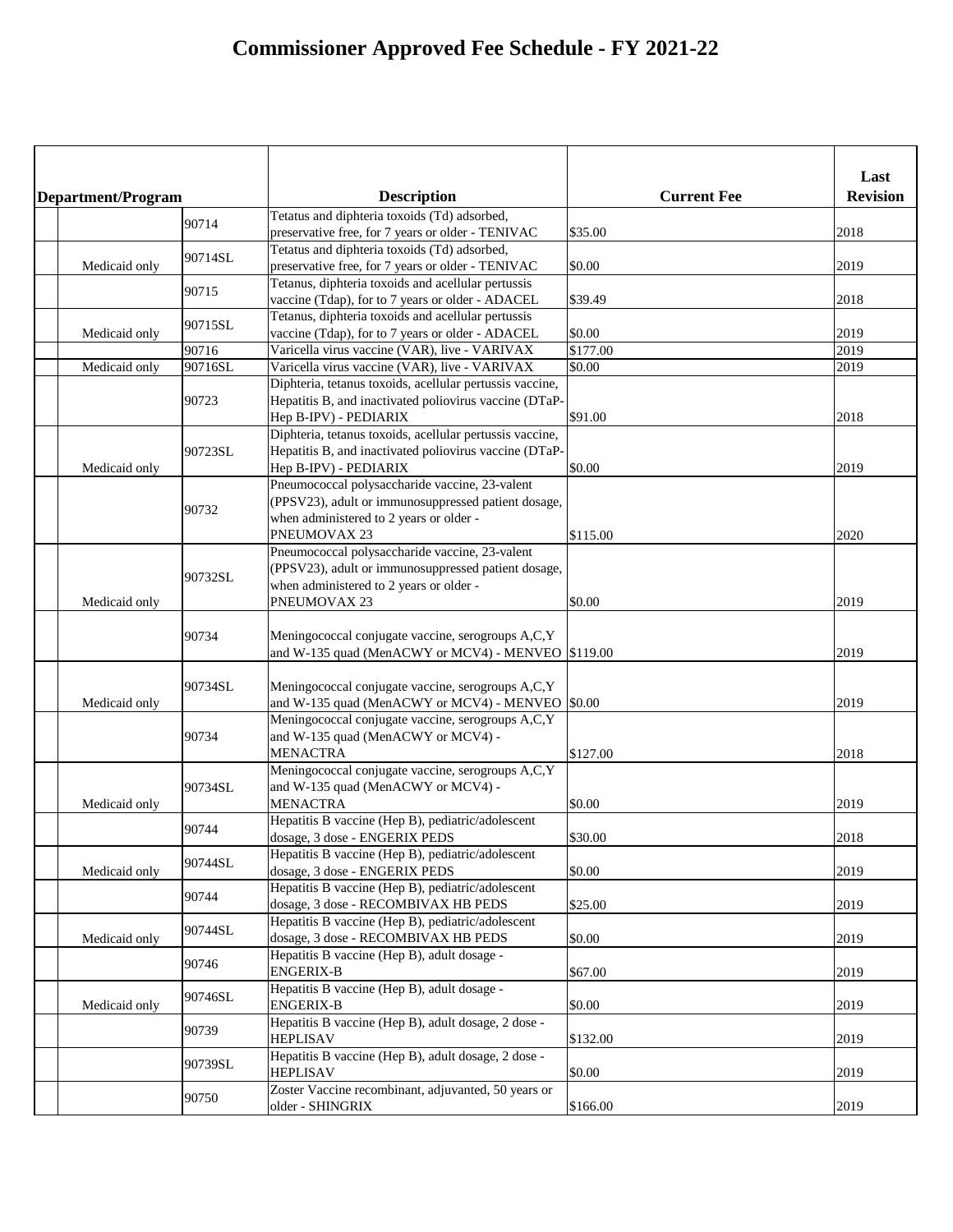| Department/Program |               |         | <b>Description</b>                                                      | <b>Current Fee</b> | Last<br><b>Revision</b> |
|--------------------|---------------|---------|-------------------------------------------------------------------------|--------------------|-------------------------|
|                    | Medicaid only | 90750SL | Zoster Vaccine recombinant, adjuvanted, 50 years or<br>older - SHINGRIX | \$0.00             | 2019                    |
|                    |               | 90772   | 'Therapeutic prophylactic/diagonostic injection                         | \$23.00            | 2008                    |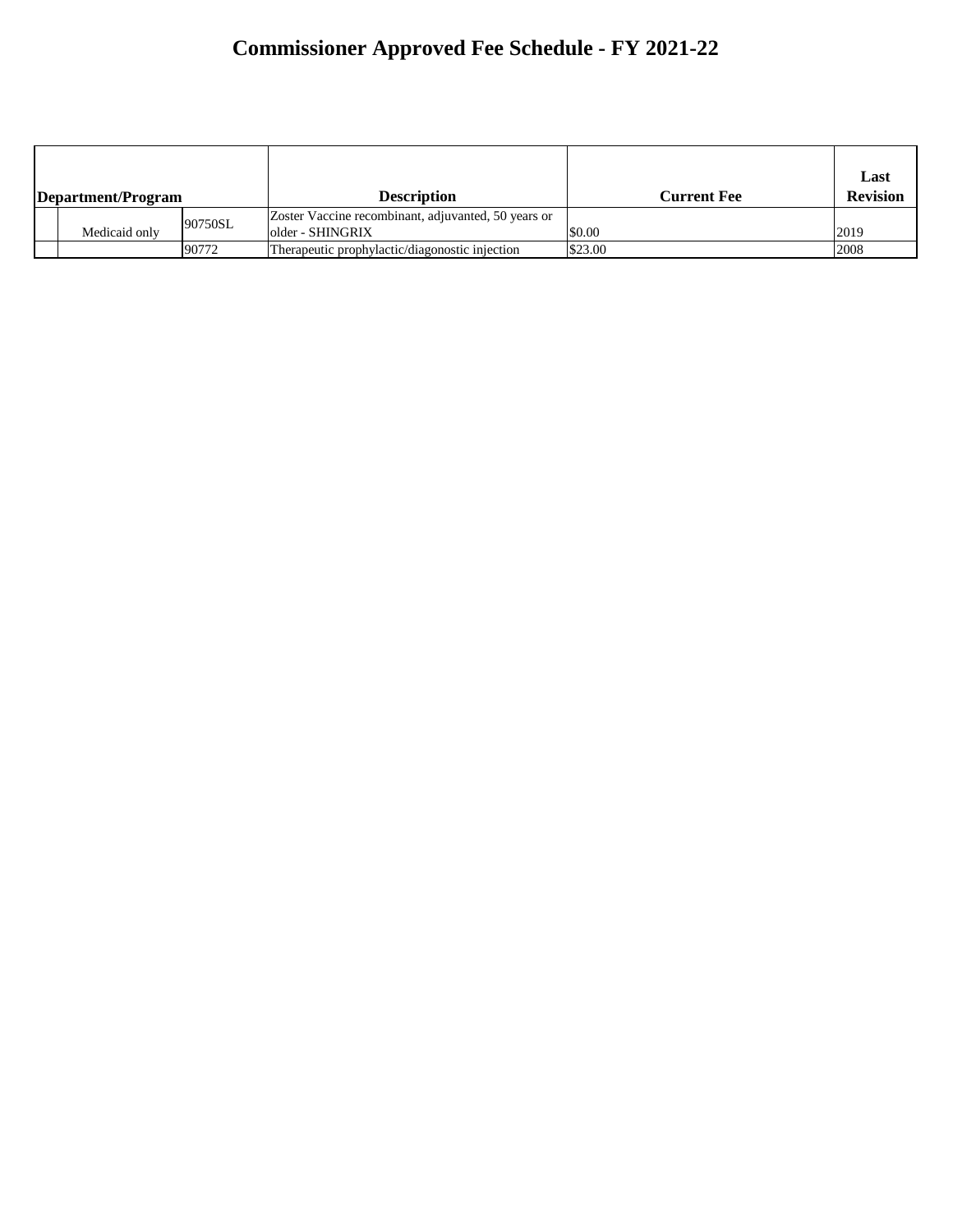|                    |                                                                             |                               | Last            |
|--------------------|-----------------------------------------------------------------------------|-------------------------------|-----------------|
| Department/Program | <b>Description</b>                                                          | <b>Current Fee</b>            | <b>Revision</b> |
| 90846              | Psychotherapy, Family, w/o Patient                                          | \$95.00                       | 2009            |
| 90847              | Psychotherapy, Family, (Conjoint) W/Pt Present                              | \$115.00                      | 2009            |
| 90853              | Psychotherapy, Group                                                        | \$32.00                       | 2009            |
| 92551              | Audiometry                                                                  | \$18.00                       | 2008            |
| 92587              | OAE (Limited)                                                               | \$100.00                      | 2012            |
| 93000              | Electrocardiogram, Complete                                                 | \$33.00                       | 2009            |
| 93005              | Electrocardiogram, Tracing Only                                             | $\overline{$}22.00$           | 2009            |
| 94150              | Peak Flow                                                                   | \$3.25                        | 2018            |
| 94640              | <b>Airway Inhalation Treatment</b>                                          | \$22.00                       | 2009            |
| 94664              | <b>Aerosol Inhalation Treatment - Teaching</b>                              | \$22.00                       | 2009            |
| 94760              | Pulse Oxygen                                                                | \$8.00                        | 2009            |
| 96110              | Developmental Test                                                          | \$23.00                       | 2012            |
| 96125              | ASQ - Developmental<br>Social-emotional Screens                             | \$78.38                       | 2018            |
| 96127              | Health & Behavior Intervention                                              | \$6.00                        | 2017<br>2015    |
| 96152              |                                                                             | $\overline{$}55.00$<br>\$9.20 |                 |
| 96160              | Adolescent Risk & Strength Screening                                        | \$9.20                        | 2017<br>2017    |
| 96161<br>96372     | <b>Maternal Depression Screening</b>                                        | \$60.00                       | 2012            |
| 97802              | Ther/Proph/Diag inj/SC/IM<br>Medical Nutrition Therapy/Initial 15 min. Unit | \$34.00                       | 2015            |
| 97803              | Medical Nutrition Therapy/Re-Assess 15 min. Unit                            | \$34.00                       | 2016            |
| 97804              | Medical Nutrition Therapy-Group (2 or more)                                 | \$15.00                       | 2011            |
| 97804ud            | <b>MDPP</b> Fee                                                             | \$25.00                       | 2017            |
| 99000              | Lab: Handling Fee                                                           | $\sqrt{311.00}$               | 2009            |
| 99070              | <b>Special Supplies</b>                                                     | \$18.00                       | 2009            |
| 99080              | <b>Screening Form Completion</b>                                            | \$0.00                        | 2018            |
| 99173              | Vision                                                                      | \$7.00                        | 2009            |
| 99175              | <b>Induction of Vomiting</b>                                                | \$67.00                       | 2009            |
| 99201              | New Office/Outpt Tx Brief E&M                                               | \$110.00                      | 2009            |
| 99202              | New Office/Outpt Tx Expanded Prob Focused E&M                               | \$165.00                      | 2009            |
| 99203              | New Office/Outpt Tx Detailed E&M                                            | \$200.00                      | 2009            |
| 99204              | New Office/Outpt Tx Moderate Complex E&M                                    | \$335.00                      | 2009            |
| 99205              | New Office/Outpt Tx High Complex E&M                                        | \$405.00                      | 2009            |
| 99211              | Estab Offic/Outpt Tx Brief E&M                                              | \$60.00                       | 2012            |
| 99212              | Estab Office/Outpt Tx Prob Focused E&M                                      | \$100.00                      | 2012            |
| 99213              | Estab Office/Outpt Tx Expanded Focused E&M                                  | \$150.00                      | 2012            |
| 99214              | Estab Office/Outpt Tx Detailed E&M                                          | \$225.00                      | 2012            |
| 99215              | Estab Office/Outpt Tx Comprehensive E&M                                     | \$305.00                      | 2012            |
| 99381              | Preventive/New Pt $< 1$ yr.                                                 | \$255.00                      | 2012            |
| 99382              | Preventive/New Pt 1-4 yrs.                                                  | \$270.00                      | 2012            |
| 99383              | Preventive/New Pt 5-11 yrs.                                                 | \$275.00                      | 2012            |
| 99384              | Preventive/New Pt 12-17 yrs.                                                | $\overline{$}235.00$          | 2012            |
| 99385              | Preventive/New Pt 18-39 yrs.                                                | \$235.00                      | 2012            |
| 99386              | Preventive/New Pt 40-64 yrs.                                                | \$267.00                      | 2009            |
| 99387              | Preventive/New Pt 65+ yrs.                                                  | \$242.00                      | 2008            |
| 99391              | Preventive/Estab Pt $< 1$ yr.                                               | $\overline{$}225.00$          | 2012            |
| 99392              | Preventive/Estab Pt 1-4 yrs.                                                | \$225.00                      | 2012            |
| 99393              | Preventive/Estab Pt 5-11 yrs.                                               | \$200.00                      | 2012            |
| 99394              | Preventive/Estab Pt 12-17 yrs.                                              | \$205.00                      | 2012            |
| 99395              | Preventive/Estab Pt 18-39 yrs.                                              | $\overline{$}225.00$          | 2012            |
| 99396              | Preventive/Estab Pt 40-64 yrs.                                              | \$220.00                      | 2012            |
| 99397              | Preventive/Estab Pt 65+ yrs.                                                | \$212.00                      | 2004            |
| 99406/G0436        | Tobacco Use Cessation Counseling - (3-10 min)                               | \$13.00                       | 2015            |
| 99407/G0437        | Tobacco Use Cessation Counseling - (10+ min)                                | \$32.00                       | 2015            |
| 99408/G0396        | ETOH & Substance Abuse Screening (15-30 min)                                | \$35.00                       | 2018            |
| 99409/G0397        | ETOH & Substance Abuse Screening (30+ min)                                  | \$67.00                       | 2018            |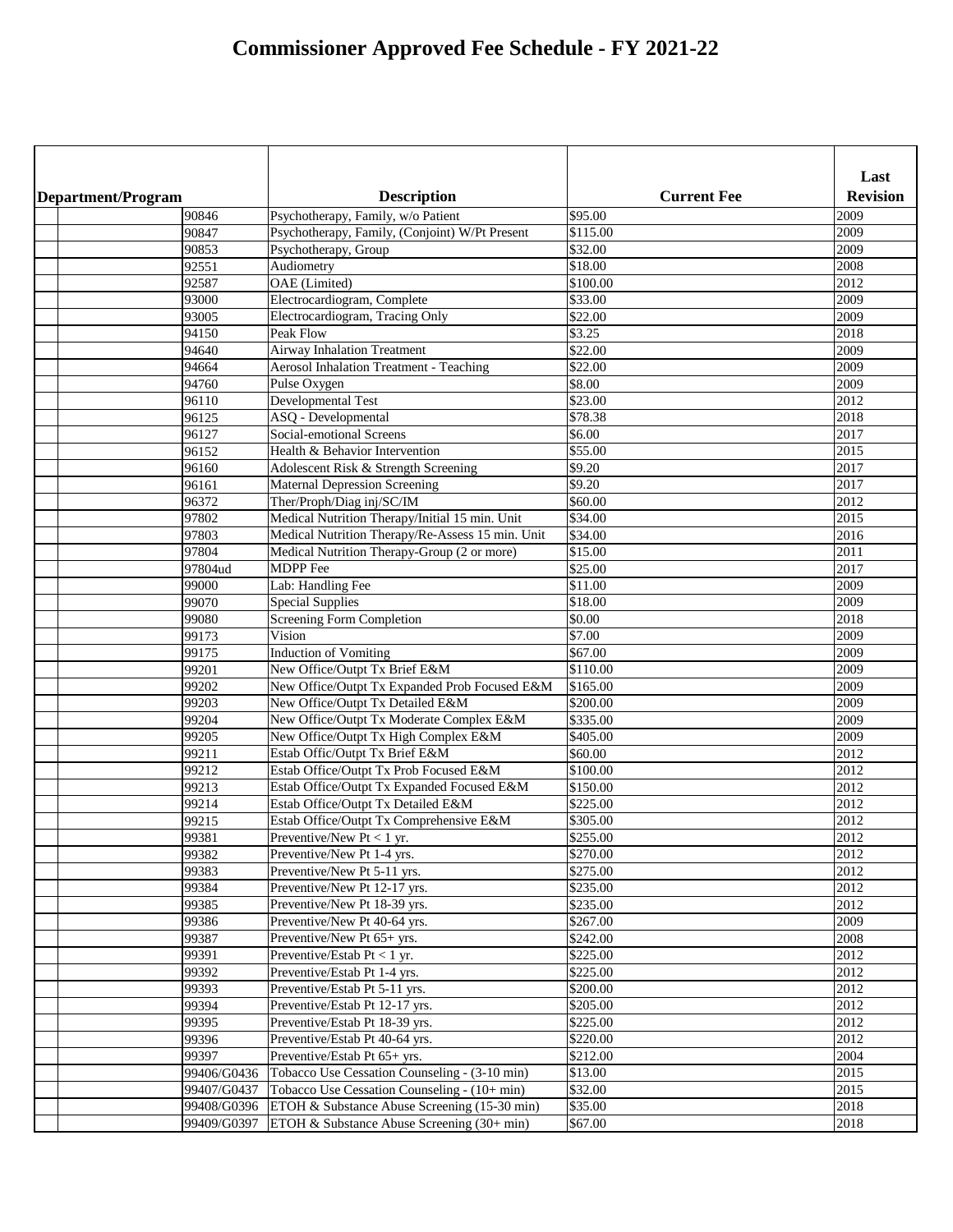| Department/Program |         | <b>Description</b>                                                         | <b>Current Fee</b> | Last<br><b>Revision</b> |
|--------------------|---------|----------------------------------------------------------------------------|--------------------|-------------------------|
|                    | 99441   | Telephone Evaluation 5-10 min                                              | \$15.00            | 2021                    |
|                    | 99442   | Telephone Evaluation 11-20 min                                             | \$25.00            | 2021                    |
|                    | 99443   | Telephone Evaluation 21-30 min                                             | \$30.00            | 2021                    |
|                    | 99499   | <b>DOT</b> Physical                                                        | \$100.00           | 2019                    |
|                    | 99501   | Home Visit Postpartum                                                      | \$200.00           | 2015                    |
|                    | 99502   | <b>Home Visit Newborn</b>                                                  | \$200.00           | 2015                    |
|                    | D0145   | Oral Evaluation <3 yrs with counseling                                     | \$55.00            | 2012                    |
|                    | D1206   | <b>Topical Fluoride Appl</b>                                               | \$47.00            | 2012                    |
|                    | G0008   | Admin. Influenza Vaccine - Medicare                                        | \$18.00            | 2009                    |
|                    | G0009   | Admin. Pneumococcal Vaccine - Medicare                                     | \$18.00            | 2009                    |
|                    | G0010   | Hep B. - Admin. - Medicare                                                 | \$18.00            | 2015                    |
|                    | 2015    | <b>DSME</b> Minimum Fee                                                    | \$20.00            | 2015                    |
|                    | G0108   | <b>DSME/DSMT</b> Individual Assessment - Medicare                          | \$52.00            | 2015                    |
|                    | G0109   | <b>DSME/DSMT Group Class - Medicare</b>                                    | \$17.00            | 2015                    |
|                    | G0270   | Additional MD requested MNT indiv - Medicare                               | \$25.00            | 2010                    |
|                    | G0271   | Additional MD requested MNT group - Medicare                               | \$13.00            | 2010                    |
|                    | H0001   | Alcohol and/or drug assessment                                             | \$20.00            | 2015                    |
|                    | H0031   | Mental health assessment, by non-physician                                 | \$22.00            | 2015                    |
|                    | J0696   | Ceftriaxone Sodium/Rocephin per 250mg                                      | \$22.00            | 2008                    |
|                    | J1050   | Medroxyprogesterone acetate, 1 mg (150 units)                              | \$0.23             | 2020                    |
| Medicaid only      | J1050ud | Medroxyprogesterone acetate, 1 mg (150 units)                              | \$0.23             | 2020                    |
|                    | J1200   | Diphenhydramine HCL/Benadryl up to 50mg                                    | \$6.00             | 2009                    |
|                    | J1725   | Injection hydroxyprogesterone caproate, 1 mg (250 unit \$3.00              |                    | 2015                    |
|                    | J2550   | Promethazine _ mg                                                          | \$8.00             | 2009                    |
|                    | J2790   | Rhogam Injection                                                           | \$88.00            | 2012                    |
|                    | J3420   | B-12 Injection                                                             | \$6.00             | 2009                    |
|                    | J7300   | Paragard IUD                                                               | \$248.00           | 2021                    |
| Medicaid only      | J7300ud | Paragard IUD                                                               | \$248.00           | 2021                    |
|                    | J7296   | Kyleena IUD                                                                | \$249.00           | 2021                    |
| Medicaid only      | J7296ud | Kyleena IUD                                                                | \$249.00           | 2021                    |
|                    | J7301   | Skyla IUD                                                                  | \$249.00           | 2019                    |
| Medicaid only      | J7301ud | Skyla IUD                                                                  | \$249.00           | 2019                    |
|                    | J7297   | Liletta IUD                                                                | \$100.00           | 2021                    |
| Medicaid only      | J7297ud | Liletta IUD                                                                | \$100.00           | 2021                    |
|                    | J7298   | Mirena IUD                                                                 | \$249.00           | 2019                    |
| Medicaid only      | J7298ud | Mirena IUD                                                                 | \$249.00           | 2019                    |
|                    | J7303   | Nuvaring (3 pack)                                                          | \$10.45            | 2020                    |
|                    | J7303ud | Nuvaring (3 pack)                                                          | \$10.45            | 2020                    |
|                    | J7307   | Nexplanon                                                                  | \$399.00           | 2019                    |
| Medicaid only      | J7307ud | Nexplanon                                                                  | \$399.00           | 2019                    |
|                    | Q2037   | Fluvirin Vacc, $3 \text{ yrs } \>$ , IM                                    | \$31.00            | 2015                    |
|                    | Q2038   | Fluzone Vacc, $3 \text{ yrs } \>$ , IM                                     | \$40.00            | 2015                    |
| Medicaid only      | S0280   | <b>PMH Risk Screening</b>                                                  | \$50.00            | 2015                    |
| Medicaid only      | S0281   | <b>Postpartum Risk Screening</b>                                           | \$150.00           | 2015                    |
| Self-Pay only      | S4993   | Oral Contraceptive Pills                                                   | \$5.00             | 2012                    |
|                    | S5000   | Prescription Drug Dispensing                                               | \$4.00             | 2021                    |
|                    | S9465   | Diabetic management program, dietitian visit                               | \$35.00            | 2011                    |
|                    | S9470   | Nutritional counseling, dietitian visit                                    | \$35.00            | 2011                    |
|                    | S9442   | <b>Birthing classes</b>                                                    | 8.69/1 hr block    | 2013                    |
|                    | S5001   | Plan B/Ella Emergency Contraception                                        | \$3.68             | 2020                    |
|                    | T1002   | RN Services up to 15 min.                                                  | \$21.00            | 2005                    |
|                    |         | ** UNC and State Lab Fees are established by reference lab and not by OCHD |                    |                         |
|                    |         |                                                                            |                    |                         |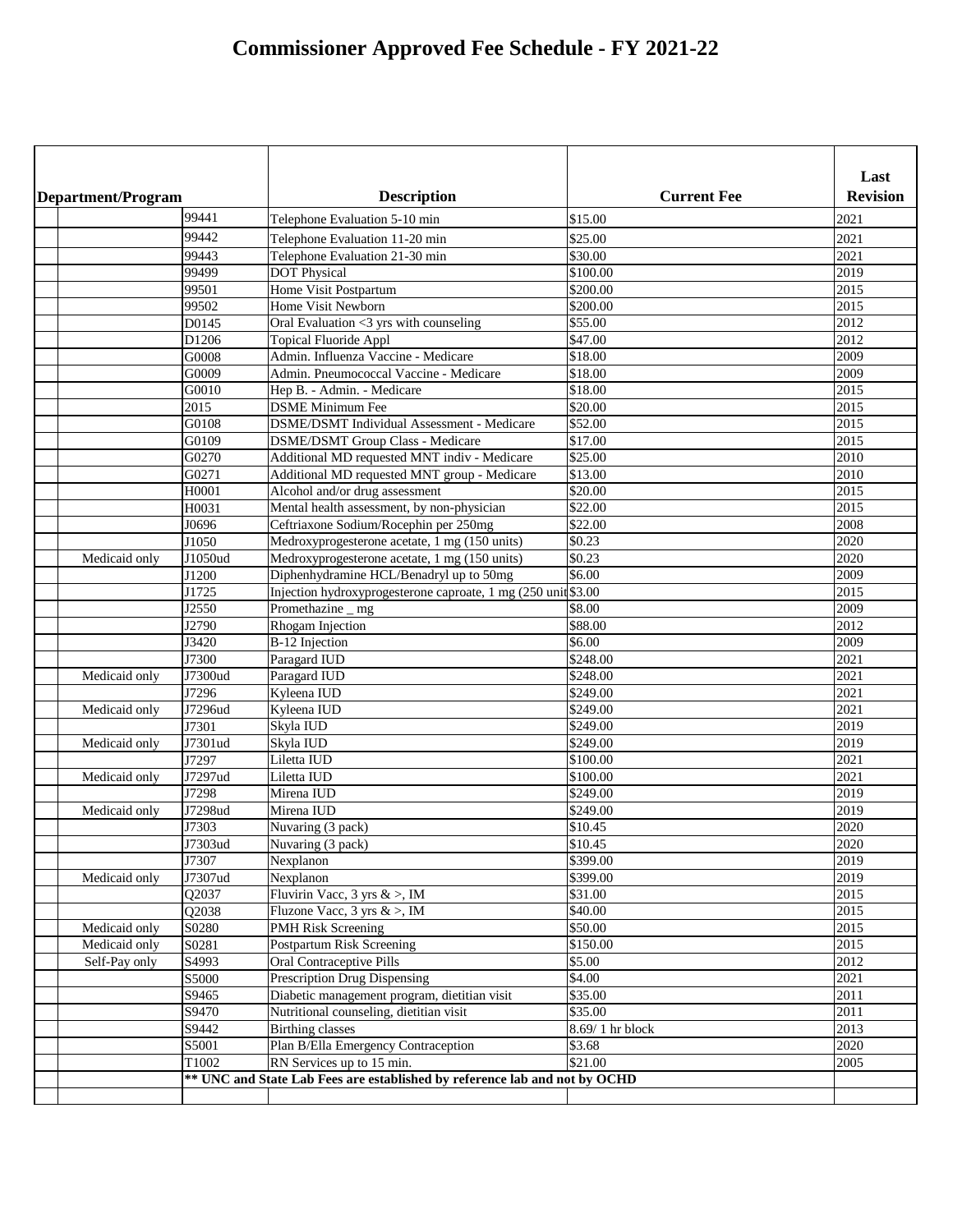|                               |                                                          |                                       | Last            |
|-------------------------------|----------------------------------------------------------|---------------------------------------|-----------------|
| Department/Program            | <b>Description</b>                                       | <b>Current Fee</b>                    | <b>Revision</b> |
| <b>Miscellaneous</b>          |                                                          |                                       |                 |
|                               | <b>Regulatory Business License</b>                       |                                       |                 |
|                               | <b>Practitioner License</b>                              | \$0.00                                | 2016            |
|                               | Business/Owner License                                   | \$75.00                               | 1996            |
|                               |                                                          |                                       |                 |
|                               |                                                          |                                       |                 |
| <b>Social Services</b>        |                                                          |                                       |                 |
|                               | Adoption Intermediary Fee                                | \$300.00                              | 2008            |
|                               |                                                          |                                       |                 |
| Solid Waste - Enterprise Fund |                                                          |                                       |                 |
|                               |                                                          |                                       |                 |
|                               | Solid Waste Programs Fee - Orange County                 | \$142.00                              | 2019            |
|                               | Solid Waste Programs Fee - City of Mebane                | \$94.72                               | 2020            |
| Recycling                     |                                                          |                                       |                 |
|                               | Mulch Delivery - 20 yards                                | \$225.00                              | 2017            |
|                               | Mulch Delivery - 30 yards                                | \$300.00                              | 2017            |
|                               | Mulch Delivery - 40 yards                                | \$375.00                              | 2017            |
|                               | Bag of Premium Compost - 1 cubic foot                    | \$5.50                                | 2017            |
|                               |                                                          |                                       |                 |
| Sanitation                    |                                                          |                                       |                 |
|                               | 6 Yard - Scheduled                                       | \$31.00                               | 2019            |
|                               | 6 Yard - Unscheduled                                     | \$40.00                               | 2019            |
|                               | 8 Yard - Scheduled                                       | \$33.00                               | 2019            |
|                               | 8 Yard - Unscheduled                                     | \$40.00                               | 2019            |
|                               | 30 Yard Week Rental and 1 pickup*                        | \$245.00                              | 2019            |
|                               | 30 Yard Additional Pickup*                               | \$175.00                              | 2019            |
|                               | 40 Yard Week Rental and 1 pickup*                        | \$295.00                              | 2019            |
|                               | 40 Yard Additional Pickup*                               | \$220.00                              | 2019            |
|                               | $* = plus double tip fee for contained loads (not$       |                                       |                 |
|                               | following OC RRMO)                                       |                                       | 2019<br>2013    |
|                               | <b>Construction &amp; Demo</b>                           | \$42.00/ton                           | 2020            |
| Landfill                      |                                                          |                                       |                 |
|                               | Clean Wood/Vegetative Waste                              | \$20.00/ton                           | 2016            |
|                               | <b>Conventional Yard Waste Mulch</b>                     | \$25.00/3cubic yard scoop             | 2012            |
|                               | Decorative Red Mulch & Compost                           | \$40.00/one cubic yard scoop          | 2021            |
|                               | Decorative Red Mulch & Compost                           | \$6.00 per bag                        | 2021            |
|                               | Mulch on Sale                                            | \$12.50                               | 2021            |
|                               | Stumps & Land Clearing Waste<br>Disposal of Mobile Homes | \$42.00/ton<br>\$200.00/unit          | 2020<br>2010    |
|                               | Tires (stockpiles tires/no state certification)          | \$100.00/ton                          | 1997            |
|                               | Mulch Delivery Fee >10 Miles From Landfill               | \$50.00                               | 2020            |
|                               | Mulch Delivery Fee > 20 Miles From Landfill              | \$75.00                               | 2020            |
|                               |                                                          |                                       |                 |
| <b>Environmental Support</b>  | Appliances (White Goods)                                 | No charge                             |                 |
|                               | <b>Scrap Metal</b>                                       | No charge                             |                 |
|                               | Cardboard                                                | No charge                             |                 |
|                               | Regulated Recyclable Materials Facility Certification    | \$250.00/application                  | 2002            |
|                               | <b>License of Haulers</b>                                | \$25 per vehicle                      | 2018            |
|                               | Compost Bin (Yard)                                       | \$50.00                               | 2018            |
|                               | <b>Counter Top Compost Bin</b>                           | \$5.00                                | 2018            |
|                               | Cart (Additional)                                        | \$60.00                               | 2018            |
|                               | Regulated Recyclable Materials Permit-Carrboro           | 10% of assessed building permit fee   | 2002            |
|                               | Regulated Material Permit-Town of Chapel Hill            | 8% of Applicable Building Permit Fees | 2008            |
|                               | Regulated Material Permit-Orange County                  | 5% of Applicable Building Permit Fees | 2008            |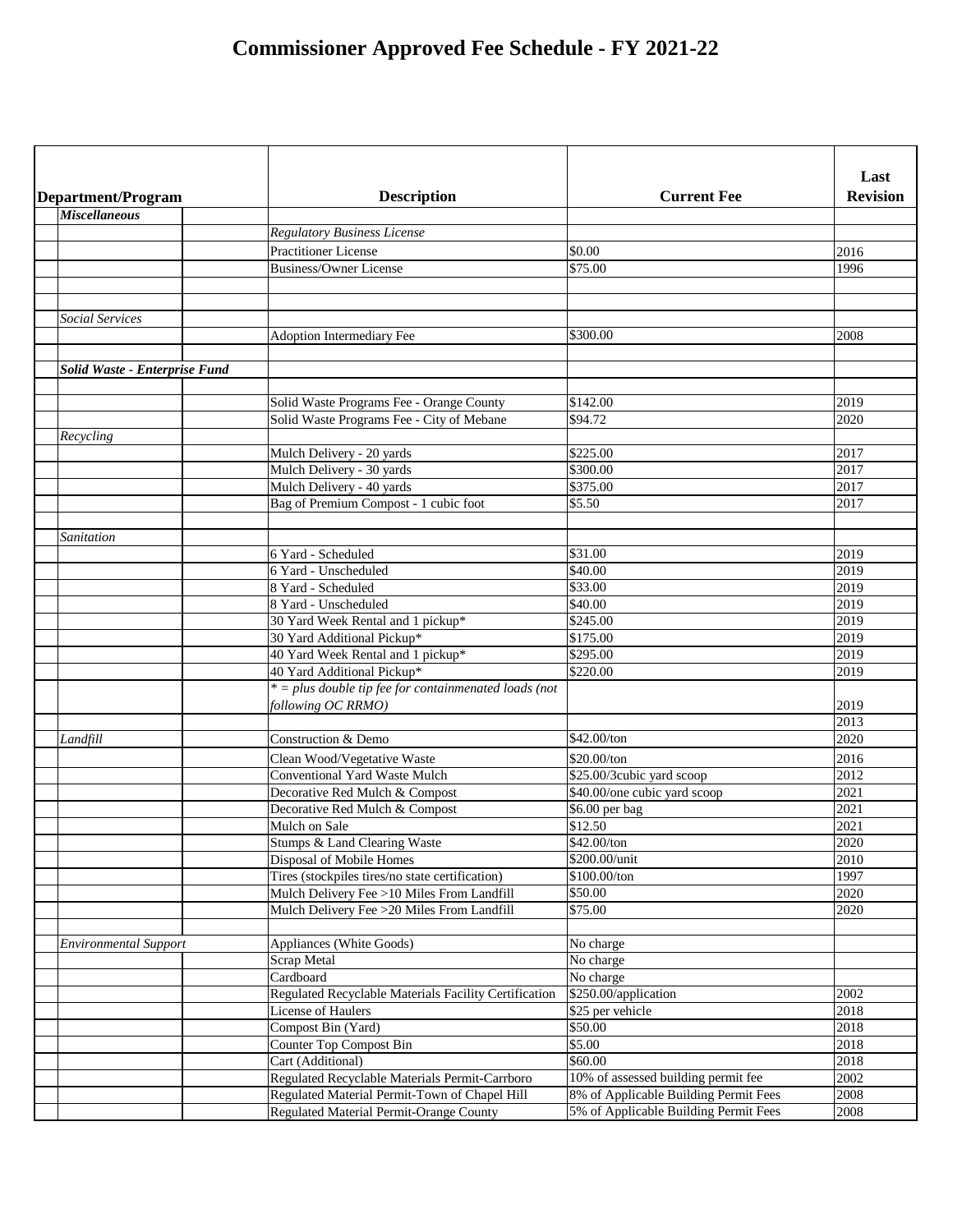| Department/Program                         | <b>Description</b>                                                                                                                                                                | <b>Current Fee</b>                                                          | Last<br><b>Revision</b> |
|--------------------------------------------|-----------------------------------------------------------------------------------------------------------------------------------------------------------------------------------|-----------------------------------------------------------------------------|-------------------------|
| <b>Community Relations/Visitors Bureau</b> |                                                                                                                                                                                   |                                                                             |                         |
|                                            | Occupancy Tax Rate                                                                                                                                                                | 3% of gross receipts derived from rental of<br>accommodations in the County | 2008                    |
| Sportsplex                                 | <b>Fitness Memberships</b>                                                                                                                                                        |                                                                             |                         |
|                                            | Individual                                                                                                                                                                        | \$48.95/mo                                                                  | 2018                    |
|                                            | Parent & Dependent                                                                                                                                                                | \$59.95/mo                                                                  | 2018                    |
|                                            | Couple                                                                                                                                                                            | \$74.95/mo                                                                  | 2018                    |
|                                            | Family                                                                                                                                                                            | \$84.95/mo                                                                  | 2018                    |
|                                            | Student                                                                                                                                                                           | \$32.95/mo                                                                  | 2018                    |
|                                            | Platinum Individual                                                                                                                                                               | \$69.95/mo                                                                  | 2018                    |
|                                            | Platinum Parent & Dependent                                                                                                                                                       | \$79.95/mo                                                                  | 2018                    |
|                                            | <b>Platinum Couple</b>                                                                                                                                                            | \$89.95/mo                                                                  | 2018                    |
|                                            | <b>Platinum Family</b>                                                                                                                                                            | \$99.95/mo                                                                  | 2018                    |
|                                            | Senior Individual Resident (semi-platinum, incl.<br>Pickleball/Basketball                                                                                                         | \$26/mo                                                                     | 2018                    |
|                                            | Senior Individual Non Resident                                                                                                                                                    | \$39.95/mo                                                                  | 2018                    |
|                                            | Senior Couple (semi-platinum, incl.                                                                                                                                               |                                                                             |                         |
|                                            | Pickleball/Basketball)                                                                                                                                                            | \$36/mo                                                                     | 2018                    |
|                                            | Senior Couple Non Resident                                                                                                                                                        | \$54.95/mo                                                                  | 2018                    |
|                                            | Nursery Fee                                                                                                                                                                       | \$5/mo                                                                      | 2018                    |
|                                            | Fitness Walk-in                                                                                                                                                                   | \$10.00                                                                     | 2018                    |
|                                            | <b>County Employee</b>                                                                                                                                                            | \$12.25/mo                                                                  | 2018                    |
|                                            | County Empl: Parent + Child                                                                                                                                                       | \$15.00/mo                                                                  | 2018                    |
|                                            | County Empl:Couple/Parent +2 children                                                                                                                                             | \$18.75/mo                                                                  | 2018                    |
|                                            | County Empl: Family                                                                                                                                                               | \$21.25/mol                                                                 | 2018                    |
|                                            | <b>County Employee Platinum</b>                                                                                                                                                   | \$17.50/mo                                                                  | 2018                    |
|                                            | County Empl: Parent + Child Platinum                                                                                                                                              | \$19.95/mo                                                                  | 2018                    |
|                                            | County Empl:Couple/Parent +2 children Platinum                                                                                                                                    | \$22.50/mo                                                                  | 2018                    |
|                                            | <b>County Empl: Family Platinum</b>                                                                                                                                               | \$24.95/mo                                                                  | 2018                    |
|                                            | Note: Membership Discounts (Seniors:50%; OC<br>Employees: 75%; Hills/Chapel Hill empl: 30%;<br>OC/Ch-Hill/Carb. School empl. 40%; NC Govt.<br>empl/Military/Veterans/Clergy: 30%) |                                                                             |                         |
|                                            |                                                                                                                                                                                   |                                                                             |                         |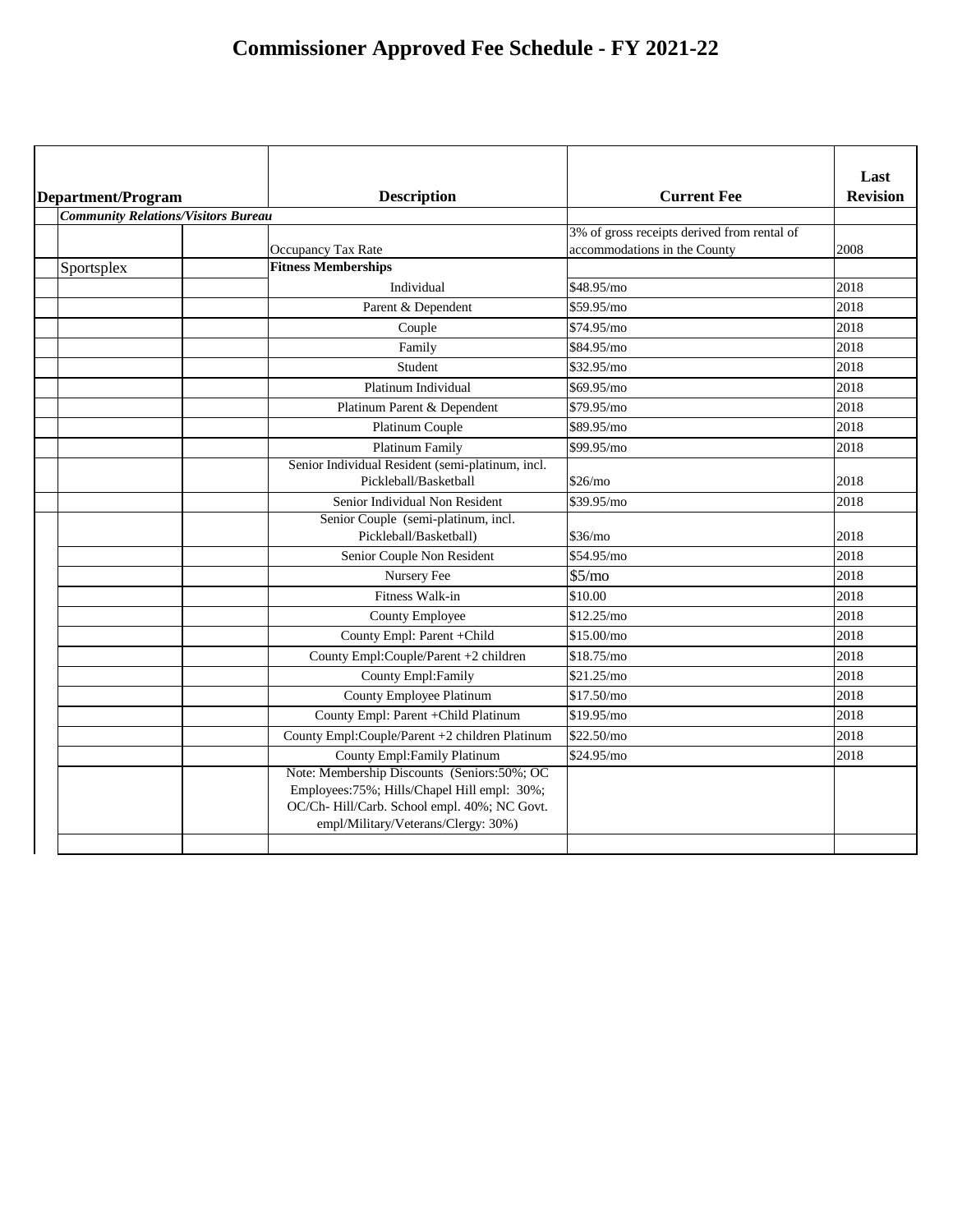| <b>Revision</b><br><b>Description</b><br><b>Current Fee</b><br>Department/Program<br><b>Kidsplex</b><br>Preschool<br>2018<br>2/3 Year Old/ 2 days<br>Member 1,392/annual;155/mo<br>2018<br>Non-Member \$1,638/annual\$182/mo<br>2018<br>Member \$2,079/annual;231/mo<br>2/3 Year Old/ 3 days<br>2018<br>Non-Member \$2,4391/annual;\$271/mo<br>2018<br>Member \$3,582/annual;398/mo<br>2/3 Year Old/5days<br>2018<br>Non-Member \$4,212annual;\$468/mo<br>2018<br>Member \$2,079annual;\$231/mo<br>4/5 Year Old/2days<br>Non-Member \$2,439annual/\$271/mo<br>2018<br>Member \$2,871annual/\$319/mo<br>2018<br>4/5 Year Old/3days<br>2018<br>Non-Member \$3,376annual<br>Member \$4,545annual/\$505/mo<br>2018<br>4/5 Year Old/5 days<br>Non-Member \$5,346annual<br>2018<br>2018<br><b>After School</b><br>Member \$1,620/annual;\$192/mo<br>2018<br>3 Days<br>2018<br>Non-Member \$2,025/annual;\$240/mo<br>2018<br>4 Days<br>Member \$2,165/annual; \$250/mo<br>2018<br>Non-Member \$2,710/annual;\$312/mo<br>2018<br>5 Days<br>Member \$2,710/annual;\$310/mo<br>2018<br>Non-Member \$3,390/annual;\$390/mo<br>2018<br>Daily Flat Rate<br>\$25Member/\$30 Non-Member<br><b>Summer Camp</b><br>\$225/week<br>2016<br>Pool<br>2018<br>Public Swimming<br>Adult \$6/Child \$5/Senior \$4<br>2018<br>\$4.00/swimmer<br>Group Swim Admission<br>Members: \$119/8 class session<br>2018<br>Group Swim Lessons<br>Non-Members: \$140/8class session<br>2018<br>2018<br><b>Swim Team</b><br>Members: \$100/mo-\$165/mo based on age<br>2018<br>Non-Members: \$110/mo-\$180/mo based on age<br>2018<br>Lane Rental<br>\$18.00/lane/hr<br>\$1,250 half day/\$2,350 full day<br>2018<br>Swim Meet Facility Charge<br><b>Timing System</b><br>\$100/half day/\$200 full day<br>2018<br><b>Baby Pool Drain and Seating</b><br>\$400/meet<br>2018<br>2018<br><b>Hospitality Room</b><br>\$200/meet<br><b>Ice Rink</b><br>2018<br>Adult \$8.50/Child \$7.50/Skate Rental \$4.50<br><b>Public Skating</b><br>2018<br>Group Ice Skate 20 (or more)<br>\$6.50/skater incl ice skate rental<br>2018<br>Group Ice Skate 75 (or more)<br>\$5.50/skater incl ice skate rental<br>2018<br><b>Ice Rental</b><br>\$350/hr. Prime times; \$325/hr Non-prime<br>2018<br>\$352/per 16 game season<br><b>Adult Hockey Leagues</b><br>\$168/8 class beginner; \$216/8 class advanced<br>2018<br>Learn to Skate School<br>\$133.00/7 class session<br>2018<br>Learn to Play Hockey<br>2018<br><b>Hockey Tots</b><br>\$66.50/7 class session |  |  | Last |
|------------------------------------------------------------------------------------------------------------------------------------------------------------------------------------------------------------------------------------------------------------------------------------------------------------------------------------------------------------------------------------------------------------------------------------------------------------------------------------------------------------------------------------------------------------------------------------------------------------------------------------------------------------------------------------------------------------------------------------------------------------------------------------------------------------------------------------------------------------------------------------------------------------------------------------------------------------------------------------------------------------------------------------------------------------------------------------------------------------------------------------------------------------------------------------------------------------------------------------------------------------------------------------------------------------------------------------------------------------------------------------------------------------------------------------------------------------------------------------------------------------------------------------------------------------------------------------------------------------------------------------------------------------------------------------------------------------------------------------------------------------------------------------------------------------------------------------------------------------------------------------------------------------------------------------------------------------------------------------------------------------------------------------------------------------------------------------------------------------------------------------------------------------------------------------------------------------------------------------------------------------------------------------------------------------------------------------------------------------------------------------------------------------------------------------------------------------------------------------------------------------------|--|--|------|
|                                                                                                                                                                                                                                                                                                                                                                                                                                                                                                                                                                                                                                                                                                                                                                                                                                                                                                                                                                                                                                                                                                                                                                                                                                                                                                                                                                                                                                                                                                                                                                                                                                                                                                                                                                                                                                                                                                                                                                                                                                                                                                                                                                                                                                                                                                                                                                                                                                                                                                                  |  |  |      |
|                                                                                                                                                                                                                                                                                                                                                                                                                                                                                                                                                                                                                                                                                                                                                                                                                                                                                                                                                                                                                                                                                                                                                                                                                                                                                                                                                                                                                                                                                                                                                                                                                                                                                                                                                                                                                                                                                                                                                                                                                                                                                                                                                                                                                                                                                                                                                                                                                                                                                                                  |  |  |      |
|                                                                                                                                                                                                                                                                                                                                                                                                                                                                                                                                                                                                                                                                                                                                                                                                                                                                                                                                                                                                                                                                                                                                                                                                                                                                                                                                                                                                                                                                                                                                                                                                                                                                                                                                                                                                                                                                                                                                                                                                                                                                                                                                                                                                                                                                                                                                                                                                                                                                                                                  |  |  |      |
|                                                                                                                                                                                                                                                                                                                                                                                                                                                                                                                                                                                                                                                                                                                                                                                                                                                                                                                                                                                                                                                                                                                                                                                                                                                                                                                                                                                                                                                                                                                                                                                                                                                                                                                                                                                                                                                                                                                                                                                                                                                                                                                                                                                                                                                                                                                                                                                                                                                                                                                  |  |  |      |
|                                                                                                                                                                                                                                                                                                                                                                                                                                                                                                                                                                                                                                                                                                                                                                                                                                                                                                                                                                                                                                                                                                                                                                                                                                                                                                                                                                                                                                                                                                                                                                                                                                                                                                                                                                                                                                                                                                                                                                                                                                                                                                                                                                                                                                                                                                                                                                                                                                                                                                                  |  |  |      |
|                                                                                                                                                                                                                                                                                                                                                                                                                                                                                                                                                                                                                                                                                                                                                                                                                                                                                                                                                                                                                                                                                                                                                                                                                                                                                                                                                                                                                                                                                                                                                                                                                                                                                                                                                                                                                                                                                                                                                                                                                                                                                                                                                                                                                                                                                                                                                                                                                                                                                                                  |  |  |      |
|                                                                                                                                                                                                                                                                                                                                                                                                                                                                                                                                                                                                                                                                                                                                                                                                                                                                                                                                                                                                                                                                                                                                                                                                                                                                                                                                                                                                                                                                                                                                                                                                                                                                                                                                                                                                                                                                                                                                                                                                                                                                                                                                                                                                                                                                                                                                                                                                                                                                                                                  |  |  |      |
|                                                                                                                                                                                                                                                                                                                                                                                                                                                                                                                                                                                                                                                                                                                                                                                                                                                                                                                                                                                                                                                                                                                                                                                                                                                                                                                                                                                                                                                                                                                                                                                                                                                                                                                                                                                                                                                                                                                                                                                                                                                                                                                                                                                                                                                                                                                                                                                                                                                                                                                  |  |  |      |
|                                                                                                                                                                                                                                                                                                                                                                                                                                                                                                                                                                                                                                                                                                                                                                                                                                                                                                                                                                                                                                                                                                                                                                                                                                                                                                                                                                                                                                                                                                                                                                                                                                                                                                                                                                                                                                                                                                                                                                                                                                                                                                                                                                                                                                                                                                                                                                                                                                                                                                                  |  |  |      |
|                                                                                                                                                                                                                                                                                                                                                                                                                                                                                                                                                                                                                                                                                                                                                                                                                                                                                                                                                                                                                                                                                                                                                                                                                                                                                                                                                                                                                                                                                                                                                                                                                                                                                                                                                                                                                                                                                                                                                                                                                                                                                                                                                                                                                                                                                                                                                                                                                                                                                                                  |  |  |      |
|                                                                                                                                                                                                                                                                                                                                                                                                                                                                                                                                                                                                                                                                                                                                                                                                                                                                                                                                                                                                                                                                                                                                                                                                                                                                                                                                                                                                                                                                                                                                                                                                                                                                                                                                                                                                                                                                                                                                                                                                                                                                                                                                                                                                                                                                                                                                                                                                                                                                                                                  |  |  |      |
|                                                                                                                                                                                                                                                                                                                                                                                                                                                                                                                                                                                                                                                                                                                                                                                                                                                                                                                                                                                                                                                                                                                                                                                                                                                                                                                                                                                                                                                                                                                                                                                                                                                                                                                                                                                                                                                                                                                                                                                                                                                                                                                                                                                                                                                                                                                                                                                                                                                                                                                  |  |  |      |
|                                                                                                                                                                                                                                                                                                                                                                                                                                                                                                                                                                                                                                                                                                                                                                                                                                                                                                                                                                                                                                                                                                                                                                                                                                                                                                                                                                                                                                                                                                                                                                                                                                                                                                                                                                                                                                                                                                                                                                                                                                                                                                                                                                                                                                                                                                                                                                                                                                                                                                                  |  |  |      |
|                                                                                                                                                                                                                                                                                                                                                                                                                                                                                                                                                                                                                                                                                                                                                                                                                                                                                                                                                                                                                                                                                                                                                                                                                                                                                                                                                                                                                                                                                                                                                                                                                                                                                                                                                                                                                                                                                                                                                                                                                                                                                                                                                                                                                                                                                                                                                                                                                                                                                                                  |  |  |      |
|                                                                                                                                                                                                                                                                                                                                                                                                                                                                                                                                                                                                                                                                                                                                                                                                                                                                                                                                                                                                                                                                                                                                                                                                                                                                                                                                                                                                                                                                                                                                                                                                                                                                                                                                                                                                                                                                                                                                                                                                                                                                                                                                                                                                                                                                                                                                                                                                                                                                                                                  |  |  |      |
|                                                                                                                                                                                                                                                                                                                                                                                                                                                                                                                                                                                                                                                                                                                                                                                                                                                                                                                                                                                                                                                                                                                                                                                                                                                                                                                                                                                                                                                                                                                                                                                                                                                                                                                                                                                                                                                                                                                                                                                                                                                                                                                                                                                                                                                                                                                                                                                                                                                                                                                  |  |  |      |
|                                                                                                                                                                                                                                                                                                                                                                                                                                                                                                                                                                                                                                                                                                                                                                                                                                                                                                                                                                                                                                                                                                                                                                                                                                                                                                                                                                                                                                                                                                                                                                                                                                                                                                                                                                                                                                                                                                                                                                                                                                                                                                                                                                                                                                                                                                                                                                                                                                                                                                                  |  |  |      |
|                                                                                                                                                                                                                                                                                                                                                                                                                                                                                                                                                                                                                                                                                                                                                                                                                                                                                                                                                                                                                                                                                                                                                                                                                                                                                                                                                                                                                                                                                                                                                                                                                                                                                                                                                                                                                                                                                                                                                                                                                                                                                                                                                                                                                                                                                                                                                                                                                                                                                                                  |  |  |      |
|                                                                                                                                                                                                                                                                                                                                                                                                                                                                                                                                                                                                                                                                                                                                                                                                                                                                                                                                                                                                                                                                                                                                                                                                                                                                                                                                                                                                                                                                                                                                                                                                                                                                                                                                                                                                                                                                                                                                                                                                                                                                                                                                                                                                                                                                                                                                                                                                                                                                                                                  |  |  |      |
|                                                                                                                                                                                                                                                                                                                                                                                                                                                                                                                                                                                                                                                                                                                                                                                                                                                                                                                                                                                                                                                                                                                                                                                                                                                                                                                                                                                                                                                                                                                                                                                                                                                                                                                                                                                                                                                                                                                                                                                                                                                                                                                                                                                                                                                                                                                                                                                                                                                                                                                  |  |  |      |
|                                                                                                                                                                                                                                                                                                                                                                                                                                                                                                                                                                                                                                                                                                                                                                                                                                                                                                                                                                                                                                                                                                                                                                                                                                                                                                                                                                                                                                                                                                                                                                                                                                                                                                                                                                                                                                                                                                                                                                                                                                                                                                                                                                                                                                                                                                                                                                                                                                                                                                                  |  |  |      |
|                                                                                                                                                                                                                                                                                                                                                                                                                                                                                                                                                                                                                                                                                                                                                                                                                                                                                                                                                                                                                                                                                                                                                                                                                                                                                                                                                                                                                                                                                                                                                                                                                                                                                                                                                                                                                                                                                                                                                                                                                                                                                                                                                                                                                                                                                                                                                                                                                                                                                                                  |  |  |      |
|                                                                                                                                                                                                                                                                                                                                                                                                                                                                                                                                                                                                                                                                                                                                                                                                                                                                                                                                                                                                                                                                                                                                                                                                                                                                                                                                                                                                                                                                                                                                                                                                                                                                                                                                                                                                                                                                                                                                                                                                                                                                                                                                                                                                                                                                                                                                                                                                                                                                                                                  |  |  |      |
|                                                                                                                                                                                                                                                                                                                                                                                                                                                                                                                                                                                                                                                                                                                                                                                                                                                                                                                                                                                                                                                                                                                                                                                                                                                                                                                                                                                                                                                                                                                                                                                                                                                                                                                                                                                                                                                                                                                                                                                                                                                                                                                                                                                                                                                                                                                                                                                                                                                                                                                  |  |  |      |
|                                                                                                                                                                                                                                                                                                                                                                                                                                                                                                                                                                                                                                                                                                                                                                                                                                                                                                                                                                                                                                                                                                                                                                                                                                                                                                                                                                                                                                                                                                                                                                                                                                                                                                                                                                                                                                                                                                                                                                                                                                                                                                                                                                                                                                                                                                                                                                                                                                                                                                                  |  |  |      |
|                                                                                                                                                                                                                                                                                                                                                                                                                                                                                                                                                                                                                                                                                                                                                                                                                                                                                                                                                                                                                                                                                                                                                                                                                                                                                                                                                                                                                                                                                                                                                                                                                                                                                                                                                                                                                                                                                                                                                                                                                                                                                                                                                                                                                                                                                                                                                                                                                                                                                                                  |  |  |      |
|                                                                                                                                                                                                                                                                                                                                                                                                                                                                                                                                                                                                                                                                                                                                                                                                                                                                                                                                                                                                                                                                                                                                                                                                                                                                                                                                                                                                                                                                                                                                                                                                                                                                                                                                                                                                                                                                                                                                                                                                                                                                                                                                                                                                                                                                                                                                                                                                                                                                                                                  |  |  |      |
|                                                                                                                                                                                                                                                                                                                                                                                                                                                                                                                                                                                                                                                                                                                                                                                                                                                                                                                                                                                                                                                                                                                                                                                                                                                                                                                                                                                                                                                                                                                                                                                                                                                                                                                                                                                                                                                                                                                                                                                                                                                                                                                                                                                                                                                                                                                                                                                                                                                                                                                  |  |  |      |
|                                                                                                                                                                                                                                                                                                                                                                                                                                                                                                                                                                                                                                                                                                                                                                                                                                                                                                                                                                                                                                                                                                                                                                                                                                                                                                                                                                                                                                                                                                                                                                                                                                                                                                                                                                                                                                                                                                                                                                                                                                                                                                                                                                                                                                                                                                                                                                                                                                                                                                                  |  |  |      |
|                                                                                                                                                                                                                                                                                                                                                                                                                                                                                                                                                                                                                                                                                                                                                                                                                                                                                                                                                                                                                                                                                                                                                                                                                                                                                                                                                                                                                                                                                                                                                                                                                                                                                                                                                                                                                                                                                                                                                                                                                                                                                                                                                                                                                                                                                                                                                                                                                                                                                                                  |  |  |      |
|                                                                                                                                                                                                                                                                                                                                                                                                                                                                                                                                                                                                                                                                                                                                                                                                                                                                                                                                                                                                                                                                                                                                                                                                                                                                                                                                                                                                                                                                                                                                                                                                                                                                                                                                                                                                                                                                                                                                                                                                                                                                                                                                                                                                                                                                                                                                                                                                                                                                                                                  |  |  |      |
|                                                                                                                                                                                                                                                                                                                                                                                                                                                                                                                                                                                                                                                                                                                                                                                                                                                                                                                                                                                                                                                                                                                                                                                                                                                                                                                                                                                                                                                                                                                                                                                                                                                                                                                                                                                                                                                                                                                                                                                                                                                                                                                                                                                                                                                                                                                                                                                                                                                                                                                  |  |  |      |
|                                                                                                                                                                                                                                                                                                                                                                                                                                                                                                                                                                                                                                                                                                                                                                                                                                                                                                                                                                                                                                                                                                                                                                                                                                                                                                                                                                                                                                                                                                                                                                                                                                                                                                                                                                                                                                                                                                                                                                                                                                                                                                                                                                                                                                                                                                                                                                                                                                                                                                                  |  |  |      |
|                                                                                                                                                                                                                                                                                                                                                                                                                                                                                                                                                                                                                                                                                                                                                                                                                                                                                                                                                                                                                                                                                                                                                                                                                                                                                                                                                                                                                                                                                                                                                                                                                                                                                                                                                                                                                                                                                                                                                                                                                                                                                                                                                                                                                                                                                                                                                                                                                                                                                                                  |  |  |      |
|                                                                                                                                                                                                                                                                                                                                                                                                                                                                                                                                                                                                                                                                                                                                                                                                                                                                                                                                                                                                                                                                                                                                                                                                                                                                                                                                                                                                                                                                                                                                                                                                                                                                                                                                                                                                                                                                                                                                                                                                                                                                                                                                                                                                                                                                                                                                                                                                                                                                                                                  |  |  |      |
|                                                                                                                                                                                                                                                                                                                                                                                                                                                                                                                                                                                                                                                                                                                                                                                                                                                                                                                                                                                                                                                                                                                                                                                                                                                                                                                                                                                                                                                                                                                                                                                                                                                                                                                                                                                                                                                                                                                                                                                                                                                                                                                                                                                                                                                                                                                                                                                                                                                                                                                  |  |  |      |
|                                                                                                                                                                                                                                                                                                                                                                                                                                                                                                                                                                                                                                                                                                                                                                                                                                                                                                                                                                                                                                                                                                                                                                                                                                                                                                                                                                                                                                                                                                                                                                                                                                                                                                                                                                                                                                                                                                                                                                                                                                                                                                                                                                                                                                                                                                                                                                                                                                                                                                                  |  |  |      |
|                                                                                                                                                                                                                                                                                                                                                                                                                                                                                                                                                                                                                                                                                                                                                                                                                                                                                                                                                                                                                                                                                                                                                                                                                                                                                                                                                                                                                                                                                                                                                                                                                                                                                                                                                                                                                                                                                                                                                                                                                                                                                                                                                                                                                                                                                                                                                                                                                                                                                                                  |  |  |      |
|                                                                                                                                                                                                                                                                                                                                                                                                                                                                                                                                                                                                                                                                                                                                                                                                                                                                                                                                                                                                                                                                                                                                                                                                                                                                                                                                                                                                                                                                                                                                                                                                                                                                                                                                                                                                                                                                                                                                                                                                                                                                                                                                                                                                                                                                                                                                                                                                                                                                                                                  |  |  |      |
|                                                                                                                                                                                                                                                                                                                                                                                                                                                                                                                                                                                                                                                                                                                                                                                                                                                                                                                                                                                                                                                                                                                                                                                                                                                                                                                                                                                                                                                                                                                                                                                                                                                                                                                                                                                                                                                                                                                                                                                                                                                                                                                                                                                                                                                                                                                                                                                                                                                                                                                  |  |  |      |
|                                                                                                                                                                                                                                                                                                                                                                                                                                                                                                                                                                                                                                                                                                                                                                                                                                                                                                                                                                                                                                                                                                                                                                                                                                                                                                                                                                                                                                                                                                                                                                                                                                                                                                                                                                                                                                                                                                                                                                                                                                                                                                                                                                                                                                                                                                                                                                                                                                                                                                                  |  |  |      |
|                                                                                                                                                                                                                                                                                                                                                                                                                                                                                                                                                                                                                                                                                                                                                                                                                                                                                                                                                                                                                                                                                                                                                                                                                                                                                                                                                                                                                                                                                                                                                                                                                                                                                                                                                                                                                                                                                                                                                                                                                                                                                                                                                                                                                                                                                                                                                                                                                                                                                                                  |  |  |      |
|                                                                                                                                                                                                                                                                                                                                                                                                                                                                                                                                                                                                                                                                                                                                                                                                                                                                                                                                                                                                                                                                                                                                                                                                                                                                                                                                                                                                                                                                                                                                                                                                                                                                                                                                                                                                                                                                                                                                                                                                                                                                                                                                                                                                                                                                                                                                                                                                                                                                                                                  |  |  |      |
|                                                                                                                                                                                                                                                                                                                                                                                                                                                                                                                                                                                                                                                                                                                                                                                                                                                                                                                                                                                                                                                                                                                                                                                                                                                                                                                                                                                                                                                                                                                                                                                                                                                                                                                                                                                                                                                                                                                                                                                                                                                                                                                                                                                                                                                                                                                                                                                                                                                                                                                  |  |  |      |
|                                                                                                                                                                                                                                                                                                                                                                                                                                                                                                                                                                                                                                                                                                                                                                                                                                                                                                                                                                                                                                                                                                                                                                                                                                                                                                                                                                                                                                                                                                                                                                                                                                                                                                                                                                                                                                                                                                                                                                                                                                                                                                                                                                                                                                                                                                                                                                                                                                                                                                                  |  |  |      |